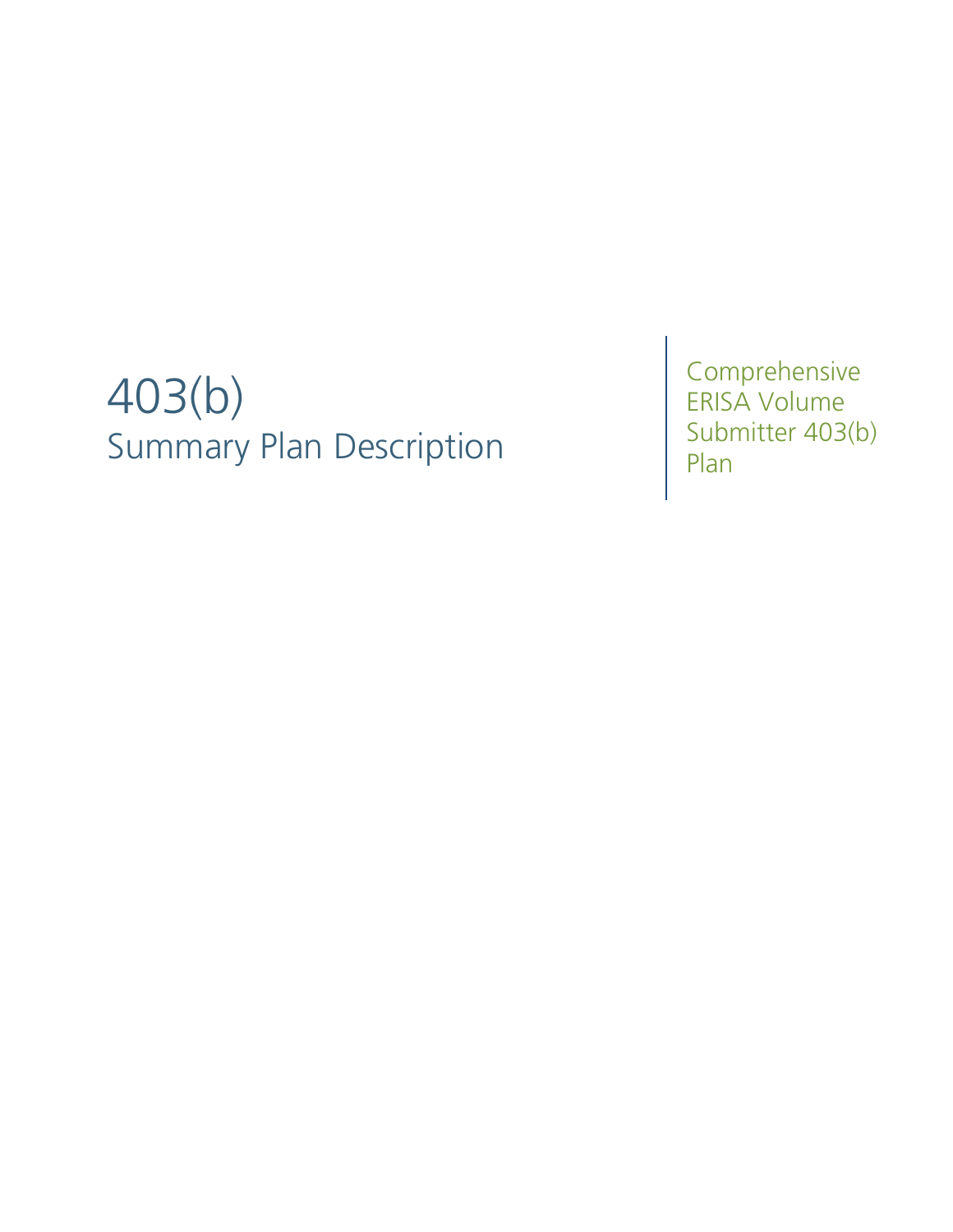## **Comprehensive ERISA Volume Submitter 403(b) Plan for 501(c)(3)**

## **Tax-Exempt Organizations**

## *Summary Plan Description*

Plan Name:

CCRES 403(b) Plan

Your Employer has adopted the 403(b) named above ("the Plan") to help you and other employees save for retirement.

Your Employer established the Plan by signing a complex legal agreement—the Plan document—which contains all of the provisions that the Internal Revenue Service (IRS) requires. The Plan document, together with your Individual Agreement specifies all of the provisions that govern your benefits under the Plan. The Plan document must follow certain federal laws and regulations that apply to retirement plans. The Plan document may change as new or revised laws or regulations take effect. Your Employer also has the right to modify certain features of the Plan from time to time. You will be notified about changes affecting your rights under the Plan.

This Summary Plan Description (SPD) summarizes the important features of the Plan document, including your benefits and obligations under the Plan. If you want more detailed information about certain Plan features or have questions about the information contained in this SPD, you should contact your Employer. You may also see a copy of the Plan document by making arrangements with your Employer. Certain terms in the SPD have a special meaning when used in the Plan. These terms are capitalized throughout the SPD and are defined in more detail in the DEFINITIONS section of the SPD. If any information in this SPD conflicts with the terms of the Plan document adopted by your Employer, the terms of the Plan document not this SPD—will apply.

This SPD summarizes features of your Employer's current Plan document. When the Plan is being restated (updated), you will receive a revised SPD. When you receive a revised SPD, please note that some provisions from prior versions of your Employer's Plan document may continue to apply to some of the assets under the Plan. In addition, some provisions under this Plan document may have special effective dates. A summary of any prior Plan provisions or special effective dates (and who is affected by these special provisions) is listed in the section titled EFFECTIVE DATES.

**NOTE:** *All options in this document are dependent on the provisions of your Individual Agreement. An option must be allowed by both your Employer's Plan and your Individual Agreement to be available to you.*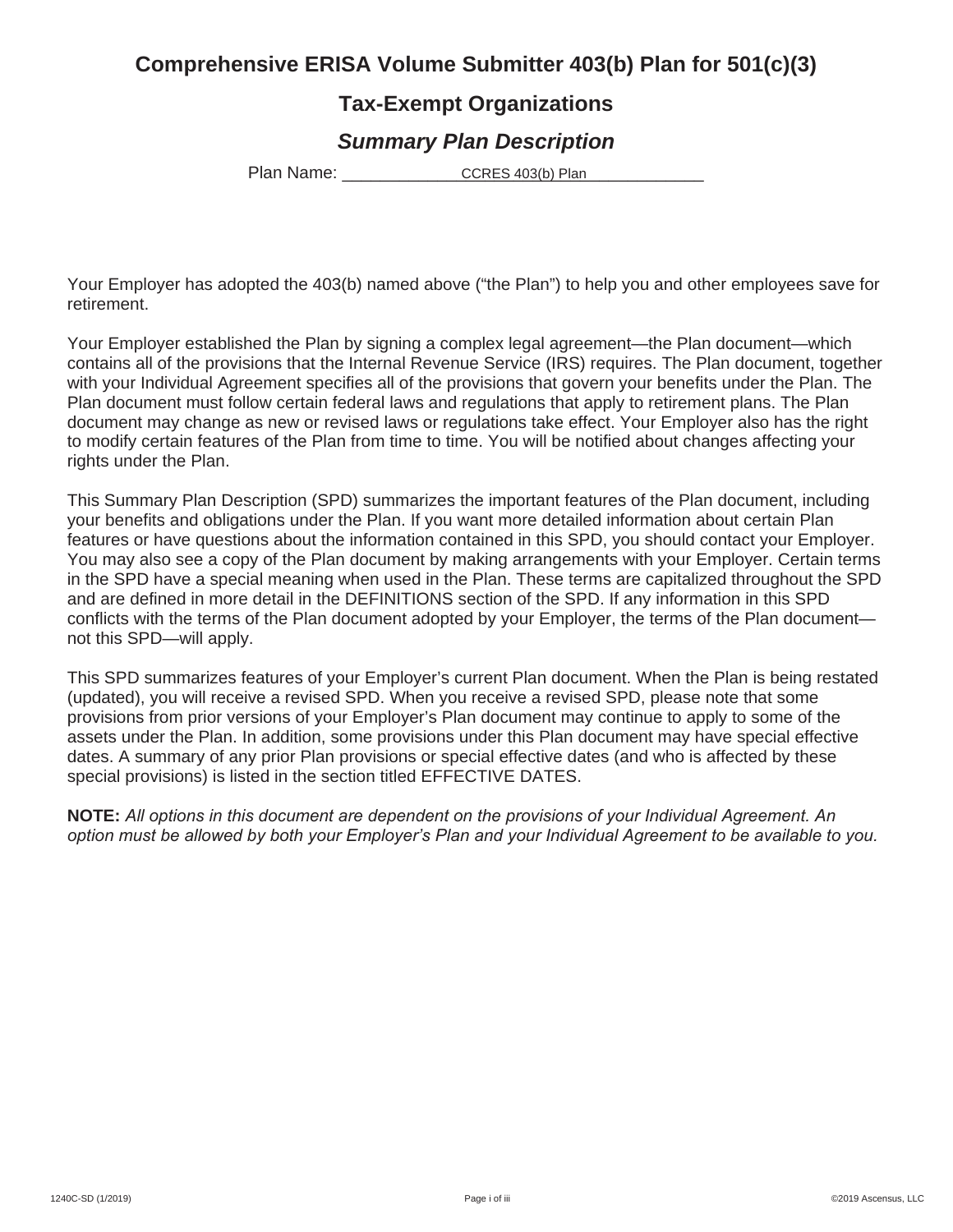## **Table of Contents**

| <b>EMPLOYER INFORMATION</b>                                                                                    | 1            |
|----------------------------------------------------------------------------------------------------------------|--------------|
|                                                                                                                |              |
| <b>EFFECTIVE DATES</b>                                                                                         | 1            |
|                                                                                                                |              |
| <b>ELIGIBILITY</b>                                                                                             | $\mathbf{2}$ |
|                                                                                                                |              |
|                                                                                                                |              |
| Am I eligible to receive Matching Contributions and/or receive Employer Contributions and/or make              |              |
|                                                                                                                |              |
|                                                                                                                |              |
|                                                                                                                |              |
| <b>CONTRIBUTIONS</b>                                                                                           | 5            |
|                                                                                                                |              |
|                                                                                                                |              |
|                                                                                                                |              |
|                                                                                                                |              |
|                                                                                                                |              |
|                                                                                                                |              |
| If I am automatically enrolled, how much will be contributed on my behalf and will the amount of contributions |              |
|                                                                                                                |              |
|                                                                                                                |              |
|                                                                                                                |              |
|                                                                                                                |              |
|                                                                                                                |              |
|                                                                                                                |              |
|                                                                                                                |              |
|                                                                                                                |              |
|                                                                                                                |              |
|                                                                                                                |              |
| If I die or become Disabled during military service, will the time I was providing military service be         |              |
| <b>VESTING AND FORFEITURES</b>                                                                                 | 16           |
| Will I be able to keep my Employer contributions if I terminate employment or am no longer eligible to         |              |
| If I become Disabled during military service, will the time during which I was providing military service be   |              |
|                                                                                                                |              |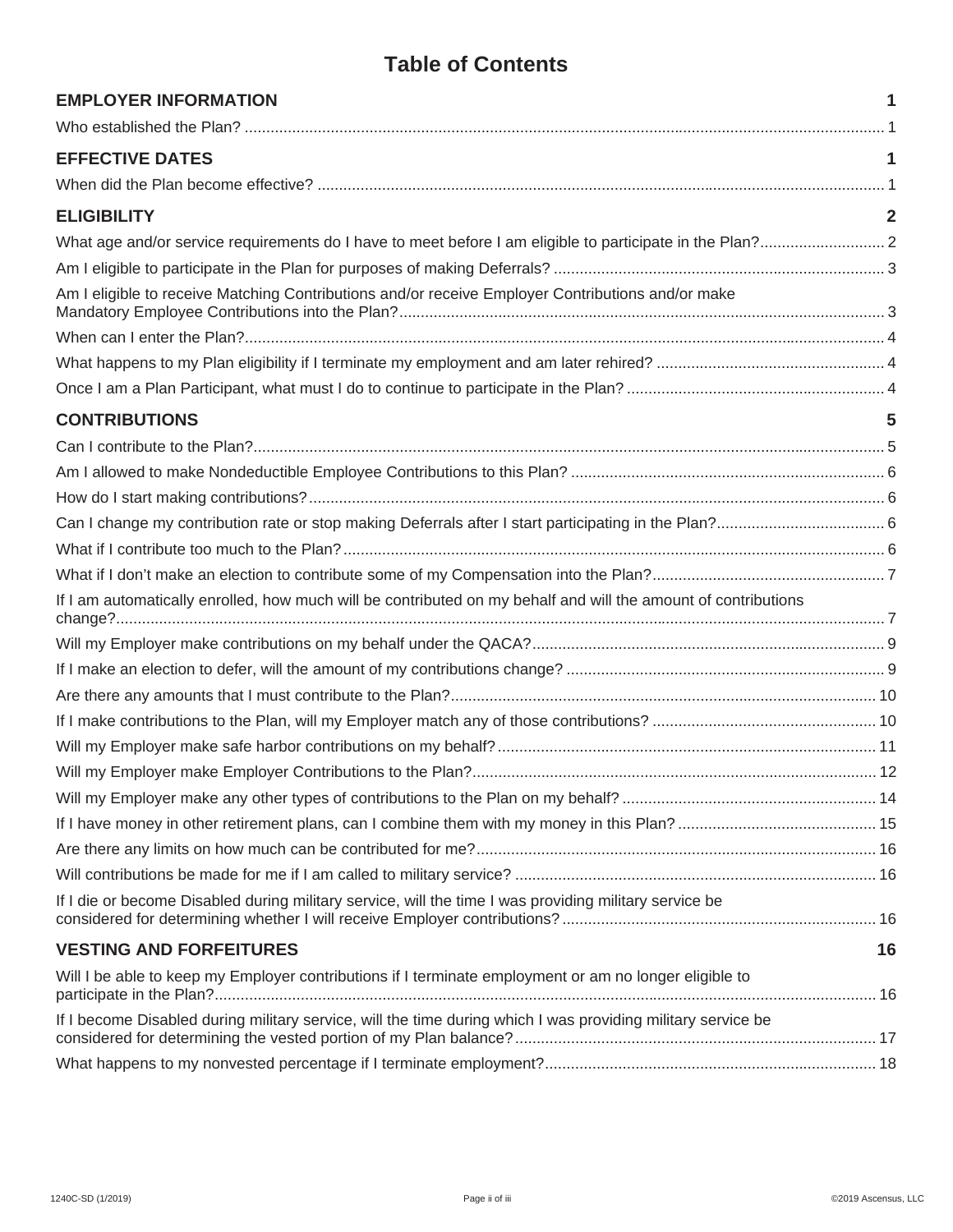### **DISTRIBUTIONS AND LOANS** 18

| What Employer contributions are available to me if I terminate employment before I reach Normal Retirement Age? 19 |    |
|--------------------------------------------------------------------------------------------------------------------|----|
|                                                                                                                    |    |
|                                                                                                                    |    |
| Will I be permitted to withdraw Deferrals that are automatically contributed to the Plan on my behalf? 20          |    |
| How will my money be distributed to me if my balance is less than the cashout level or if I request a              |    |
|                                                                                                                    |    |
|                                                                                                                    |    |
|                                                                                                                    |    |
|                                                                                                                    |    |
|                                                                                                                    |    |
|                                                                                                                    |    |
|                                                                                                                    |    |
|                                                                                                                    |    |
| <b>DEFINITIONS</b>                                                                                                 | 24 |
| <b>INVESTING YOUR PLAN ACCOUNT</b>                                                                                 | 27 |
|                                                                                                                    |    |
|                                                                                                                    |    |
|                                                                                                                    |    |
| <b>ADMINISTRATIVE INFORMATION AND RIGHTS UNDER ERISA</b>                                                           | 28 |
|                                                                                                                    |    |
|                                                                                                                    |    |
|                                                                                                                    |    |
|                                                                                                                    |    |
|                                                                                                                    |    |
|                                                                                                                    |    |
|                                                                                                                    |    |
|                                                                                                                    |    |
|                                                                                                                    |    |
|                                                                                                                    |    |
|                                                                                                                    |    |
|                                                                                                                    |    |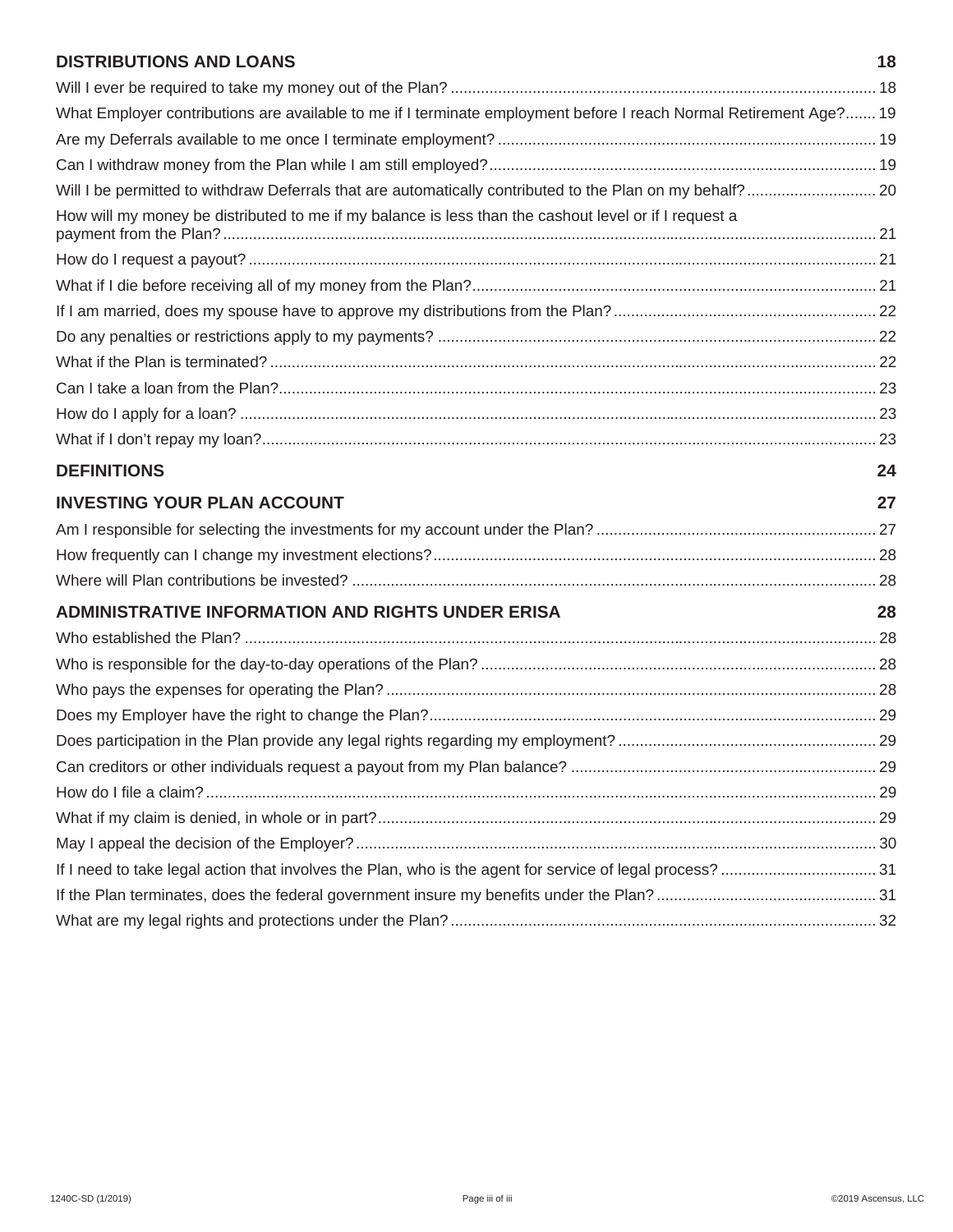### **EMPLOYER INFORMATION**

#### **Who established the Plan?**

| The official name of the Plan is CCRES 403(b) Plan |             |    |       |  |
|----------------------------------------------------|-------------|----|-------|--|
| The Employer who adopted the Plan is CCRES, Inc.   |             |    |       |  |
| Federal Tax Identification Number: 23-3011813      |             |    |       |  |
| Business Address: 406 Boot Road                    | Downingtown | РA | 19425 |  |
| Business Telephone Number: 484-593-5038            |             |    |       |  |
| Plan Sequence Number: 001                          |             |    |       |  |

Additional Employers that share common control with your Employer may also adopt the Plan. You may obtain a complete list of other Employers adopting the Plan by submitting a written request to your Employer.

This Plan is a 403(b) defined contribution plan, which means that contributions to the Plan made on your behalf (and earnings) will be separately accounted for within the Plan.

### **EFFECTIVE DATES**

#### **When did the Plan become effective?**

#### **New Plan**

The effective date of the Plan is \_\_\_

Unless otherwise indicated below, Deferrals will be effective on the same date as the Plan.

You may begin making pre-tax Deferrals on

 $\Box$  The next payroll date following the effective date listed above.

You may begin making Roth Deferrals on

 $\overline{\phantom{a}}$  , which is a set of the set of the set of the set of the set of the set of the set of the set of the set of the set of the set of the set of the set of the set of the set of the set of the set of the set of th

 $\Box$  The next payroll date following the effective date listed above.

 $\overline{\phantom{a}}$  , which is a set of the set of the set of the set of the set of the set of the set of the set of the set of the set of the set of the set of the set of the set of the set of the set of the set of the set of th

#### **Amendment and Restatement of a Prior Plan**  ✔

Your Employer has amended and restated the Plan, which was originally adopted on  $\_\_$ 02/22/2002

The effective date of this amended Plan is \_\_\_\_\_\_\_\_\_\_\_\_\_\_\_\_\_\_\_\_\_\_. 07/01/2019

This Plan is a frozen Plan effective on \_\_\_\_\_\_\_\_\_\_\_\_\_\_\_\_\_\_\_\_\_\_\_. You will not be eligible to contribute to the Plan based on Compensation earned after this date. You will not be eligible for any additional Employer contributions after this date unless your Employer must make a contribution to meet prior obligations or certain IRS requirements for the year the Plan is frozen.

Unless otherwise indicated below, Deferrals will be effective on the same date as the amended Plan, if they are added by this amendment or restatement.

You may begin making pre-tax Deferrals on

 $\Box$  The next payroll date following the effective date listed above.

You may begin making Roth Deferrals on

 $\overline{\phantom{a}}$  , which is a set of the set of the set of the set of the set of the set of the set of the set of the set of the set of the set of the set of the set of the set of the set of the set of the set of the set of th

 $\Box$  The next payroll date following the effective date listed above.

 $\overline{\phantom{a}}$  , which is a set of the set of the set of the set of the set of the set of the set of the set of the set of the set of the set of the set of the set of the set of the set of the set of the set of the set of th

**NOTE:** *Deferral commencement dates are only included here if pre-tax and/or Roth Deferrals are new to the Plan with this amendment.*

#### **Special Effective Dates**

If this option is selected, certain features of the Plan take effect on the dates listed below rather than on the general Plan effective date listed above.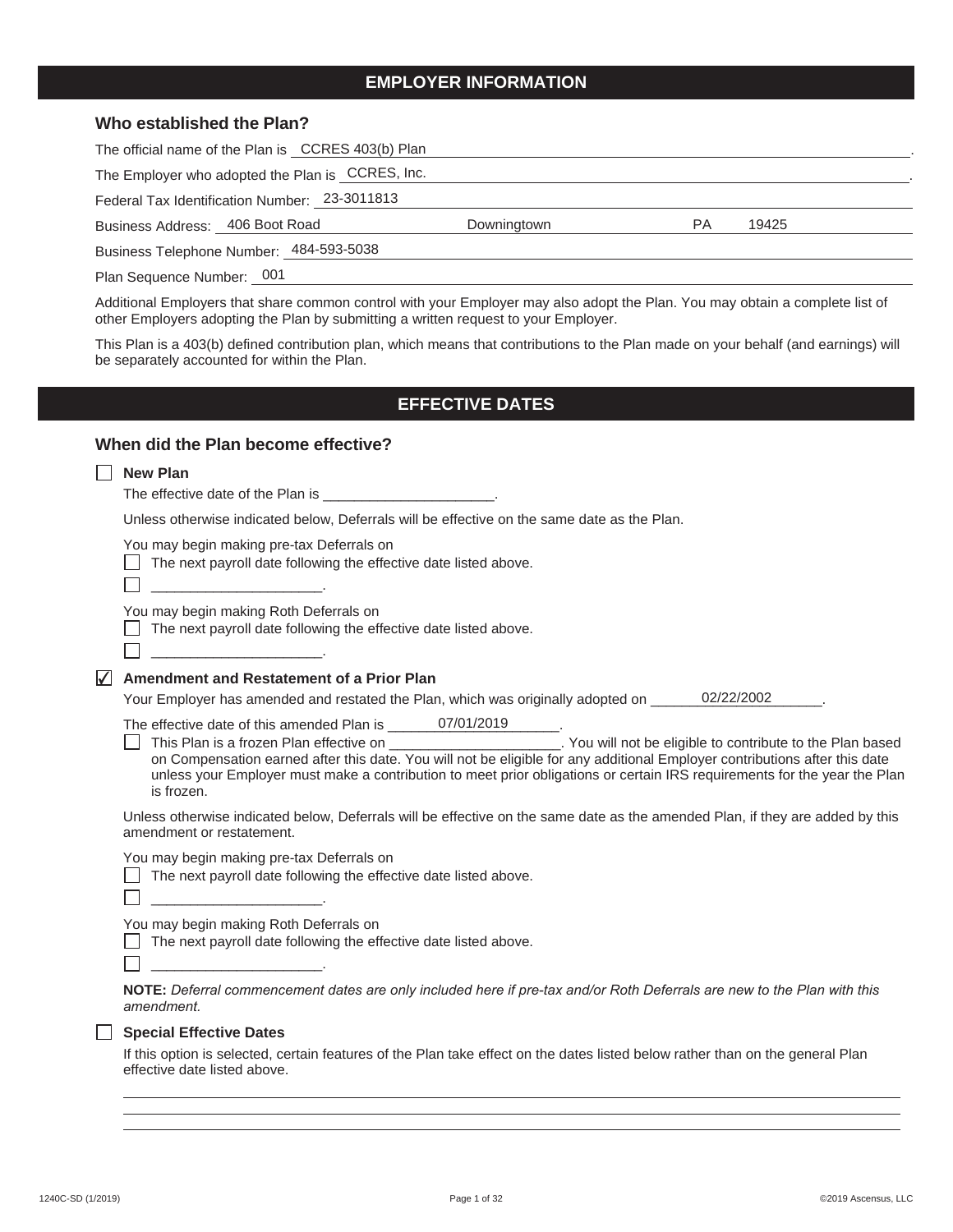### **ELIGIBILITY**

### **Q1. What age and/or service requirements do I have to meet before I am eligible to participate in the Plan?**

You will generally become eligible to participate in the Plan after you meet the age and service requirements for each type of contribution listed below.

**NOTE:** *Any requirements for Deferrals below will only apply if you can make Deferrals into another plan maintained by your Employer that does not have any age and years of service requirements. If the Deferral elections for age and eligibility service are not completed below, you will become eligible to make Deferrals into the Plan immediately unless you are in an excluded class.*

| <u>Age:</u>                         |                                                                                                                                                                                                                                                                                                                                                                                                                                                                                                                       |                                                                                                               |                                                                                                                                            |  |  |
|-------------------------------------|-----------------------------------------------------------------------------------------------------------------------------------------------------------------------------------------------------------------------------------------------------------------------------------------------------------------------------------------------------------------------------------------------------------------------------------------------------------------------------------------------------------------------|---------------------------------------------------------------------------------------------------------------|--------------------------------------------------------------------------------------------------------------------------------------------|--|--|
|                                     | Pre-tax Deferrals                                                                                                                                                                                                                                                                                                                                                                                                                                                                                                     | Matching Contributions                                                                                        | Safe Harbor/QACA Safe Harbor Contributions                                                                                                 |  |  |
|                                     | Roth Deferrals _______                                                                                                                                                                                                                                                                                                                                                                                                                                                                                                | Employer Nonelective Contributions ______                                                                     | Mandatory Employee Contributions ______                                                                                                    |  |  |
| <b>Eligibility Service:</b>         |                                                                                                                                                                                                                                                                                                                                                                                                                                                                                                                       |                                                                                                               |                                                                                                                                            |  |  |
|                                     | No eligibility service requirements apply.                                                                                                                                                                                                                                                                                                                                                                                                                                                                            |                                                                                                               |                                                                                                                                            |  |  |
|                                     | Pre-tax Deferrals                                                                                                                                                                                                                                                                                                                                                                                                                                                                                                     | Matching Contributions                                                                                        | Safe Harbor/QACA Safe Harbor Contributions                                                                                                 |  |  |
| M                                   | <b>Roth Deferrals</b>                                                                                                                                                                                                                                                                                                                                                                                                                                                                                                 | <b>Employer Nonelective Contributions</b>                                                                     | <b>Mandatory Employee Contributions</b>                                                                                                    |  |  |
|                                     |                                                                                                                                                                                                                                                                                                                                                                                                                                                                                                                       | You must complete ______ consecutive months of eligibility service beginning with your hire date.             |                                                                                                                                            |  |  |
|                                     | Pre-tax Deferrals                                                                                                                                                                                                                                                                                                                                                                                                                                                                                                     | <b>Matching Contributions</b>                                                                                 | Safe Harbor/QACA Safe Harbor Contributions                                                                                                 |  |  |
|                                     | <b>Roth Deferrals</b>                                                                                                                                                                                                                                                                                                                                                                                                                                                                                                 | <b>Employer Nonelective Contributions</b>                                                                     | <b>Mandatory Employee Contributions</b>                                                                                                    |  |  |
|                                     |                                                                                                                                                                                                                                                                                                                                                                                                                                                                                                                       | You must complete ______ consecutive months of eligibility service during which you work at least _____hours. |                                                                                                                                            |  |  |
|                                     | Pre-tax Deferrals                                                                                                                                                                                                                                                                                                                                                                                                                                                                                                     | <b>Matching Contributions</b>                                                                                 | Safe Harbor/QACA Safe Harbor Contributions                                                                                                 |  |  |
|                                     | <b>Roth Deferrals</b>                                                                                                                                                                                                                                                                                                                                                                                                                                                                                                 | <b>Employer Nonelective Contributions</b>                                                                     | <b>Mandatory Employee Contributions</b>                                                                                                    |  |  |
|                                     |                                                                                                                                                                                                                                                                                                                                                                                                                                                                                                                       |                                                                                                               |                                                                                                                                            |  |  |
| $\vert \sqrt{} \vert$               |                                                                                                                                                                                                                                                                                                                                                                                                                                                                                                                       | You must complete one year of eligibility service.                                                            | Safe Harbor/QACA Safe Harbor Contributions                                                                                                 |  |  |
|                                     | Pre-tax Deferrals                                                                                                                                                                                                                                                                                                                                                                                                                                                                                                     | $\sqrt{\phantom{a}}$ Matching Contributions                                                                   |                                                                                                                                            |  |  |
|                                     | <b>Roth Deferrals</b>                                                                                                                                                                                                                                                                                                                                                                                                                                                                                                 | <b>Employer Nonelective Contributions</b>                                                                     | Mandatory Employee Contributions                                                                                                           |  |  |
|                                     |                                                                                                                                                                                                                                                                                                                                                                                                                                                                                                                       | You must complete two years of eligibility service.                                                           |                                                                                                                                            |  |  |
|                                     | <b>Matching Contributions</b>                                                                                                                                                                                                                                                                                                                                                                                                                                                                                         | Employer Nonelective Contributions                                                                            | Mandatory Employee Contributions                                                                                                           |  |  |
| Other.                              |                                                                                                                                                                                                                                                                                                                                                                                                                                                                                                                       |                                                                                                               |                                                                                                                                            |  |  |
|                                     |                                                                                                                                                                                                                                                                                                                                                                                                                                                                                                                       |                                                                                                               |                                                                                                                                            |  |  |
|                                     |                                                                                                                                                                                                                                                                                                                                                                                                                                                                                                                       |                                                                                                               |                                                                                                                                            |  |  |
|                                     |                                                                                                                                                                                                                                                                                                                                                                                                                                                                                                                       |                                                                                                               |                                                                                                                                            |  |  |
|                                     |                                                                                                                                                                                                                                                                                                                                                                                                                                                                                                                       |                                                                                                               |                                                                                                                                            |  |  |
|                                     |                                                                                                                                                                                                                                                                                                                                                                                                                                                                                                                       |                                                                                                               |                                                                                                                                            |  |  |
|                                     |                                                                                                                                                                                                                                                                                                                                                                                                                                                                                                                       |                                                                                                               |                                                                                                                                            |  |  |
|                                     | You will be credited with a year of eligibility service if                                                                                                                                                                                                                                                                                                                                                                                                                                                            |                                                                                                               |                                                                                                                                            |  |  |
| $\vert \sqrt{} \vert$               | avoid a break in eligibility service.                                                                                                                                                                                                                                                                                                                                                                                                                                                                                 |                                                                                                               | You worked at least 1000 hours during the eligibility measuring period. You will need to work ___ 500 hours to                             |  |  |
|                                     | Not applicable. There is either no service requirement, or a partial-year service requirement, for you to participate in the Plan<br>for all types of contributions, or the elapsed time method of determining service is used. If the elapsed time method is used<br>(refer to the definition of Hours of Service) no set number of hours will be required and you will incur a break in service for<br>eligibility purposes if you terminate service with your Employer and do not work for a full 12-month period. |                                                                                                               |                                                                                                                                            |  |  |
|                                     |                                                                                                                                                                                                                                                                                                                                                                                                                                                                                                                       | requirements during that first measuring period, eligibility will be calculated based on                      | Your initial eligibility measuring period will be the 12-month period beginning with your hire date. If you do not satisfy the eligibility |  |  |
| $\sqrt{\phantom{a}}$ the Plan Year. |                                                                                                                                                                                                                                                                                                                                                                                                                                                                                                                       |                                                                                                               |                                                                                                                                            |  |  |

a 12-month period beginning with the anniversary of your hire date.

 Not applicable. There is either no service requirement, or a partial-year service requirement, for you to participate in the Plan for all types of contributions, or the elapsed time method of determining service is used.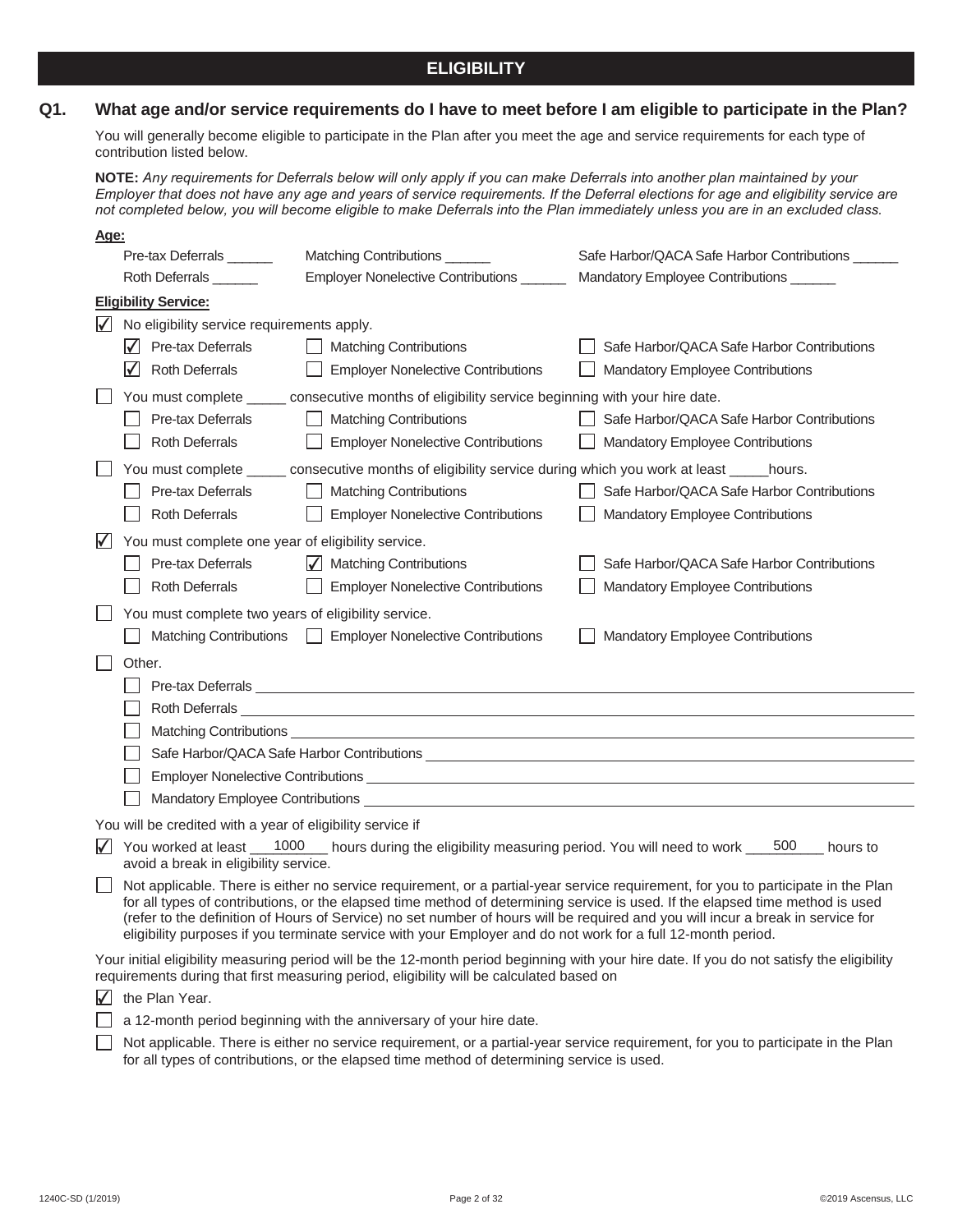These age and service requirements will not apply to you, and you will be eligible to enter the Plan on the next entry date if you were employed by the Employer when this Plan became effective, and you are included in the following group(s): . Pre-tax Deferrals Matching Contributions Safe Harbor/QACA Safe Harbor Contributions Roth Deferrals Employer Nonelective Contributions Mandatory Employee Contributions were employed by the Employer on \_\_\_\_\_\_\_\_\_\_\_\_\_\_\_, and you are included in the following group(s): . Pre-tax Deferrals Matching Contributions Safe Harbor/QACA Safe Harbor Contributions Roth Deferrals Employer Nonelective Contributions Mandatory Employee Contributions became an employee when your prior employer was merged with or acquired by the Employer, you were employed on \_\_\_\_\_\_\_\_\_\_\_\_\_\_\_\_\_\_\_\_\_\_\_\_\_\_, and you were employed by the following employers or are included in the following group(s): . Pre-tax Deferrals Matching Contributions Safe Harbor/QACA Safe Harbor Contributions Roth Deferrals Employer Nonelective Contributions Mandatory Employee Contributions If the Plan document is being amended or restated on to a new Plan document and you were eligible to participate in the prior plan, you will continue to be eligible to participate in this Plan without satisfying any additional age or service requirements. **Q2. Am I eligible to participate in the Plan for purposes of making Deferrals?**  You will generally be eligible to participate in the Plan for purpose of making Deferrals, unless you fall into one of the categories listed below. If a category is selected below, the participation restrictions will apply to the types of contributions checked under that category. You are eligible to participate in a 401(k) plan maintained by your Employer in which you may make Deferrals. **Pre-tax Deferrals and Safe Harbor Contributions** Roth Deferrals Roth Deferrals  $\Box$  You are eligible to participate in another 403(b) plan maintained by your Employer in which you may make Deferrals. **Pre-tax Deferrals and Safe Harbor Contributions** Roth Deferrals Roth Deferrals  $\Box$  You are eligible to participate in another 457(b) plan maintained by your Employer in which you may make Deferrals. **Pre-tax Deferrals and Safe Harbor Contributions** Roth Deferrals You will not make a Deferral of at least \$200 per year. **Pre-tax Deferrals and Safe Harbor Contributions** Roth Deferrals  $\Box$  You are a nonresident alien who receives no income from within the United States. **Pre-tax Deferrals and Safe Harbor Contributions** Roth Deferrals Roth Deferrals You are a student who is enrolled in and regularly attends classes offered by your Employer if your Employer is a school, college or university. **Pre-tax Deferrals and Safe Harbor Contributions** Roth Deferrals Roth Deferrals  $\Box$  You normally work fewer than 20 hours per week. Pre-tax Deferrals and Safe Harbor Contributions Roth Deferrals **Q3. Am I eligible to receive Matching Contributions and/or receive Employer Contributions and/or make Mandatory Employee Contributions into the Plan?**  You will be eligible to receive Matching Contributions and/or receive Employer Contribution and/or make Mandatory Employee Contributions into the Plan after meeting certain age and service requirements described in Question 2 above, unless you fall into one of the categories listed below. If a category is selected below, the participation restrictions will apply to the types of contributions checked under that category. You are covered by a collective bargaining agreement (for example, union agreement) and your exclusion from coverage under this plan was part of the negotiated agreement. Matching Contributions **Example 2** Employer Contributions **Contributions** Mandatory Employee Contributions You are a nonresident alien who receives no income from within the United States. Matching Contributions **Example 2** Employer Contributions **Contributions** Mandatory Employee Contributions You became an employee as a result of a recent merger, acquisition, or similar transaction.

| 1240C-SD (1/2019) |  |
|-------------------|--|

Matching Contributions **Employer Contributions** Employee Contributions Mandatory Employee Contributions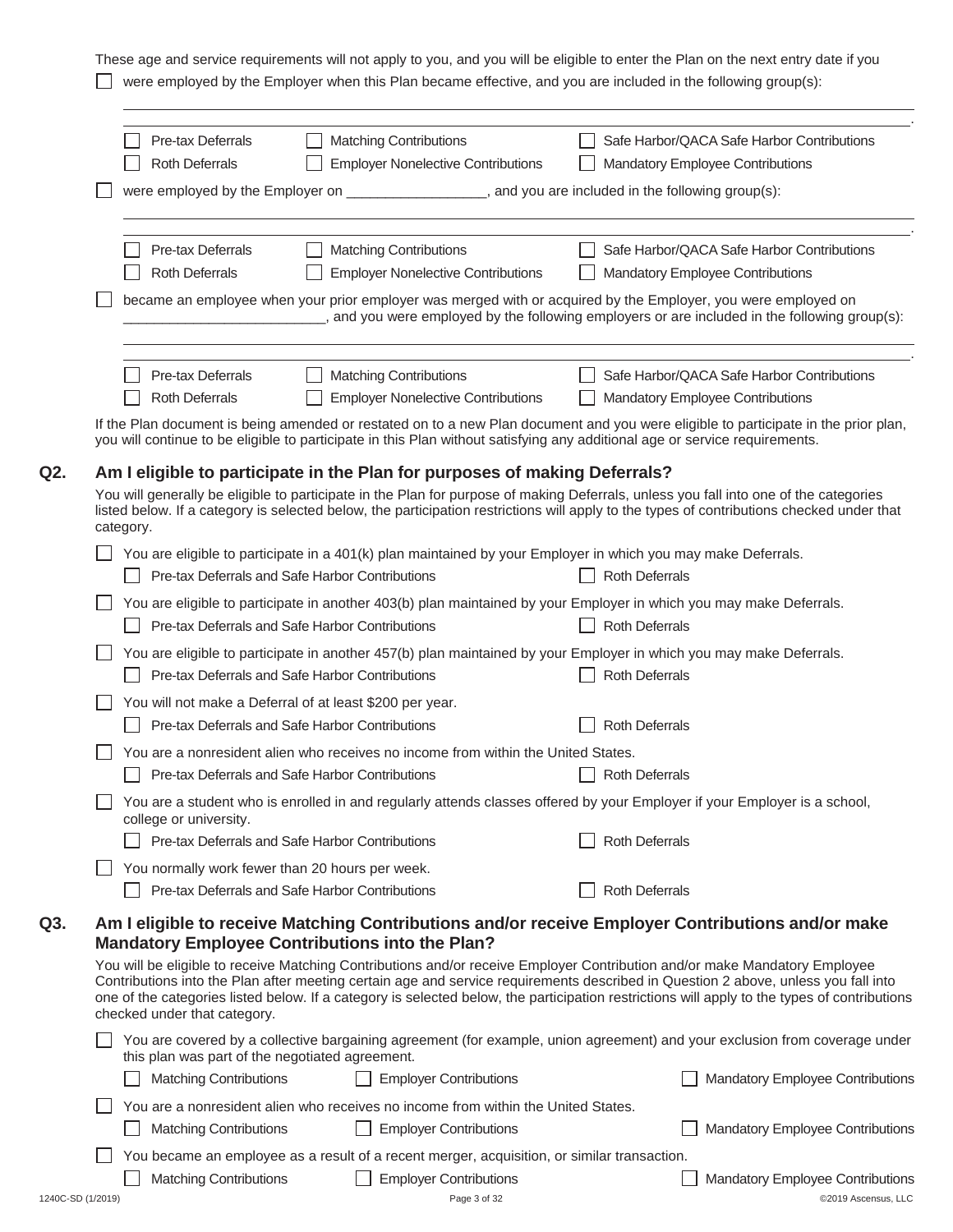|                          | You are a student who is enrolled in and regularly attends classes offered by your Employer if your Employer is a school,<br>college or university. |                                                                                                                                                                                                                                |                                                                                                                           |  |
|--------------------------|-----------------------------------------------------------------------------------------------------------------------------------------------------|--------------------------------------------------------------------------------------------------------------------------------------------------------------------------------------------------------------------------------|---------------------------------------------------------------------------------------------------------------------------|--|
|                          | <b>Matching Contributions</b>                                                                                                                       | <b>Employer Contributions</b>                                                                                                                                                                                                  | <b>Mandatory Employee Contributions</b>                                                                                   |  |
|                          | You normally work fewer than 20 hours per week.                                                                                                     |                                                                                                                                                                                                                                |                                                                                                                           |  |
|                          | <b>Matching Contributions</b>                                                                                                                       | <b>Employer Contributions</b>                                                                                                                                                                                                  | <b>Mandatory Employee Contributions</b>                                                                                   |  |
|                          | Other.                                                                                                                                              |                                                                                                                                                                                                                                |                                                                                                                           |  |
|                          |                                                                                                                                                     |                                                                                                                                                                                                                                |                                                                                                                           |  |
|                          | <b>Employer Contributions</b>                                                                                                                       |                                                                                                                                                                                                                                |                                                                                                                           |  |
|                          |                                                                                                                                                     | Mandatory Employee Contributions expansion of the contribution of the contributions of the contributions of the contributions of the contributions of the contributions of the contributions of the contributions of the contr |                                                                                                                           |  |
| Q4.                      | When can I enter the Plan?                                                                                                                          |                                                                                                                                                                                                                                |                                                                                                                           |  |
|                          |                                                                                                                                                     | Once you have met any age and service requirements indicated above, you will enter the Plan:                                                                                                                                   |                                                                                                                           |  |
|                          | Employer that does not have any entry date requirements.                                                                                            |                                                                                                                                                                                                                                | NOTE: The requirements for Deferrals below will only apply if you can make Deferrals into another plan maintained by your |  |
| $\vert \checkmark \vert$ | immediately.                                                                                                                                        |                                                                                                                                                                                                                                |                                                                                                                           |  |
|                          | Pre-tax Deferrals                                                                                                                                   | <b>Matching Contributions</b>                                                                                                                                                                                                  | Safe Harbor/QACA Safe Harbor Contributions                                                                                |  |
|                          | <b>Roth Deferrals</b>                                                                                                                               | <b>Employer Nonelective Contributions</b>                                                                                                                                                                                      | Mandatory Employee Contributions                                                                                          |  |
| V                        | the first day of the next month.                                                                                                                    |                                                                                                                                                                                                                                |                                                                                                                           |  |
|                          | <b>Pre-tax Deferrals</b>                                                                                                                            | <b>Matching Contributions</b>                                                                                                                                                                                                  | Safe Harbor/QACA Safe Harbor Contributions                                                                                |  |
|                          | <b>Roth Deferrals</b>                                                                                                                               | <b>Employer Nonelective Contributions</b>                                                                                                                                                                                      | <b>Mandatory Employee Contributions</b>                                                                                   |  |
|                          | the first day of the next quarter.                                                                                                                  |                                                                                                                                                                                                                                |                                                                                                                           |  |
|                          | Pre-tax Deferrals                                                                                                                                   | <b>Matching Contributions</b>                                                                                                                                                                                                  | Safe Harbor/QACA Safe Harbor Contributions                                                                                |  |
|                          | <b>Roth Deferrals</b>                                                                                                                               | <b>Employer Nonelective Contributions</b>                                                                                                                                                                                      | <b>Mandatory Employee Contributions</b>                                                                                   |  |
|                          |                                                                                                                                                     |                                                                                                                                                                                                                                | the next semi-annual entry date (the first day of the Plan Year and the first day of the seventh month of the Plan Year). |  |
|                          | Pre-tax Deferrals                                                                                                                                   | <b>Matching Contributions</b>                                                                                                                                                                                                  | Safe Harbor/QACA Safe Harbor Contributions                                                                                |  |
|                          | <b>Roth Deferrals</b>                                                                                                                               | <b>Employer Nonelective Contributions</b>                                                                                                                                                                                      | Mandatory Employee Contributions                                                                                          |  |
|                          | the first day of the next Plan Year.                                                                                                                |                                                                                                                                                                                                                                |                                                                                                                           |  |
|                          | Pre-tax Deferrals                                                                                                                                   | <b>Matching Contributions</b>                                                                                                                                                                                                  | Safe Harbor/QACA Safe Harbor Contributions                                                                                |  |
|                          | <b>Roth Deferrals</b>                                                                                                                               | <b>Employer Nonelective Contributions</b>                                                                                                                                                                                      | Mandatory Employee Contributions                                                                                          |  |
|                          | other.                                                                                                                                              |                                                                                                                                                                                                                                |                                                                                                                           |  |
|                          |                                                                                                                                                     |                                                                                                                                                                                                                                |                                                                                                                           |  |
|                          | <b>Roth Deferrals</b>                                                                                                                               |                                                                                                                                                                                                                                |                                                                                                                           |  |
|                          |                                                                                                                                                     | Matching Contributions National Contributions National Contributions National Contributions National Contributions                                                                                                             |                                                                                                                           |  |
|                          |                                                                                                                                                     | Employer Contributions experience of the contributions of the contributions of the contributions of the contributions of the contributions of the contributions of the contributions of the contributions of the contributions |                                                                                                                           |  |
|                          |                                                                                                                                                     | Safe Harbor/QACA Safe Harbor Contributions experience of the state of the state of the state of the state of the state of the state of the state of the state of the state of the state of the state of the state of the state |                                                                                                                           |  |
|                          |                                                                                                                                                     |                                                                                                                                                                                                                                |                                                                                                                           |  |

### **Q5. What happens to my Plan eligibility if I terminate my employment and am later rehired?**

Once you meet the eligibility requirements and enter the Plan, you will continue to participate while you are still employed by the Employer, even if you have a break in eligibility service. If you had not yet met the eligibility requirements and had a break in eligibility service, the periods before your break in service will not be taken into account and you will have to satisfy the eligibility requirements following your break in service. Periods during which you have a break in eligibility service will not count against you if you were absent because you were pregnant, had a child or adopted a child, were serving in the military, or provided certain service during a national emergency (and re-employment is protected under federal or state law), and you start working again for your same Employer within the time required by law.

If you had met the eligibility requirements and were a Participant in the Plan before terminating employment or having a break in eligibility service, and are later rehired, you will enter the Plan immediately.

### **Q6. Once I am a Plan Participant, what must I do to continue to participate in the Plan?**

You will continue to participate in the Plan as long as you do not become a member of an excluded class. If you become a member of an excluded class you will no longer be able to contribute to the Plan. However, your years of vesting service will continue to accumulate as long as you are still employed by the Employer.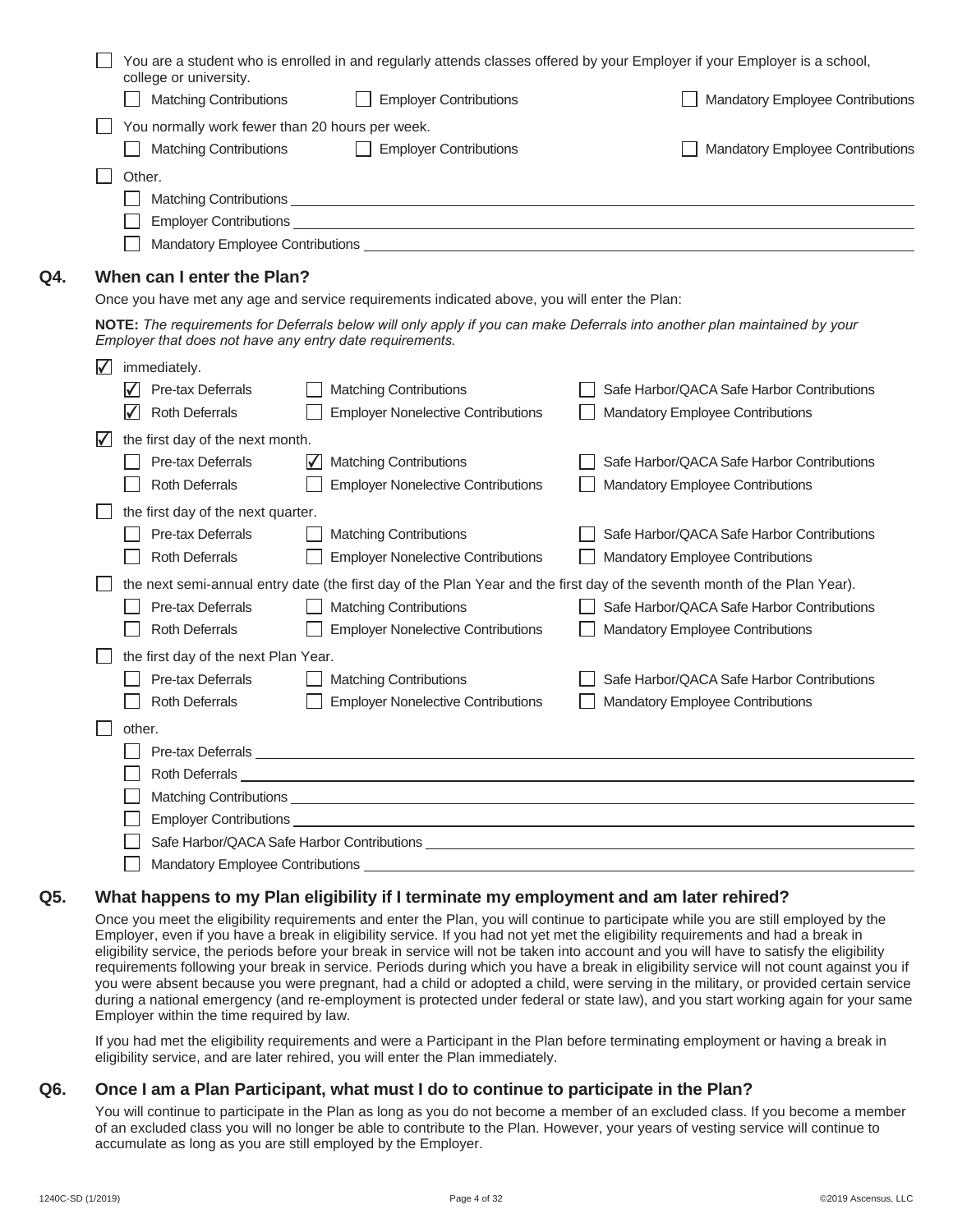#### **Q1. Can I contribute to the Plan?**

#### Yes No *Deferrals* ✔

If "Yes" is selected, you will be able to contribute a portion of your Compensation as a Deferral once you have met the eligibility requirements and enter the Plan. The Plan allows you to make the following types of Deferral contributions.

 $\sqrt{\phantom{a}}$  Pre-tax Deferral

 $\sqrt{\phantom{a}}$  Roth (after-tax) Deferral

The amount of your Compensation that you decide to defer into the Plan will be contributed on a pre-tax basis unless the Roth option is selected above and you make a Roth election on your Deferral election form or by following other procedures established by your Employer. If you make pre-tax Deferrals, that means that, unlike the Compensation that you actually receive, the pre-tax contribution (and all of the earnings accumulated while it is invested in the Plan) will not be taxed at the time it is paid by your Employer. Instead, it will be taxable to you when you take a payout from the Plan. These contributions will reduce your taxable income each year you make a contribution but will be treated as compensation for Social Security taxes.

**EXAMPLE:** Your Compensation is \$25,000 per year. You decide to contribute 5% of your Compensation into the Plan as a pre-tax Deferral. Your Employer will pay you \$23,750 as gross taxable income and will deposit \$1,250 (5%) into the Plan. You will not pay taxes on the \$1,250 (plus earnings on the \$1,250) until you withdraw it from the Plan.

If you have the choice of treating your Deferrals as Roth Deferrals rather than as pre-tax Deferrals, and you choose the Roth Deferral option, Roth Deferrals are contributed to the Plan from amounts that have already been treated as taxable income. Roth Deferrals will not reduce your taxable income in the year in which you contribute a portion of your Compensation into the Plan. The benefit of making Roth contributions comes when you take a payout from the Plan—when both the original contributions and your earnings on those contributions are paid out tax free so long as you meet certain requirements for a qualified payout.

**EXAMPLE:** Your Compensation is \$25,000 per year. You decide to contribute 5% of your Compensation into the Plan as a Roth Deferral. Your Employer will pay you \$23,750 as income and will deposit \$1,250 (5%) into the Plan. You will include the entire \$25,000 in your income for the year it was earned even though you did not receive the \$1,250 that was contributed to the Plan. When you withdraw the \$1,250 contribution from the Plan, it will be tax-free (along with all of the earnings that have accumulated on that contribution if you take a qualified payout). For more information regarding qualified payouts from Roth Deferrals, please refer to the DISTRIBUTIONS AND LOANS section of the Summary Plan Description.

Deferrals (and the related earnings) are always fully vested and cannot be forfeited. If you were to leave your Employer, you would be entitled to the full Deferral balance (plus earnings) when you are eligible for a payment.

Your Employer allows you to contribute the following portion of your Compensation to the Plan each year as Deferrals.

\_\_\_\_\_\_\_\_% to \_\_\_\_\_\_\_\_% of your Compensation in increments of \_\_\_\_\_\_\_\_%.

Not less than \$\_\_\_\_\_\_\_\_\_\_\_\_ and not more than \$\_\_\_\_\_\_\_\_\_\_\_\_.

 $\frac{1}{2}$ % to  $\frac{1}{2}$ % in increments of  $\frac{1}{2}$ %, or not less than \$ $\frac{1}{2}$  and not more than  $\frac{1}{2}$ .

 $\overline{\blacktriangle}$  Any dollar amount or percentage of your Compensation up to the limits permitted by the law and regulations governing 403(b) plans.

The maximum dollar amount that you can contribute to the Plan each year is \$19,000 (for 2019) and includes contributions you make to other deferral plans (for example, 401(k) plans, salary deferral SEP plans, other 403(b) tax-sheltered annuity plans). This amount will increase as the cost-of-living increases. Both pre-tax Deferrals and Roth Deferrals are taken into account when calculating this limit.

#### **Separate Deferral Election for Bonuses**  $\Box$  Yes  $\bigvee$  No

If "Yes" is selected you may make a separate Deferral election to apply to bonuses you receive. If you do not make a separate election, the Deferral amount or percentage you elected to have taken from each paycheck will apply to any bonuses you receive. If "No" is selected, the Deferral amount or percentage taken from each paycheck will also apply to your bonuses.

**Age 50 Catch-up Contributions**  $\sqrt{ }$  Yes  $\Box$  No

If "Yes" is selected, you are eligible to make Deferrals, and you are age 50 or older before the end of any calendar year, you may defer up to an extra \$6,000 (for 2019) each year into the Plan as a Deferral once you meet certain Plan limits. The maximum catch-up amount will increase as the cost-of-living increases.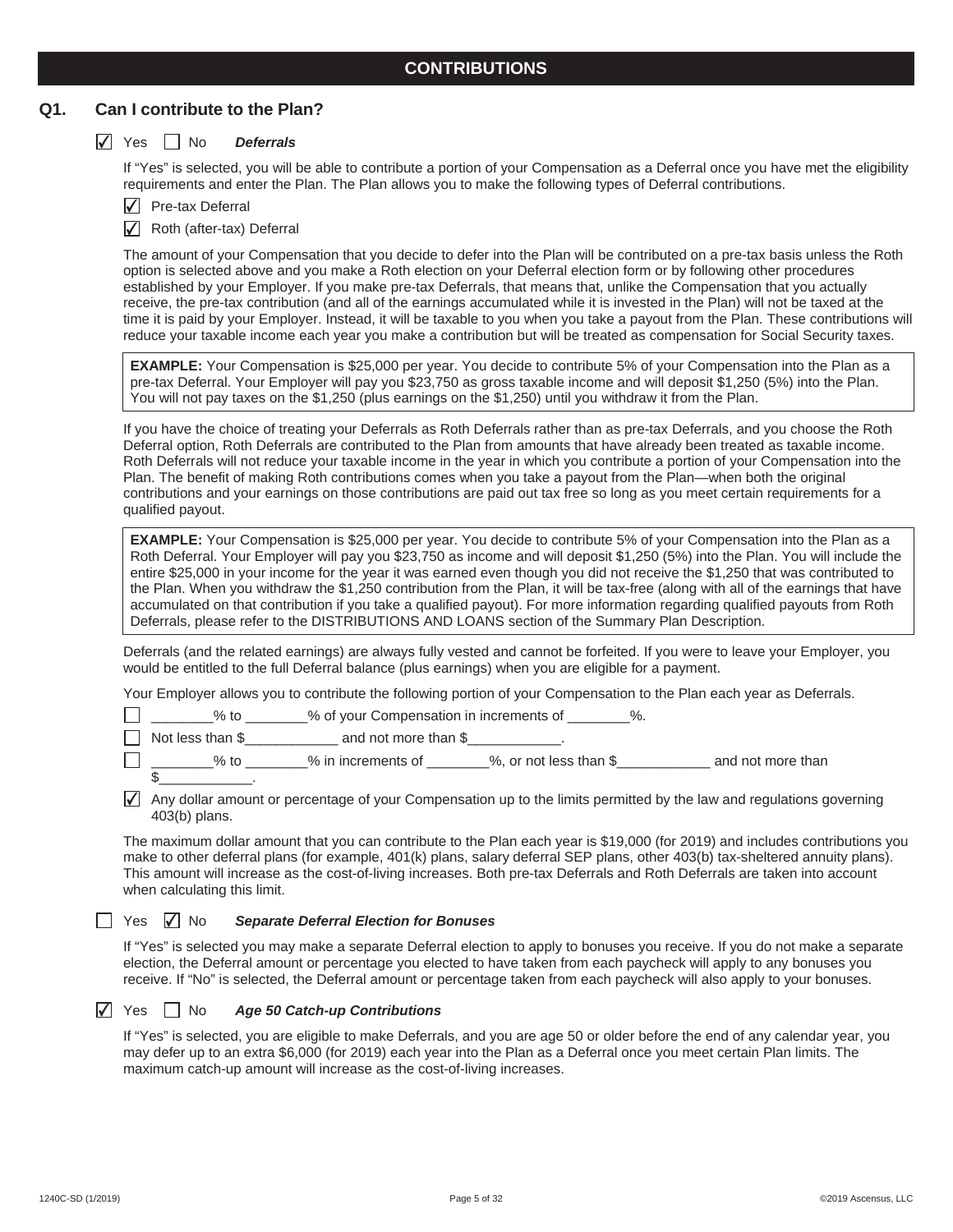#### Special Catch-Up Contributions After 15 Years of Service  $\nabla$  Yes  $\nabla$  No

If "Yes" is selected, you are eligible to make Deferrals, and you have completed 15 years of service with an eligible employer, you may defer the lesser of

- (a) \$3,000; or
- (b) \$15,000 minus the total special catch-up contributions made in previous years; or
- (c) \$5,000 times the number of years of service with the Employer and minus the total Deferrals made for prior years, as a special catch-up contribution.

**EXAMPLE:** Your Compensation is \$25,000 per year and you have 18 years of service. You have not used the special catchup rule in the past and you have deferred a total of \$60,000 into the Plan in previous years. Your special catch-up contribution will be the lesser of (1) \$3,000, (2) \$15,000 [\$15,000-0] or (3) \$30,000 [(\$5,000 x 18) - \$60,000]. Your special catch-up contribution may be as much as \$3,000.

If both types of catch-up contributions are allowed and you qualify for both types of deferrals, your catch-up contributions will be allocated as a special catch-up contribution first. Catch-up contributions are considered Deferrals and are always fully vested.

#### **Q2. Am I allowed to make Nondeductible Employee Contributions to this Plan?**

#### **Nondeductible Employee Contributions**

Yes, Nondeductible Employee Contributions are available.

 $\sqrt{\phantom{a}}$  No, Nondeductible Employee Contributions are not available.

Nondeductible Employee Contributions are contributed to the Plan from amounts that have already been treated as taxable income. These contributions will not reduce your taxable income in the year in which you contribute a portion of your Compensation into the Plan but will be tax-free when distributed from the Plan. Earnings on Nondeductible Employee Contributions will not be taxed until you take a distribution from the Plan. Unlike Roth Deferrals, the earnings on Nondeductible Employee Contributions are never tax-free.

**EXAMPLE:** Your Compensation is \$25,000 per year. You decide to contribute 5% of your Compensation into the Plan as a Nondeductible Employee Contribution. Your Employer will pay you \$23,750 as income and will deposit \$1,250 (5%) into the Plan. You will pay taxes on the entire \$25,000. When you withdraw the \$1,250 contribution (along with all of the earnings that accumulated on that contribution), only the earnings portion will be taxable to you.

You will generally become eligible to make Nondeductible Employee Contributions after you meet the age and service requirements for pre-tax Deferrals and will be calculated in the same manner as pre-tax Deferrals. Nondeductible Employee Contributions (and the related earnings) are always fully vested and cannot be forfeited. So if you were to leave your Employer, you would be entitled to the full Nondeductible Employee Contribution balance (plus earnings). You may request a distribution of Nondeductible Employee Contributions (and the related earnings) while you are still employed, so long as the distribution is allowed under your Individual Agreement.

#### **Q3. How do I start making contributions?**

To begin deferring a portion of your Compensation into the Plan, you must complete a Deferral election form or follow another Deferral election process provided to you by your Employer.

#### **Q4. Can I change my contribution rate or stop making Deferrals after I start participating in the Plan?**

You may change the amount you are deferring into the Plan or stop making Deferrals altogether at such times designated by the Employer by submitting a new Deferral election form or notifying your Employer of your desire to change your Deferral rate using another method approved by your Employer (such as internet, telephone voice response system).

If the Plan allows you to make Roth Deferrals, you may also change the amount of your Deferrals that are characterized as pre-tax versus Roth Deferrals as often as you are allowed to change the amount of your Deferrals. This change will apply only to new Deferrals and will not change the tax character of Deferrals that have already been contributed to the Plan.

#### **Q5. What if I contribute too much to the Plan?**

The maximum dollar amount that you can contribute to the Plan each year is \$19,000 (for 2019) and includes contributions you make to other deferral plans (for example, 401(k) plans, salary deferral SEP plans and other 403(b) tax-sheltered annuity plans). This amount will increase as the cost-of-living increases. Both pre-tax Deferrals and Roth Deferrals are taken into account when calculating this limit. If you contribute too much to the Plan as a Deferral, you must take the excess amount (plus any earnings on the excess) out of the Plan by April 15 of the year following the year the money was contributed to the Plan. You must notify your Employer, in writing, of the excess amount by

| $\sqrt{ }$ March 1. |  |
|---------------------|--|
|---------------------|--|

Other <u>the contract of the contract of the contract of the contract of the contract of the contract of the contract of the contract of the contract of the contract of the contract of the contract of the contract of the con</u>

The excess amount is taxable to you in the year you contributed it to the Plan. If you do not remove it by the deadline, additional taxes will apply.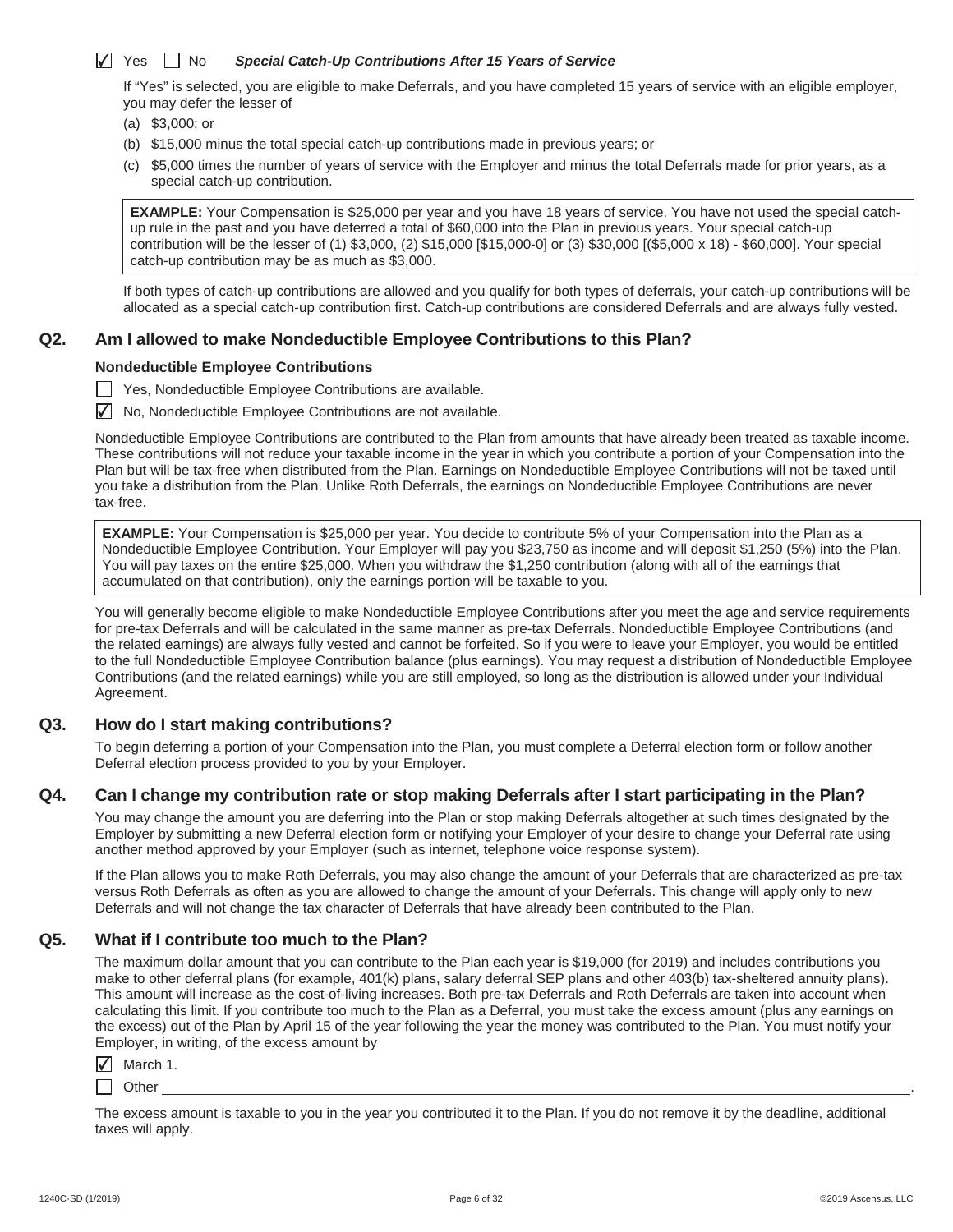#### **Q6. What if I don't make an election to contribute some of my Compensation into the Plan?**

You are not required to defer a portion of your Compensation into the Plan. If you fail to make a Deferral election, you will not be enrolled in the Plan as a deferring Participant. If one of the three automatic contribution elections is selected below and you fail to make a deferral election, you will be automatically enrolled.

 **Automatic Contribution Arrangement (ACA) Eligible Automatic Contribution Arrangement (EACA)** 

If either ACA or EACA is selected above and you have satisfied the eligibility requirements, but do not make a Deferral election, your Employer will automatically contribute a portion of your Compensation into the Plan as indicated below. You are not required to defer a portion of your Compensation into the Plan and may instruct your Employer to stop Deferrals or to defer a different amount by completing a Deferral election form and delivering it to your Employer or following other procedures established by your Employer.

You will be automatically enrolled if you are a:

Newly hired employee.

Newly eligible employee.

Current employee who has met the eligibility requirements and has not made a Deferral election.

Current employee who has met the eligibility requirements and has elected to defer less than the percentage listed below.

<u>. In the second control of the second control of the second control of the second control of the second control of</u>

 $\Box$  Current employee who has met the eligibility requirements.

 $\Box$  Current employee who has met the eligibility requirements and you are included in the following group:

#### **Qualified Automatic Contribution Arrangement (QACA)**

If a QACA is selected above and you have satisfied the eligibility requirements but do not make a Deferral election, your Employer will automatically contribute a portion of your Compensation into the Plan as indicated below. In addition, your Employer will make a QACA ACP safe harbor contribution to the Plan on your behalf. You are not required to defer a portion of your Compensation into the Plan and may instruct your Employer to stop Deferrals or to defer a different amount by completing a Deferral election form and delivering it to your Employer.

**EXAMPLE 1:** Your Employer automatically enrolls Participants who do not make a Deferral election and defers 4% of their Compensation into the Plan. You satisfy the Plan's eligibility requirements and do not enroll in the Plan during the designated time period. You will automatically be enrolled in the Plan and 4% of your Compensation will be contributed to the Plan rather than being paid to you as Compensation.

**EXAMPLE 2:** Your Employer automatically enrolls Participants who do not make a Deferral election and defers 4% of their Compensation into the Plan. You satisfy the Plan's eligibility requirements and you make a specific election of 0%. Because you made a specific election regarding your Deferrals, you will not be automatically enrolled in the Plan and none of your Compensation will be contributed to the Plan.

### **Q7. If I am automatically enrolled, how much will be contributed on my behalf and will the amount of contributions change?**

#### **ACA or EACA**

 $\Box$ 

If either ACA or EACA is selected in Question 5 above and you do not make a Deferral election, the amount that will be automatically contributed from your paycheck is:

 $\Box$  \_\_\_\_\_\_\_% of your Compensation.

 \_\_\_\_\_\_\_\_% of your Compensation, or if greater, the percent of your Compensation deferred into the Plan before your automatic enrollment.

 $\Box$  \$

Automatic Deferrals under an ACA or EACA will be contributed to the Plan as

 $\Box$  Pre-tax Deferrals.

Roth Deferrals.

If you terminate employment and are later rehired, your automatic contribution amount will be reset to the amount described above if no portion of your Deferrals has been automatically contributed to the Plan under the EACA for an entire Plan Year.

**EXAMPLE 1:** You were automatically enrolled at 3% of your Compensation in 2016. You terminated your employment late in 2016 and were rehired during the 2018 Plan Year. Because you did not work for the Employer during the 2017 Plan Year, in 2018 you will be treated as a new employee for purposes of the automatic enrollment provision and you will be automatically enrolled at 3% again. This is the case even if the Plan has an automatic increase feature as described below.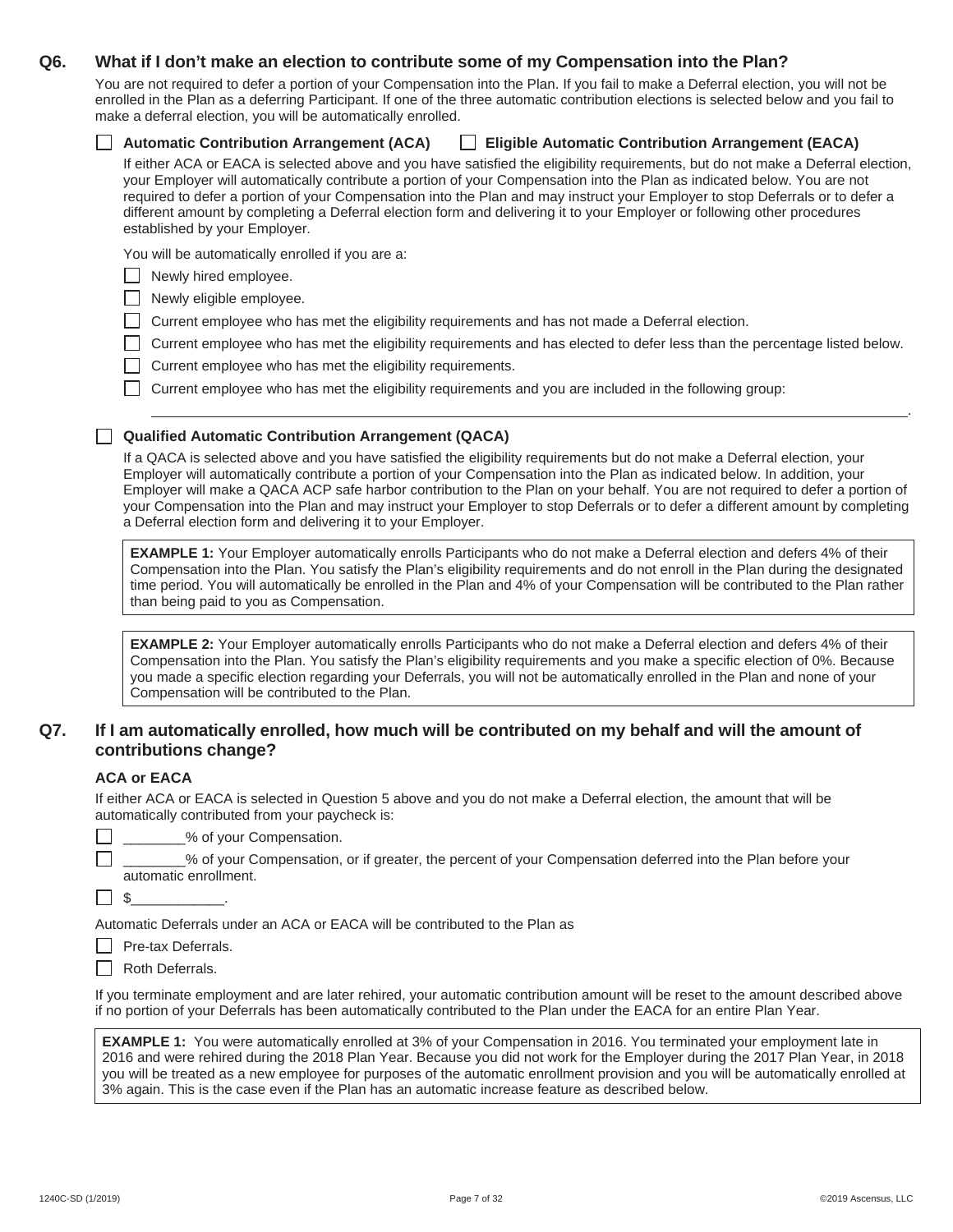**EXAMPLE 2:** You were hired in 2016 and affirmatively elected to have 5% withheld from your pay. You terminated your employment late in 2016 and were rehired during the 2018 Plan Year. Because you did not work for the Employer during the 2017 Plan Year, in 2018 you will be treated as a new employee for purposes of the automatic enrollment provision and you will be automatically enrolled at the initial automatic enrollment percentage unless a new affirmative election is made.

If you were automatically enrolled under an ACA or EACA, your Plan Administrator will automatically increase the amount of your Deferrals as indicated below.

#### **Automatic Deferral Increases**

 $$$   $\overline{\phantom{a}1}$   $\overline{\phantom{a}2}$   $\overline{\phantom{a}3}$   $\overline{\phantom{a}4}$   $\overline{\phantom{a}5}$   $\overline{\phantom{a}5}$   $\overline{\phantom{a}6}$   $\overline{\phantom{a}7}$   $\overline{\phantom{a}7}$   $\overline{\phantom{a}8}$   $\overline{\phantom{a}7}$   $\overline{\phantom{a}8}$   $\overline{\phantom{a}7}$   $\overline{\phantom{a}8}$   $\overline{\phantom{a}7}$ 

| Yes. Your Deferral amount will be increased by               | % of Compensation per paycheck once per year up to a |
|--------------------------------------------------------------|------------------------------------------------------|
| maximum rate of                                              |                                                      |
| $\sqrt{ }$ Yes. Your Deferral amount will be increased by \$ | per paycheck once per year up to a maximum amount of |

| Yes. Your Deferral amount will be increased by: |  |
|-------------------------------------------------|--|
|                                                 |  |

No.

The automatic increase will occur on

| $\Box$ the first day of each Plan Year. |
|-----------------------------------------|
|-----------------------------------------|

- each anniversary of your initial Deferral date.
- your annual review date.

| other |  |
|-------|--|
|       |  |

You are not required to participate in the Plan and may instruct your Plan Administrator to stop Deferrals or to defer a different percentage by completing a new Deferral election form or following some other procedure established by your Plan Administrator.

#### **QACA**

If a QACA is selected above, and depending on the elections made by your Employer, the portion of your Compensation that will be automatically contributed from each paycheck to the Plan may increase over time. The QACA rate schedule for the Plan is:

|                     | Option $1\Box$ | Option $2\Box$ |
|---------------------|----------------|----------------|
| <b>Initial Rate</b> | 3%             | $\%$           |
| Rate Two            | 4%             | $\frac{0}{0}$  |
| Rate Three          | 5%             | $\%$           |
| Rate Four           | 6%             | $\%$           |
| Rate Five           | N/A            | $\%$           |
| Rate Six            | N/A            | $\frac{0}{0}$  |
| Rate Seven          | N/A            | $\%$           |
| Rate Eight          | N/A            | $\%$           |

If the above chart shows that the amount automatically contributed on your behalf will increase, those increases will occur according to the following schedules.

#### **QACA Increase Timing in Initial Period**

If "Yes" is selected below, and if you were automatically enrolled under QACA, your Plan Administrator will automatically increase the amount of your Deferrals during the Initial Period on the date indicated.

- Yes, on the first day of the Plan Year.
- Yes, on the first day of the calendar year.
- $\Box$  Yes, on the anniversary of your initial Deferral date.
- Yes, on your annual review date.
- Yes, on .
- $\Box$  No.

#### **QACA Increase Timing in Subsequent Periods**

QACA rate increases following your Initial Period, if applicable, will occur on

- **the first day of each Plan Year.**
- $\Box$  the first day of each calendar year.
- each anniversary of your initial Deferral date.
- your annual review date.
- other <u>the contract of the contract of the contract of the contract of the contract of the contract of the contract of the contract of the contract of the contract of the contract of the contract of the contract of the con</u>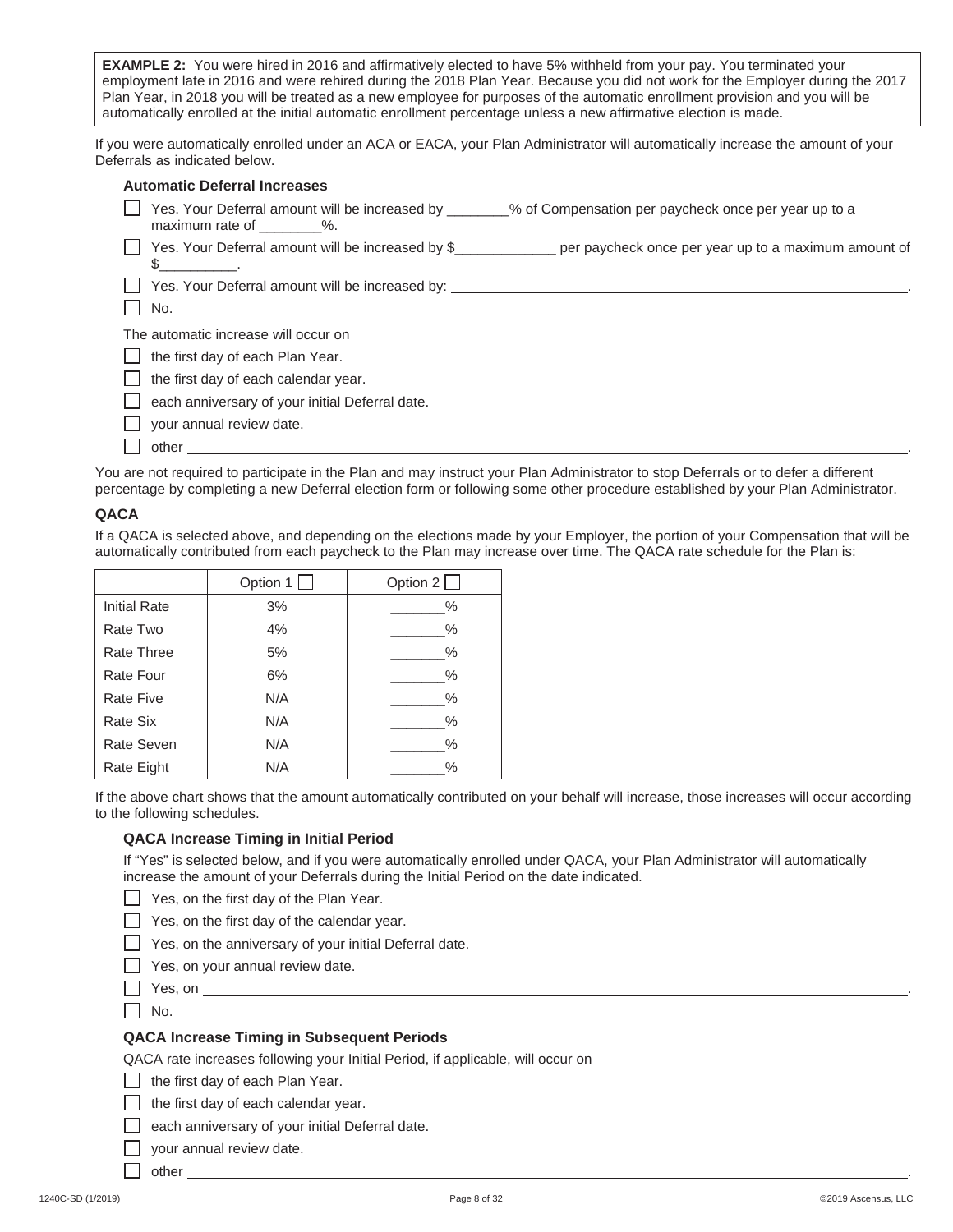The Initial Period for determining your automatic contribution amount will be reset if no portion of your Deferrals has been automatically contributed to the Plan under the QACA for an entire Plan Year.

|                          | $\vert$ $\vert$ No<br>Yes | The percentage of your Compensation deferred into the Plan before your enrollment in the QACA will apply<br>upon your enrollment in the QACA if that rate is higher than the QACA rate in the schedule above.                                                                                                           |
|--------------------------|---------------------------|-------------------------------------------------------------------------------------------------------------------------------------------------------------------------------------------------------------------------------------------------------------------------------------------------------------------------|
|                          |                           | Automatic Deferrals under a QACA will be contributed to the Plan as                                                                                                                                                                                                                                                     |
|                          | Pre-tax Deferrals.        |                                                                                                                                                                                                                                                                                                                         |
|                          | Roth Deferrals.           |                                                                                                                                                                                                                                                                                                                         |
|                          |                           |                                                                                                                                                                                                                                                                                                                         |
|                          |                           | Will my Employer make contributions on my behalf under the QACA?                                                                                                                                                                                                                                                        |
|                          |                           | <b>QACA Safe Harbor Contributions</b>                                                                                                                                                                                                                                                                                   |
|                          |                           | Your Employer will make QACA employer contributions to                                                                                                                                                                                                                                                                  |
|                          |                           | only non-Highly Compensated Employees who are eligible.                                                                                                                                                                                                                                                                 |
|                          |                           | all employees who are eligible.                                                                                                                                                                                                                                                                                         |
|                          |                           | <b>QACA ACP Safe Harbor Contributions</b>                                                                                                                                                                                                                                                                               |
|                          |                           | Your Employer will make a QACA ACP safe harbor employer contribution on your behalf based on the following formula.                                                                                                                                                                                                     |
| $\blacksquare$           |                           | QACA Basic Matching Contribution -                                                                                                                                                                                                                                                                                      |
|                          |                           | Base Rate: Your Employer will make a QACA ACP safe harbor Matching Contribution of 100% on your Deferrals up to 1% of<br>your Compensation, plus                                                                                                                                                                        |
|                          | Tier 2:                   | Your Employer will make a QACA ACP safe harbor Matching Contribution of 50% on your Deferrals between 1%<br>and 6% of your Compensation.                                                                                                                                                                                |
|                          |                           | QACA Enhanced Matching Contribution -                                                                                                                                                                                                                                                                                   |
|                          |                           | Base Rate: Your Employer will make a QACA ACP safe harbor Matching Contribution of _______% on your Deferrals up to<br>_% of your Compensation, plus                                                                                                                                                                    |
|                          | Tier 2:                   | Your Employer will make a QACA ACP safe harbor Matching Contribution of _______% on your Deferrals<br>between ________% and _______% of your Compensation.                                                                                                                                                              |
|                          |                           | Other QACA Enhanced Matching Contribution - An amount equal to the following percentage ____________                                                                                                                                                                                                                    |
|                          |                           | QACA Nonelective Contribution - A ________% Nonelective Contribution to the Plan on your behalf.                                                                                                                                                                                                                        |
|                          |                           | <b>QACA ACP Safe Harbor Matching Contributions</b>                                                                                                                                                                                                                                                                      |
|                          |                           | In addition to the QACA ACP safe harbor contribution described above, your Employer may choose to make an additional Matching<br>Contribution to the Plan on your behalf. If your Employer makes a QACA additional ACP safe harbor Matching Contribution, it will<br>be allocated based on the following formula.       |
| $\overline{\phantom{a}}$ |                           | Percentage of Contribution Match - Your Employer will make a QACA additional ACP safe harbor Matching Contribution of<br>______% on your Deferrals up to ________% of your Compensation.                                                                                                                                |
|                          |                           | Two-Tiered Percentage of Contribution Match -                                                                                                                                                                                                                                                                           |
|                          |                           | Base Rate: Your Employer will make a QACA additional ACP safe harbor Matching Contribution of _______% on your<br>Deferrals up to _______% of your Compensation, plus                                                                                                                                                   |
|                          | Tier 2:                   | Your Employer will make a QACA additional ACP safe harbor Matching Contribution of _______% on your<br>Deferrals between ________% and _______% of your Compensation.                                                                                                                                                   |
|                          |                           | Discretionary Formula - Your Employer will decide from year to year whether to make a QACA additional ACP safe harbor<br>Matching Contribution to the Plan. The QACA additional ACP safe harbor Matching Contribution will be based on the<br>percentage of Compensation that you contribute to the Plan as a Deferral. |
|                          |                           | Not applicable. Your Employer will not make a QACA additional ACP safe harbor Matching Contribution unless necessary to<br>timely allocate forfeitures.                                                                                                                                                                 |
|                          |                           | Your Employer will make QACA employer contributions to                                                                                                                                                                                                                                                                  |
|                          | this Plan.                |                                                                                                                                                                                                                                                                                                                         |
|                          |                           | <u> 1989 - Johann Barbara, martin amerikan</u>                                                                                                                                                                                                                                                                          |
|                          |                           | If I make an election to defer, will the amount of my contributions change?                                                                                                                                                                                                                                             |
|                          |                           | Rate Increases If You Have Chosen to Defer                                                                                                                                                                                                                                                                              |
|                          |                           | Yes. If your Deferral election is less than ________% of your Compensation, your Deferral amount will be increased<br>_% per paycheck once per year up to maximum rate of ________%.                                                                                                                                    |
|                          |                           | Yes. If your Deferral election is less than ________% of your Compensation your Deferral amount will be increased by                                                                                                                                                                                                    |
| $\sqrt{}$                | No.                       |                                                                                                                                                                                                                                                                                                                         |
|                          |                           |                                                                                                                                                                                                                                                                                                                         |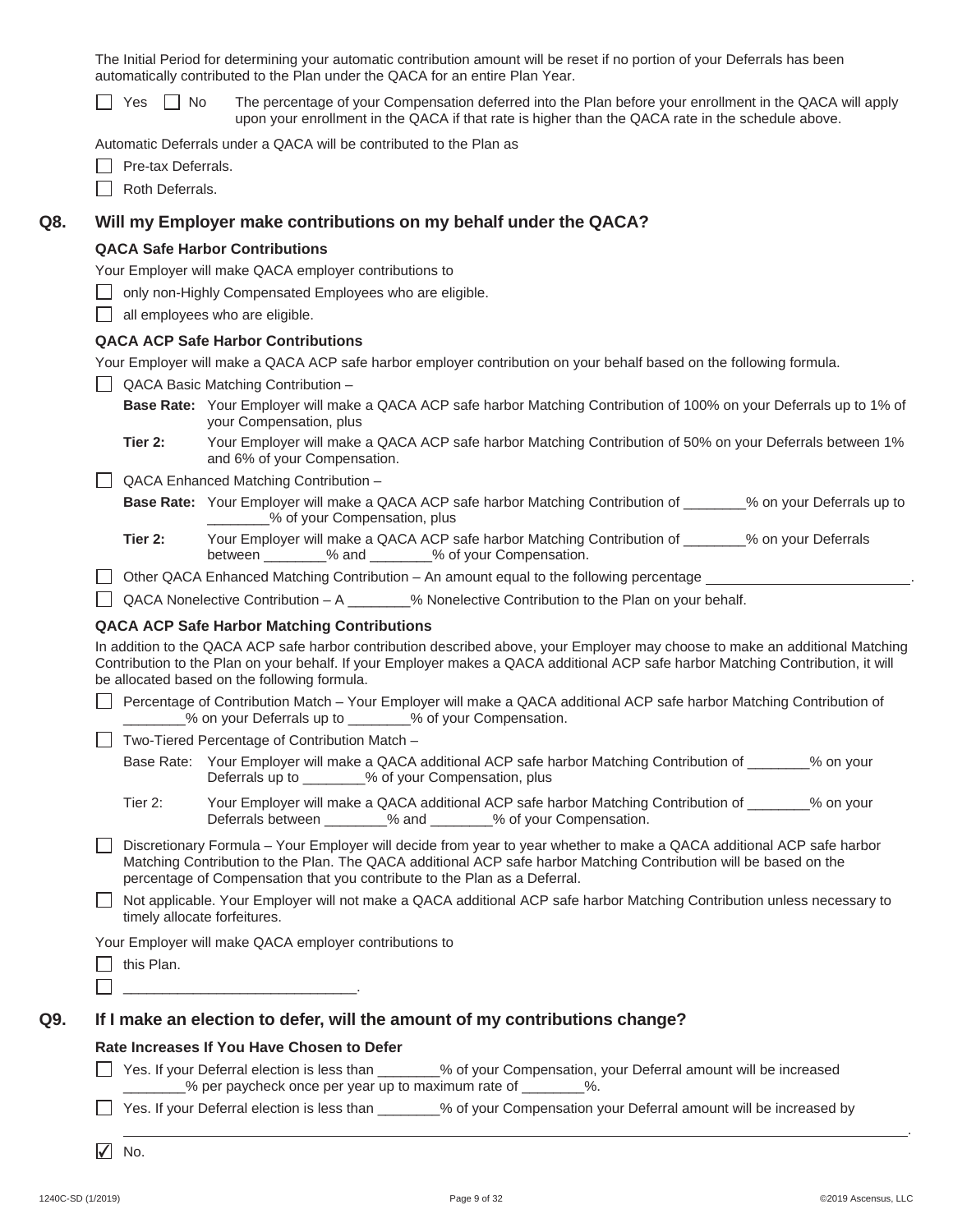The automatic increase will occur on

- $\vert \vert$  the first day of each Plan Year.
- the first day of each calendar year.
- each anniversary of your initial Deferral date.
- your annual review date.
- **other** ...

### **Q10. Are there any amounts that I must contribute to the Plan?**

#### **Mandatory Employee Contributions**  $\Box$  Yes  $\bigvee$  No

If "Yes" is selected, you must contribute a portion of your Compensation as a Mandatory Employee Contribution once you have met the eligibility requirements and have entered the Plan. The amount that will be automatically withheld is

|  | Percent. |
|--|----------|
|  |          |

The amount of your Compensation that is contributed to the Plan as a Mandatory Employee Contribution will be contributed on a pre-tax basis. This means that, unlike the compensation that you actually receive, the amount of the Mandatory Employee Contribution (and all of the earnings accumulated while it is invested in the Plan) will not be taxed in the year it is contributed to the Plan. Instead, it will be taxable to you when you take a payout from the Plan. The Mandatory Employee Contributions will reduce your federal taxable income each year that you make a contribution but will be treated as compensation for Social Security Taxes.

**EXAMPLE:** Your Compensation is \$25,000 per year. You contribute 5% of your Compensation into the Plan as a Mandatory Employee Contribution. Your Employer will pay you \$23,750 as gross taxable income and will deposit \$1,250 (5%) into the Plan. You will not pay taxes on the \$1,250 (plus earnings on the \$1,250) until you withdraw it from the Plan.

#### **Q11. If I make contributions to the Plan, will my Employer match any of those contributions?**

| Yes | $\Box$ No |  | <b>Matching Contributions</b> |
|-----|-----------|--|-------------------------------|
|-----|-----------|--|-------------------------------|

If "Yes" is selected, each year that you contribute a portion of your Compensation into the Plan and meet any additional conditions outlined below, your Employer may choose to make a contribution to the Plan as a Matching Contribution on your behalf. If "No" is selected, the information in the remainder of this Question 10 will not apply to your Plan.

*Match Availability* – Matching Contributions will be made with respect to the following employee contributions.

- $\sqrt{ }$  Pre-Tax Deferrals
- $\sqrt{\phantom{a}}$  Roth Deferrals

✔

- $\overline{\mathcal{L}}$  Catch-up Contributions
- Mandatory Employee Contributions
- Nondeductible Employee Contributions

*Matching Contribution Formula* – Each year that you make one of the types of contributions listed above and you satisfy any additional requirements for receiving a Matching Contribution, your Employer will make a Matching Contribution to the Plan on your behalf based on the following formula.

 $\overline{\blacktriangle}$  Discretionary Match – The amount of the Matching Contribution will be determined each year by your Employer. Some years, your Employer may choose not to make a Matching Contribution.

| Percentage of Contribution Match - Your Employer will make a Matching Contribution of | _% on your Deferrals up |
|---------------------------------------------------------------------------------------|-------------------------|
| % of your Compensation.                                                               |                         |

#### $\Box$  Two-Tiered Match –

**Base Rate:** Your Employer will make a Matching Contribution of \_\_\_\_\_\_\_\_% on your Deferrals up to \_\_\_\_\_\_\_\_% of your Compensation, plus **Tier 2:** Your Employer will make a Matching Contribution of \_\_\_\_\_\_\_\_% on your Deferrals between \_\_\_\_\_\_\_\_% and \_\_\_\_\_\_\_\_% of your Compensation. Multi-Tiered Match – **Base Rate:** Your Employer will make a Matching Contribution of  $\frac{1}{2}$  % on your Deferrals up to  $\frac{1}{2}$  % of your

## Compensation, plus

- **Tier 2:** Your Employer will make a Matching Contribution of 2000 % on your Deferrals between 2000 % and \_\_\_\_\_\_\_\_% of your Compensation, plus **Tier 3:** Your Employer will make a Matching Contribution of \_\_\_\_\_\_\_\_% on your Deferrals between \_\_\_\_\_\_\_\_% and \_\_\_\_\_\_\_\_% of your Compensation, plus
- **Tier 4:** Your Employer will make a Matching Contribution of \_\_\_\_\_\_\_\_% on your Deferrals above \_\_\_\_\_\_\_\_% of your Compensation.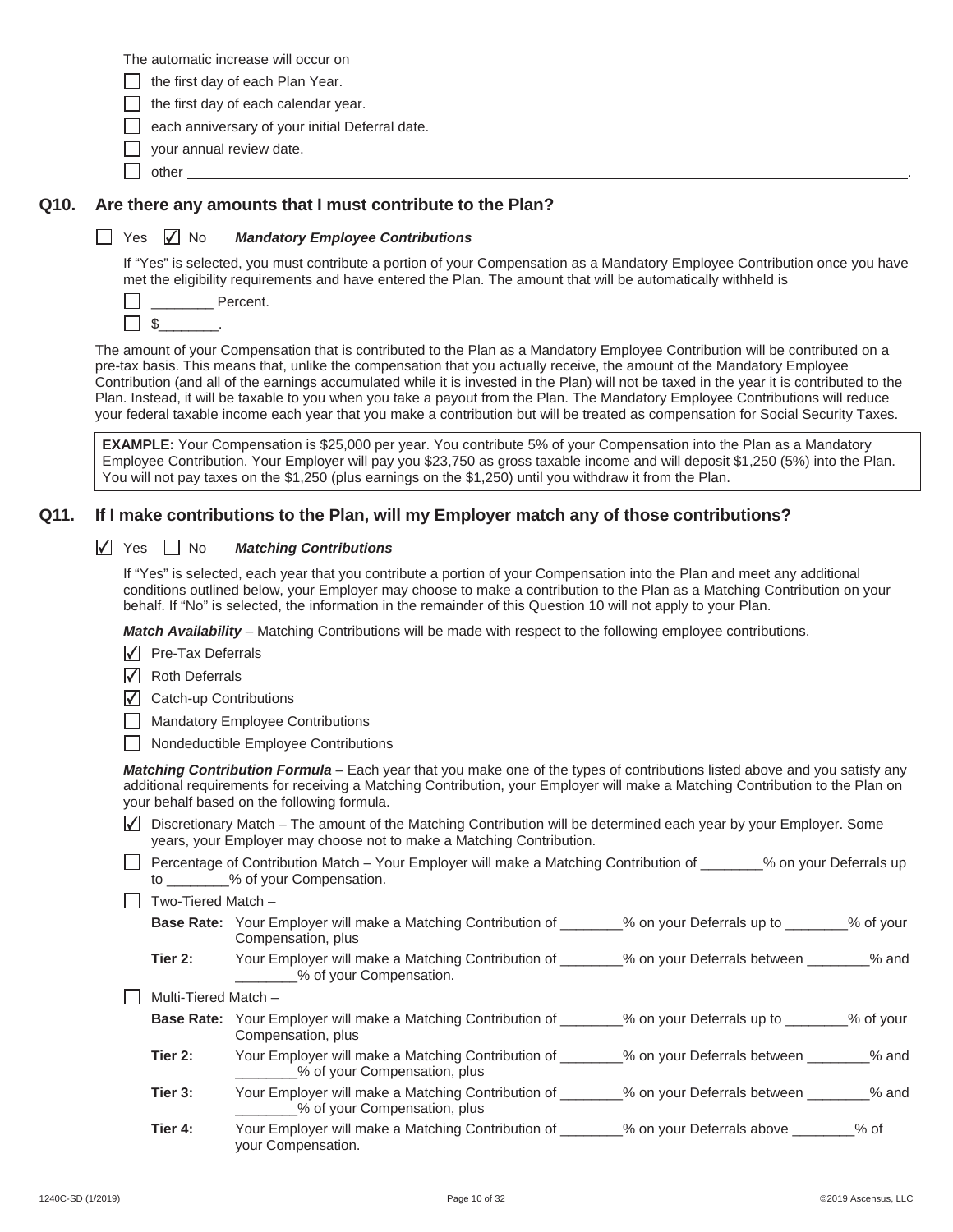|           |                             | Years of Service Match - Your Matching Contribution will vary depending upon the number of years you have worked for<br>your Employer and the amount that you contribute to the Plan.                                                                                                                                                                                                                 |
|-----------|-----------------------------|-------------------------------------------------------------------------------------------------------------------------------------------------------------------------------------------------------------------------------------------------------------------------------------------------------------------------------------------------------------------------------------------------------|
|           | Tier 1:                     | If you have worked for your Employer ______ or fewer years, you will receive a Matching Contribution of<br>$\sim$ %.                                                                                                                                                                                                                                                                                  |
|           | Tier 2:                     | If you have worked for your Employer more than ______ years, but less than or equal to ______ years, you<br>will receive a Matching Contribution of ________%.                                                                                                                                                                                                                                        |
|           | Tier 3:                     | If you have worked for your Employer more than ______ years, but less than or equal to ______ years, you<br>will receive a Matching Contribution of ________%.                                                                                                                                                                                                                                        |
|           | Tier 4:                     | If you have worked for your Employer more than _______ years, you will receive a Matching Contribution of<br>$\sim$ %.                                                                                                                                                                                                                                                                                |
|           |                             | A year of service for this Matching Contribution formula will be defined as a                                                                                                                                                                                                                                                                                                                         |
|           |                             | $\Box$ year of vesting service.                                                                                                                                                                                                                                                                                                                                                                       |
|           |                             | $\Box$ year of eligibility service.                                                                                                                                                                                                                                                                                                                                                                   |
|           |                             | Discretionary by Location or Business Classification Match - The amount of the Matching Contribution will be determined<br>each year by your Employer and may vary among locations or classes of employees.                                                                                                                                                                                           |
|           |                             | Other extension of the contract of the contract of the contract of the contract of the contract of the contract of the contract of the contract of the contract of the contract of the contract of the contract of the contrac                                                                                                                                                                        |
|           |                             | <b>Matching Contribution Limit</b>                                                                                                                                                                                                                                                                                                                                                                    |
|           |                             | Your Matching Contributions each year will be limited to \$_______________________ or _______% of your Compensation.                                                                                                                                                                                                                                                                                  |
|           |                             | <b>Additional Requirements for Receiving Matching Contributions</b>                                                                                                                                                                                                                                                                                                                                   |
|           |                             | To qualify to receive a Matching Contribution, you must meet the eligibility requirements for Matching Contributions and must<br>also meet the following requirements for the year in which the Matching Contribution is made.                                                                                                                                                                        |
|           |                             | $\sqrt{ }$ You must work at least $\_\_$ 1000 $\_\_$ hours during the Plan Year, or $\_\_$ months of service, if the elapsed time<br>method of determining service applies (refer to the definition of Hours of Service).                                                                                                                                                                             |
|           | $\sqrt{ }$ You die.         | If an Hour of Service requirement was selected above, it will not apply if any of the following occur:<br>√ You terminate employment after becoming Disabled.<br>√ You terminate employment after reaching the Normal Retirement Age.<br>You terminate employment after reaching the Early Retirement Age.<br>You are employed on the last day of the Plan Year.                                      |
| $\sqrt{}$ |                             | You must be employed on the last day of the Plan Year.                                                                                                                                                                                                                                                                                                                                                |
|           | $\sqrt{ }$ You die.         | If employment on the last day of the Plan Year was selected above as a requirement for receiving a Matching Contribution,<br>the last day requirement will not apply if any of the following occur:<br>You terminate employment after becoming Disabled.<br>√ You terminate employment after reaching the Normal Retirement Age.<br>You terminate employment after reaching the Early Retirement Age. |
|           |                             | You have worked at least ____________ hours during the Plan Year, or ___________ months of service, if the elapsed<br>time method of determining service applies (refer to the definition of Hours of Service).                                                                                                                                                                                       |
|           |                             | No additional requirements apply.                                                                                                                                                                                                                                                                                                                                                                     |
|           | Yes $\sqrt{\phantom{a}}$ No | <b>Supplemental Matching Contributions</b>                                                                                                                                                                                                                                                                                                                                                            |
|           |                             | If "Yes" is selected, in addition to the matching amounts described above, your Employer may choose to make an additional<br>Matching Contribution to the Plan on your behalf. If your Employer makes a supplemental Matching Contribution, it will be<br>allocated based on the following formula:                                                                                                   |
|           |                             | Discretionary Formula - The supplemental Matching Contribution will be based on a percentage of your Compensation<br>that will be determined by your Employer.<br>Other contract to the contract of the contract of the contract of the contract of the contract of the contract of the contract of the contract of the contract of the contract of the contract of the contract of the contract      |
|           |                             |                                                                                                                                                                                                                                                                                                                                                                                                       |

### **Q12. Will my Employer make safe harbor contributions on my behalf?**

#### **ACP Safe Harbor Contributions** □ Yes √ No

 If "Yes" is selected, your Employer has elected to operate this Plan as a safe harbor 403(b) plan. This means that the Plan will be exempt from certain compliance testing requirements because of the safe harbor contributions that will be made to the Plan, as described below. Safe harbor contributions will be fully vested at all times and cannot be forfeited, even if you terminate employment.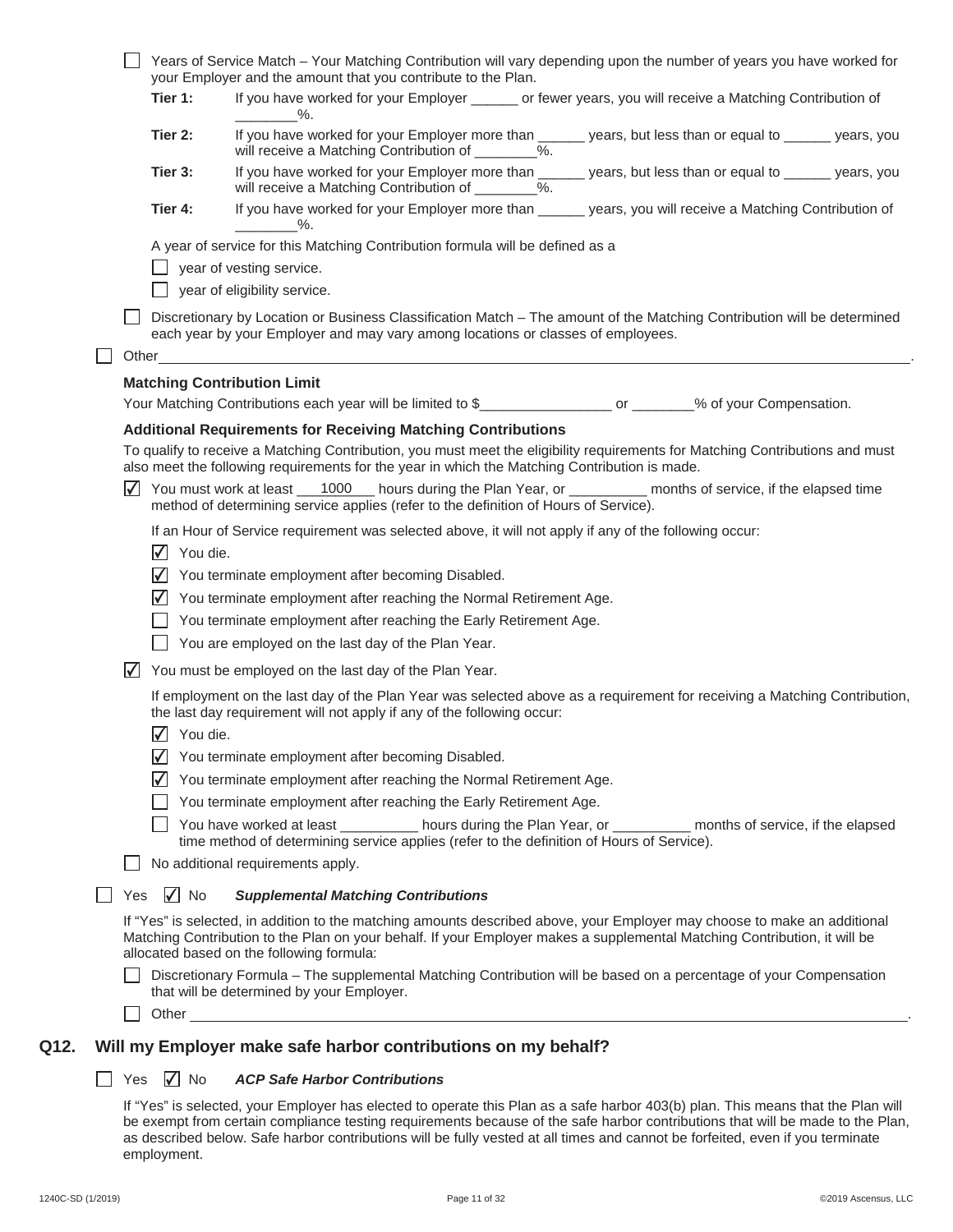| Your Employer will make safe harbor contributions to |  |
|------------------------------------------------------|--|
|------------------------------------------------------|--|

- only non-Highly Compensated Employees who are eligible for safe harbor contributions.
- all employees who are eligible for safe harbor contributions.

Your Employer will make the following safe harbor contributions:

Average Contribution Percentage (ACP) Test Safe Harbor Formula

|      |                | <b>Basic Matching Formula</b>  |                                                                                                                                                                                                                                                                                                                                          |
|------|----------------|--------------------------------|------------------------------------------------------------------------------------------------------------------------------------------------------------------------------------------------------------------------------------------------------------------------------------------------------------------------------------------|
|      |                |                                | Base Rate: Your Employer will make an ACP safe harbor Matching Contribution of 100% on your Deferrals up to 3%<br>of your Compensation, plus                                                                                                                                                                                             |
|      |                | Tier 2:                        | Your Employer will make an ACP safe harbor Matching Contribution of 50% on your Deferrals between<br>3% and 5% of your Compensation.                                                                                                                                                                                                     |
|      |                |                                | <b>Enhanced Matching Formula</b>                                                                                                                                                                                                                                                                                                         |
|      |                |                                | Base Rate: Your Employer will make an ACP safe harbor Matching Contribution of _______% on your Deferrals up<br>to ________% of your Compensation.                                                                                                                                                                                       |
|      |                | Tier 2:                        | Your Employer will make an ACP safe harbor Matching Contribution of _______% on your Deferrals<br>between ________% and _______% of your Compensation.                                                                                                                                                                                   |
|      |                |                                | Other Enhanced Matching Contribution – in an amount equal to the following percentage (specify)                                                                                                                                                                                                                                          |
|      |                | your Compensation.             | Safe Harbor Nonelective Contribution – your Employer will make a Nonelective Contribution equal to _______% of                                                                                                                                                                                                                           |
|      |                |                                | Additional ACP Safe Harbor Matching Contributions                                                                                                                                                                                                                                                                                        |
|      |                | <b>Matching Contributions:</b> | In addition to the ACP safe harbor contribution, your Employer may make the following additional ACP safe harbor                                                                                                                                                                                                                         |
|      |                |                                | Percentage of Contribution Match - Your Employer will make an additional ACP safe harbor Matching Contribution of<br>______% on your Deferrals up to ________% of your Compensation.                                                                                                                                                     |
|      |                |                                | Two-Tiered Percentage of Contribution Match -                                                                                                                                                                                                                                                                                            |
|      |                |                                | Base Rate: Your Employer will make an additional ACP safe harbor Matching Contribution of _______% on your<br>Deferrals up to ________% of your Compensation, plus                                                                                                                                                                       |
|      |                | Tier 2:                        | Your Employer will make an additional ACP safe harbor Matching Contribution of _______% on your<br>Deferrals between ________% and _______% of your Compensation.                                                                                                                                                                        |
|      |                |                                | Discretionary Match - In addition to the ACP safe harbor Matching Contribution, your Employer will decide from year<br>to year whether to make any additional Matching Contributions to the Plan. The additional Matching Contribution will<br>be based on the percentage of Compensation that you contribute to the Plan as a Deferral. |
|      | $\blacksquare$ |                                | Not applicable - Your Employer will not make an Additional ACP safe harbor Matching Contribution unless necessary<br>to timely allocate forfeitures.                                                                                                                                                                                     |
|      |                | this Plan.                     | Your Employer will make safe harbor contributions to                                                                                                                                                                                                                                                                                     |
| Q13. |                |                                | Will my Employer make Employer Contributions to the Plan?                                                                                                                                                                                                                                                                                |
|      | Yes            | $\sqrt{ }$ No                  | <b>Employer Contributions</b>                                                                                                                                                                                                                                                                                                            |
|      |                |                                | If "Yes" is selected above, your Employer will make Employer Contributions to the Plan                                                                                                                                                                                                                                                   |
|      |                |                                | in the amount of which will be determined each year by your Employer. Some years, your Employer may choose not to                                                                                                                                                                                                                        |

equal to \_\_\_\_\_\_\_% of Compensation.

make a contribution.

in the years and in the amounts that your Employer decides on each year. This Employer Contribution amount may vary by location or business classification.

If your Employer has elected to make an Employer Contribution, it will be allocated based on the following formula:

- Your Employer will make an Employer Contribution based on a percentage of your Compensation as compared to all eligible Participants' Compensation.
- Your Employer will make an Employer Contribution in the same dollar amount to all eligible Plan Participants.
- Your Employer will make an Employer Contribution based on a percentage of your Compensation, plus your Employer will make an additional contribution if you have Compensation above the integration level. The integration level will be

 $\Box$  the Taxable Wage Base (\$132,900 for 2019).

**1** \_\_\_\_\_\_\_\_% of the Taxable Wage Base.

 $\Box$  s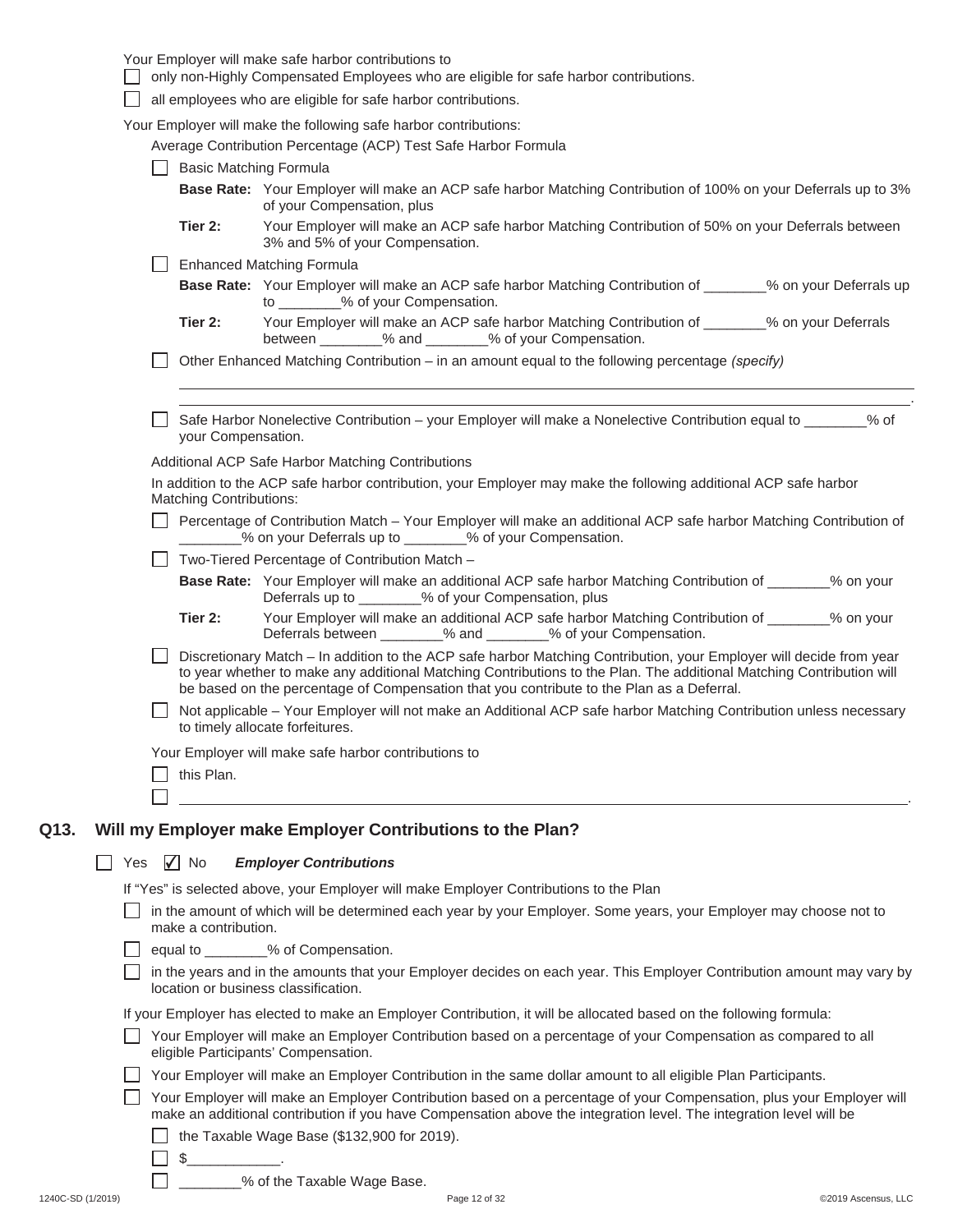|                                                                                         | The Taxable Wage Base will increase as the cost-of-living increases.                                                                                                                                                                            |
|-----------------------------------------------------------------------------------------|-------------------------------------------------------------------------------------------------------------------------------------------------------------------------------------------------------------------------------------------------|
| will receive points based on the following criteria.                                    | Your Employer will make a contribution based on your point total as compared to the total points for all Participants. You                                                                                                                      |
| points for each year of your age                                                        |                                                                                                                                                                                                                                                 |
| points for each year of service with the Employer                                       |                                                                                                                                                                                                                                                 |
| year of service means a year of eligibility service                                     |                                                                                                                                                                                                                                                 |
| year of service means a year of vesting service                                         |                                                                                                                                                                                                                                                 |
| points for each \$100 of your Compensation for the year                                 |                                                                                                                                                                                                                                                 |
| portion of the Employer Contribution than younger Participants.                         | Your Employer will make a contribution based on your age and Compensation. Older Participants will receive a greater                                                                                                                            |
| various groups.                                                                         | Your Employer will make a contribution based on a percentage of your Compensation and on your allocation group. Each<br>Participant will be treated as a separate allocation group and the Employer will vary the contribution amount among the |
|                                                                                         | Your Employer will make a contribution to your allocation group. The allocation groups are listed below.                                                                                                                                        |
| Classes of employees in Allocation Groups:                                              |                                                                                                                                                                                                                                                 |
|                                                                                         |                                                                                                                                                                                                                                                 |
|                                                                                         |                                                                                                                                                                                                                                                 |
|                                                                                         | Allocation Group 3                                                                                                                                                                                                                              |
|                                                                                         |                                                                                                                                                                                                                                                 |
|                                                                                         | Allocation Group 5                                                                                                                                                                                                                              |
|                                                                                         |                                                                                                                                                                                                                                                 |
|                                                                                         | If there are more than six allocation groups, there will be an attachment at the end of this SPD listing the additional groups.                                                                                                                 |
| Within each allocation group, the allocation will be done                               |                                                                                                                                                                                                                                                 |
| pro rata among the Participants in that group.                                          |                                                                                                                                                                                                                                                 |
| flat dollar; the same dollar amount to each Participant within that group.              |                                                                                                                                                                                                                                                 |
| Your Employer will make a contribution based on an age and/or service weighted formula. |                                                                                                                                                                                                                                                 |
|                                                                                         |                                                                                                                                                                                                                                                 |
|                                                                                         |                                                                                                                                                                                                                                                 |
|                                                                                         | Your Employer will make contributions based on your years of vesting service as follows:                                                                                                                                                        |
| Years of Vesting Service                                                                | <b>Allocation Rate</b>                                                                                                                                                                                                                          |
|                                                                                         | $\%$                                                                                                                                                                                                                                            |
|                                                                                         | $\frac{9}{6}$<br>$\frac{9}{6}$<br><u> 1999 - Jan Ja</u>                                                                                                                                                                                         |
|                                                                                         | $\%$                                                                                                                                                                                                                                            |
|                                                                                         | $\sim$ $\frac{\%}{\%}$                                                                                                                                                                                                                          |
|                                                                                         | $\sim$ $\frac{\%}{\%}$                                                                                                                                                                                                                          |
| Your Employer will make contributions based on your age as follows:                     |                                                                                                                                                                                                                                                 |
| Age                                                                                     | <b>Allocation Rate</b>                                                                                                                                                                                                                          |
|                                                                                         | %<br>$\frac{9}{6}$                                                                                                                                                                                                                              |
|                                                                                         | %                                                                                                                                                                                                                                               |
|                                                                                         | $\frac{9}{6}$                                                                                                                                                                                                                                   |
|                                                                                         | $\frac{0}{0}$<br>$\frac{0}{0}$                                                                                                                                                                                                                  |
|                                                                                         | Your Employer will make contributions based on the following sum of your age and years of vesting service as follows:                                                                                                                           |
| Sum of Age and Years                                                                    | <b>Allocation Rate</b>                                                                                                                                                                                                                          |
| of Vesting Service                                                                      |                                                                                                                                                                                                                                                 |
|                                                                                         | %<br>%                                                                                                                                                                                                                                          |
|                                                                                         | $\frac{9}{6}$                                                                                                                                                                                                                                   |
|                                                                                         | $\sim$ $\frac{\%}{\%}$                                                                                                                                                                                                                          |
|                                                                                         | $\frac{0}{2}$<br>$\%$                                                                                                                                                                                                                           |
|                                                                                         | To qualify to receive an Employer Contribution, you must meet the eligibility requirements for Employer Contributions and must                                                                                                                  |

 You must work at least \_\_\_\_\_\_\_\_\_\_ hours during the Plan Year, or \_\_\_\_\_\_\_\_\_\_ months of service, if the elapsed time method of determining service applies (refer to the definition of Hours of Service).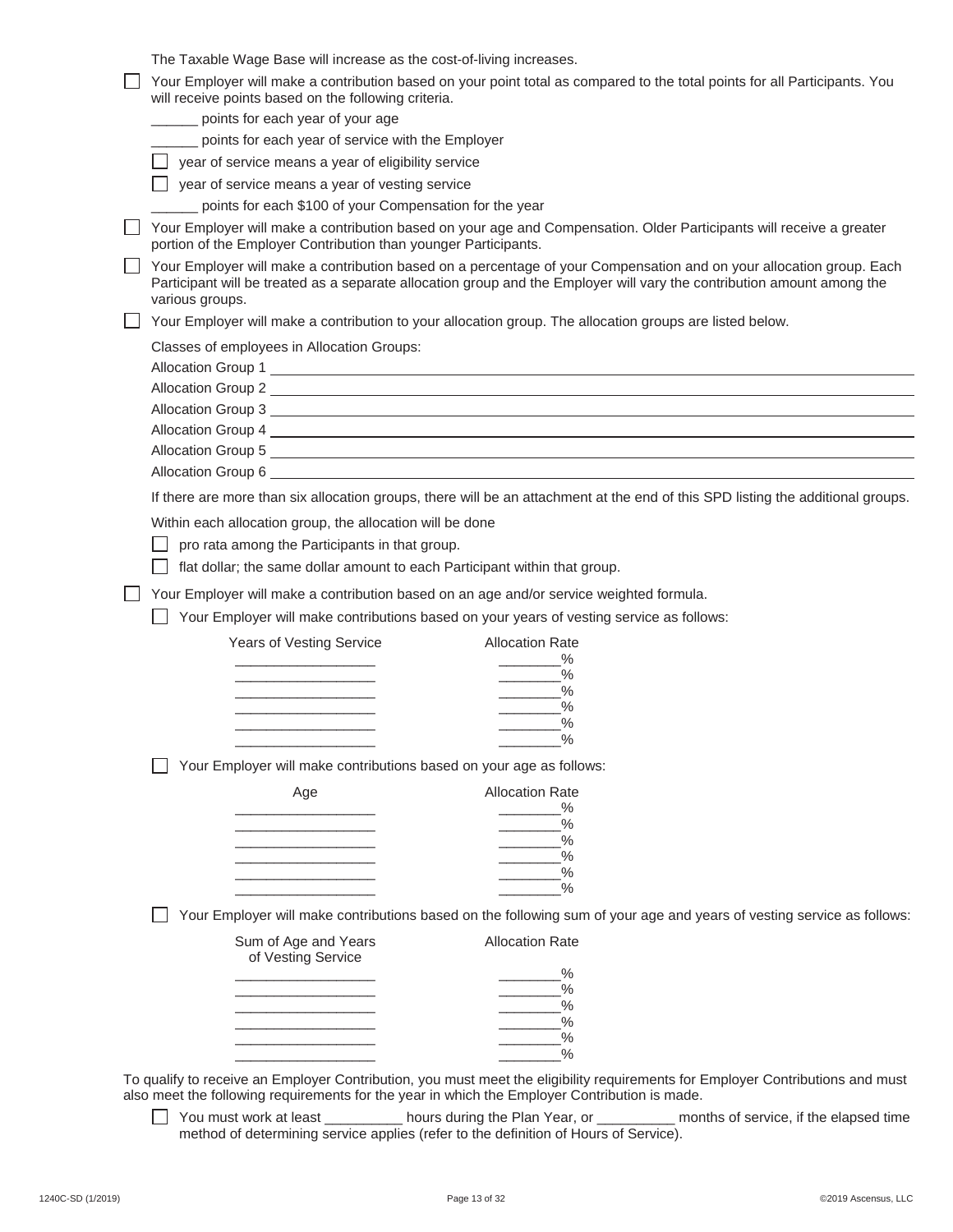|      | If an Hour of Service requirement was selected above, it will not apply if any of the following events occur.<br>You die.<br>You terminate employment after becoming Disabled.<br>You terminate employment after reaching the Normal Retirement Age.<br>You terminate employment after reaching the Early Retirement Age.<br>You are employed on the last day of the Plan Year.                                                                                                                                                                                                                                                                                       |
|------|-----------------------------------------------------------------------------------------------------------------------------------------------------------------------------------------------------------------------------------------------------------------------------------------------------------------------------------------------------------------------------------------------------------------------------------------------------------------------------------------------------------------------------------------------------------------------------------------------------------------------------------------------------------------------|
|      | You must be employed on the last day of the Plan Year.                                                                                                                                                                                                                                                                                                                                                                                                                                                                                                                                                                                                                |
|      | If employment on the last day of the Plan Year was selected above as a requirement for receiving Employer<br>Contribution, the last day requirement will not apply if any of the following occur.<br>You die.<br>You terminate employment after becoming Disabled.<br>You terminate employment after reaching the Normal Retirement Age.<br>You terminate employment after reaching the Early Retirement Age.<br>You have worked at least ____________ hours during the Plan Year, or ___________ months of service, if the<br>elapsed time method of determining service applies (refer to the definition of Hours of Service).<br>No additional requirements apply. |
|      | No<br><b>Contributions for Disabled Non-Highly Compensated Employees</b><br>Yes                                                                                                                                                                                                                                                                                                                                                                                                                                                                                                                                                                                       |
|      | If "Yes" is selected and you become Disabled, you will still be eligible to receive an Employer Contribution unless you are a<br>Highly Compensated Employee.                                                                                                                                                                                                                                                                                                                                                                                                                                                                                                         |
| Q14. | Will my Employer make any other types of contributions to the Plan on my behalf?                                                                                                                                                                                                                                                                                                                                                                                                                                                                                                                                                                                      |
|      | <b>Qualified Nonelective Contributions</b>                                                                                                                                                                                                                                                                                                                                                                                                                                                                                                                                                                                                                            |
|      | Your Employer may decide to make Qualified Nonelective Contributions (QNECs) to the Plan to satisfy special testing rules that<br>apply to the Plan. The amount of the QNEC, if any, will be determined each year by your Employer. These contributions will be<br>allocated to a select group of Participants and will always be fully vested.                                                                                                                                                                                                                                                                                                                       |
|      | In addition to, or instead of, the QNEC described above, will my Employer make a QNEC in an amount to be determined from year<br>to year?<br>Yes.<br>$\sqrt{}$<br>No.                                                                                                                                                                                                                                                                                                                                                                                                                                                                                                 |
|      | If your Employer elects to make a QNEC, it will be allocated using the following formula:                                                                                                                                                                                                                                                                                                                                                                                                                                                                                                                                                                             |
|      | Your Employer will make a QNEC based on your Compensation as compared to all eligible Participants' Compensation.                                                                                                                                                                                                                                                                                                                                                                                                                                                                                                                                                     |
|      | Your Employer will make a QNEC contribution based on a percentage of your Compensation that is not more than<br>as compared to all eligible Participants' limited Compensation.<br>\$                                                                                                                                                                                                                                                                                                                                                                                                                                                                                 |
|      | Your Employer will make a QNEC to                                                                                                                                                                                                                                                                                                                                                                                                                                                                                                                                                                                                                                     |
|      | only non-Highly Compensated Employees.                                                                                                                                                                                                                                                                                                                                                                                                                                                                                                                                                                                                                                |
|      | all employees who are eligible.                                                                                                                                                                                                                                                                                                                                                                                                                                                                                                                                                                                                                                       |
|      | <b>Additional Requirements for QNECs</b><br>To qualify to receive a QNEC, you must first meet the eligibility requirements for Qualified Nonelective Contributions and also                                                                                                                                                                                                                                                                                                                                                                                                                                                                                           |
|      | meet also the following requirements.                                                                                                                                                                                                                                                                                                                                                                                                                                                                                                                                                                                                                                 |
|      | You must work at least __________ hours during the Plan Year, or __________ months of service, if the elapsed time<br>method of determining service applies (refer to the definition of Hours of Service).                                                                                                                                                                                                                                                                                                                                                                                                                                                            |
|      | If an Hour of Service requirement was selected above, it will not apply if any of the following events occur.                                                                                                                                                                                                                                                                                                                                                                                                                                                                                                                                                         |
|      | You die.                                                                                                                                                                                                                                                                                                                                                                                                                                                                                                                                                                                                                                                              |
|      | You terminate employment after becoming Disabled.                                                                                                                                                                                                                                                                                                                                                                                                                                                                                                                                                                                                                     |
|      | You terminate employment after reaching the Normal Retirement Age.                                                                                                                                                                                                                                                                                                                                                                                                                                                                                                                                                                                                    |
|      | You terminate employment after reaching the Early Retirement Age.<br>You are employed on the last day of the Plan Year.                                                                                                                                                                                                                                                                                                                                                                                                                                                                                                                                               |
|      |                                                                                                                                                                                                                                                                                                                                                                                                                                                                                                                                                                                                                                                                       |

You must be employed on the last day of the Plan Year.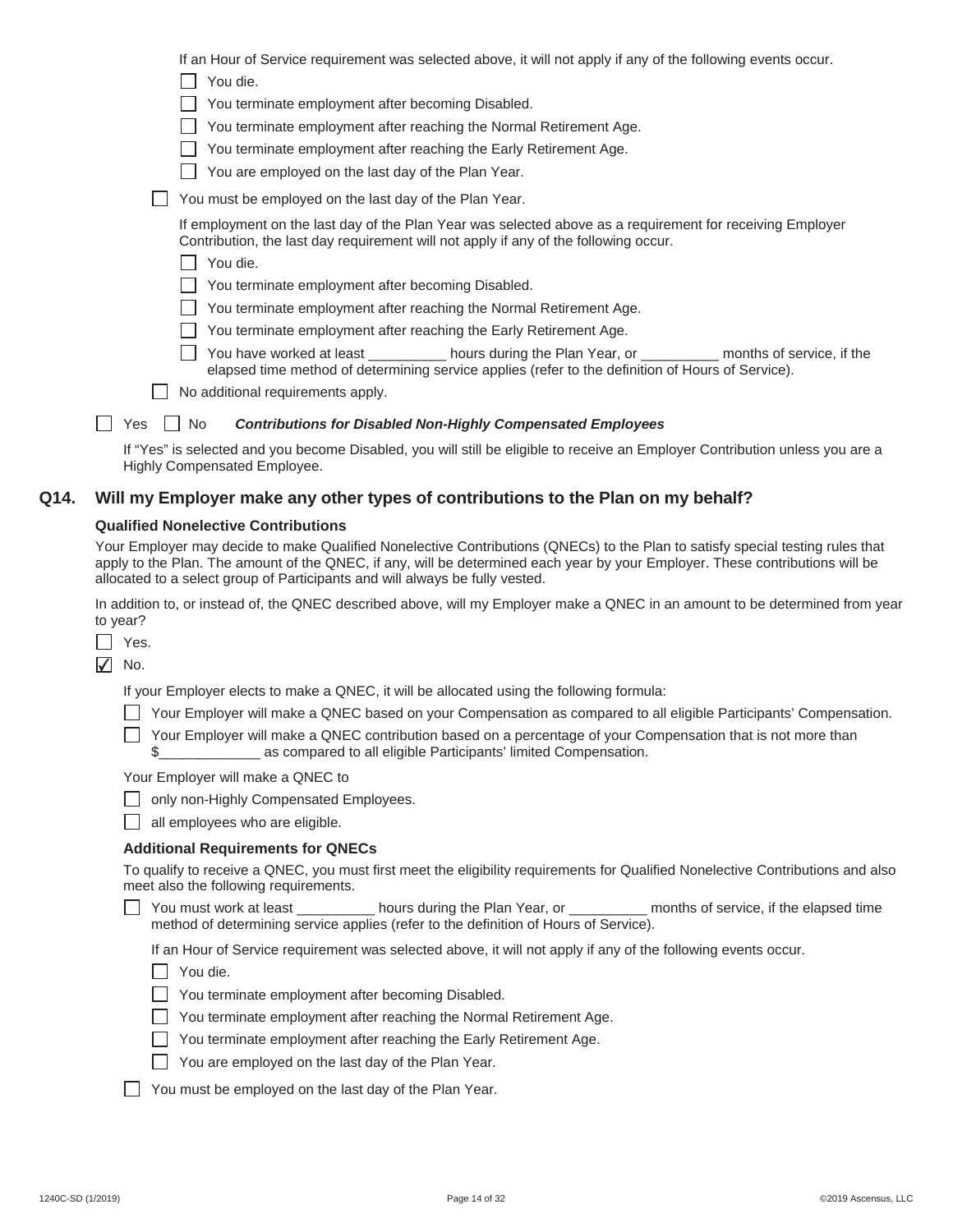| If employment on the last day of the Plan Year was selected above as a requirement for receiving a QNEC, the last day |  |
|-----------------------------------------------------------------------------------------------------------------------|--|
| requirement will not apply if any of the following occur.                                                             |  |

|      | requirement will not apply if any of the following occur.                                                                                                                                                   |  |
|------|-------------------------------------------------------------------------------------------------------------------------------------------------------------------------------------------------------------|--|
|      | You die.                                                                                                                                                                                                    |  |
|      | You terminate employment after becoming Disabled.                                                                                                                                                           |  |
|      | You terminate employment after reaching the Normal Retirement Age.                                                                                                                                          |  |
|      | You terminate employment after reaching the Early Retirement Age.                                                                                                                                           |  |
|      | You have worked at least __________ hours during the Plan Year, or _________ months of service, if the elapsed<br>time method of determining service applies (refer to the definition of Hours of Service). |  |
|      | No additional requirements apply.                                                                                                                                                                           |  |
| Q15. | If I have money in other retirement plans, can I combine them with my money in this Plan?                                                                                                                   |  |
|      | <b>Rollover Contributions</b>                                                                                                                                                                               |  |
|      | Will you be allowed to roll over money you have saved in other retirement arrangements into this Plan?                                                                                                      |  |
|      | Yes.<br>$\Box$                                                                                                                                                                                              |  |
|      | Yes, unless you are part of any excluded class of employees.                                                                                                                                                |  |
|      | Yes, but only after becoming a Participant.                                                                                                                                                                 |  |
|      | No.                                                                                                                                                                                                         |  |
|      | Direct Rollovers – Rollover contributions paid directly from the distributing plan to this Plan may be accepted from the following<br>types of plans.                                                       |  |
|      | $\sqrt{\phantom{a}}$ Qualified retirement plans                                                                                                                                                             |  |
|      | In addition to pre-tax contributions, the following types of contributions will be accepted as direct rollover contributions into<br>the Plan.                                                              |  |
|      | √ Nondeductible Employee Contributions                                                                                                                                                                      |  |
|      | $\sqrt{\phantom{a}}$ Roth Deferrals                                                                                                                                                                         |  |
|      | $\sqrt{403(b)}$ annuity contracts                                                                                                                                                                           |  |
|      | In addition to pre-tax contributions, the following types of contributions will be accepted as direct rollover contributions into<br>the Plan.                                                              |  |
|      | √ Nondeductible Employee Contributions                                                                                                                                                                      |  |
|      | Roth Deferrals                                                                                                                                                                                              |  |
|      | V<br>Eligible plans under Code Section 457(b)                                                                                                                                                               |  |
|      | In addition to pre-tax contributions, the following types of contributions will be accepted as direct rollover contributions into<br>the Plan.                                                              |  |
|      | Nondeductible Employee Contributions<br>$\vert \sqrt{} \vert$                                                                                                                                               |  |
|      | $\sqrt{}$<br><b>Roth Deferrals</b>                                                                                                                                                                          |  |
|      | Indirect Rollovers - Rollover contributions distributed to you and then deposited into this Plan as an indirect rollover may be<br>accepted from the following types of plans.                              |  |
|      | $\sqrt{\phantom{a}}$ Qualified retirement plans                                                                                                                                                             |  |
|      | 403(b) annuity contracts                                                                                                                                                                                    |  |
|      |                                                                                                                                                                                                             |  |

 $\sqrt{\phantom{a}}$  Eligible plans under Code Section 457(b)

Roth Deferral earnings  $\Box$  will  $\Box$  will not be accepted as indirect rollover contributions into the Plan.

Pre-tax portions of Individual Retirement Arrangement (IRA) rollovers  $\Box$  will  $\Box$  will not be accepted as rollover contributions into the Plan.

Your Employer will provide you with the forms or information needed to determine whether your prior plan balance is qualified to be rolled over into this Plan and whether you meet the eligibility requirements for a rollover. You are always 100% vested in your rollover contributions.

#### **Plan-to-Plan Transfer Contributions**

Will you be allowed to transfer dollars you have saved in other retirement arrangements into this Plan?

 $\Box$  Yes, if you are a current Employee, unless you are part of any excluded class of employees.

 $\Box$  Yes, if you are a current or former Employee, unless you are part of any excluded class of employees.

Yes, but only if you are part of a class of Employees whose assets are being transferred as a result of a merger or acquisition.  $\sqrt{\phantom{a}}$  No.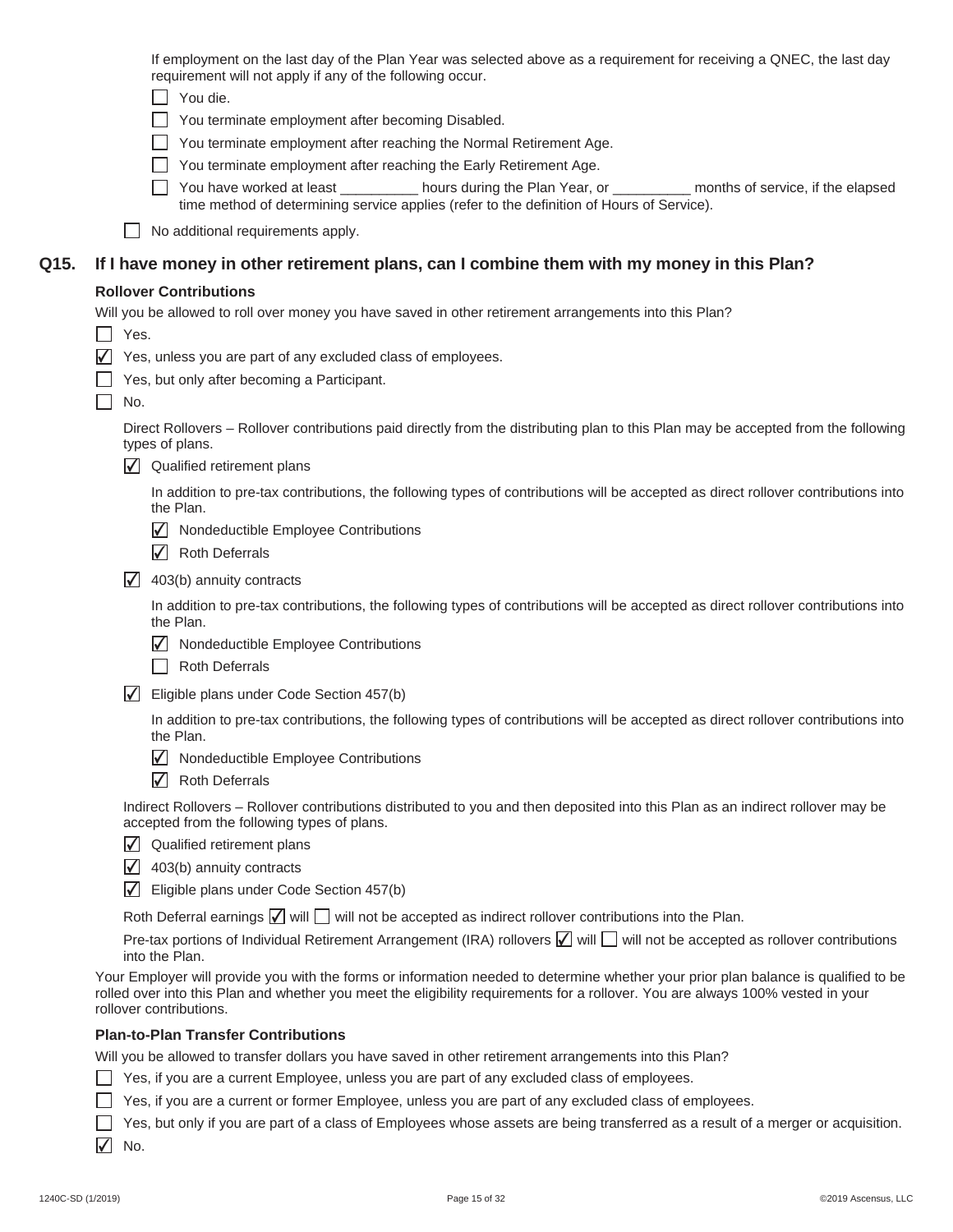If Plan-to-Plan Transfers are allowed, can I transfer dollars that are subject to the qualified joint and survivor annuity rules?

 $\Box$  Yes.  $\Box$  No.

Your Employer will provide you with the forms or information needed to determine whether your prior plan balance is qualified to be transferred into this Plan. You are always 100% vested in your transfer contributions.

#### **Q16. Are there any limits on how much can be contributed for me?**

In addition to the Deferral limit described previously, you may not have total contributions of more than \$56,000 (in 2019) or an amount equal to 100% of your Compensation, whichever is less, allocated to the Plan for your benefit each year. The \$56,000 limit will increase as the cost-of-living increases and includes special catch-up contributions but does not include either the age 50 catch-up contributions or the special catch-up contributions after 15 years of service.

#### **Q17. Will contributions be made for me if I am called to military service?**

If you are reemployed by your Employer after completing military service, you may be entitled to receive certain make-up contributions from your Employer. If your Plan permits Deferrals, Mandatory Employee Contributions or Nondeductible Employee Contributions, you may also have the option of making up missed employee contributions and receiving a Matching Contribution, if applicable, on these contributions.

If you are reemployed after military service, contact your Plan Administrator for more information about your options under the Uniformed Services Employment and Reemployment Rights Act (USERRA) of 1994.

#### **Q18. If I die or become Disabled during military service, will the time I was providing military service be considered for determining whether I will receive Employer contributions?**

Yes  $\sqrt{ }$  No

If "Yes" is selected, your Employer will treat you as if you had been reemployed on the day before your death or disability and terminated on the day of death or disability to determine your Plan contributions. No matter which box is selected above, if you die, your Employer will treat you as if you had been reemployed on the day before your death and terminated on the day of your death to determine all of your benefits under the Plan other than contributions.

### **VESTING AND FORFEITURES**

#### **Q1. Will I be able to keep my Employer contributions if I terminate employment or am no longer eligible to participate in the Plan?**

Like the amounts that you contribute to the Plan as Deferrals and Mandatory Employee Contributions (or Nondeductible Employee Contributions, if applicable), any ACP safe harbor contributions and QNECs that you receive from your Employer will always be 100% vested and cannot be forfeited, even if you terminate employment or become ineligible to participate in the Plan.

If Employer Contributions or Matching Contributions (including any ACP additional safe harbor contributions) are contributed to the Plan by your Employer, they will be subject to vesting schedules and could be forfeited if you terminate your employment or experience a break in service. You will earn the right to a greater portion of your Employer or Matching Contributions the longer you work for your Employer as outlined in the schedules below.

**EXAMPLE:** Your Employer has selected Option 3 below for Employer Contributions. You have worked for your Employer for four years and have received Employer Contributions of \$1,000. You terminate employment and request a distribution of your Employer Contributions. Because you have four years of vesting service, you will receive 60% or \$600.

#### **Matching Contributions**

If your Employer makes Matching Contributions (including Additional ACP and QACA Additional safe harbor) to the Plan, the following vesting schedule will apply.

| <b>YEARS OF</b><br><b>VESTING</b><br><b>SERVICE</b> | MATCHING CONTRIBUTION VESTED PERCENTAGE |              |            |                                  |                                  |
|-----------------------------------------------------|-----------------------------------------|--------------|------------|----------------------------------|----------------------------------|
|                                                     | Option 1                                | Option 2 I√l | Option 3 l | Option 4<br>(Complete if chosen) | Option 5<br>(Complete if chosen) |
| Less than One                                       | 100%                                    | $0\%$        | $0\%$      | %                                | $\%$                             |
|                                                     | 100%                                    | $0\%$        | $0\%$      | %                                | %                                |
| っ                                                   | 100%                                    | $0\%$        | 20%        | % (not less than 20%)            | %                                |
| 3                                                   | 100%                                    | 100%         | 40%        | % (not less than 40%)            | 100%                             |
| 4                                                   | 100%                                    | 100%         | 60%        | % (not less than 60%)            | 100%                             |
| 5                                                   | 100%                                    | 100%         | 80%        | % (not less than 80%)            | 100%                             |
| 6                                                   | 100%                                    | 100%         | 100%       | 100%                             | 100%                             |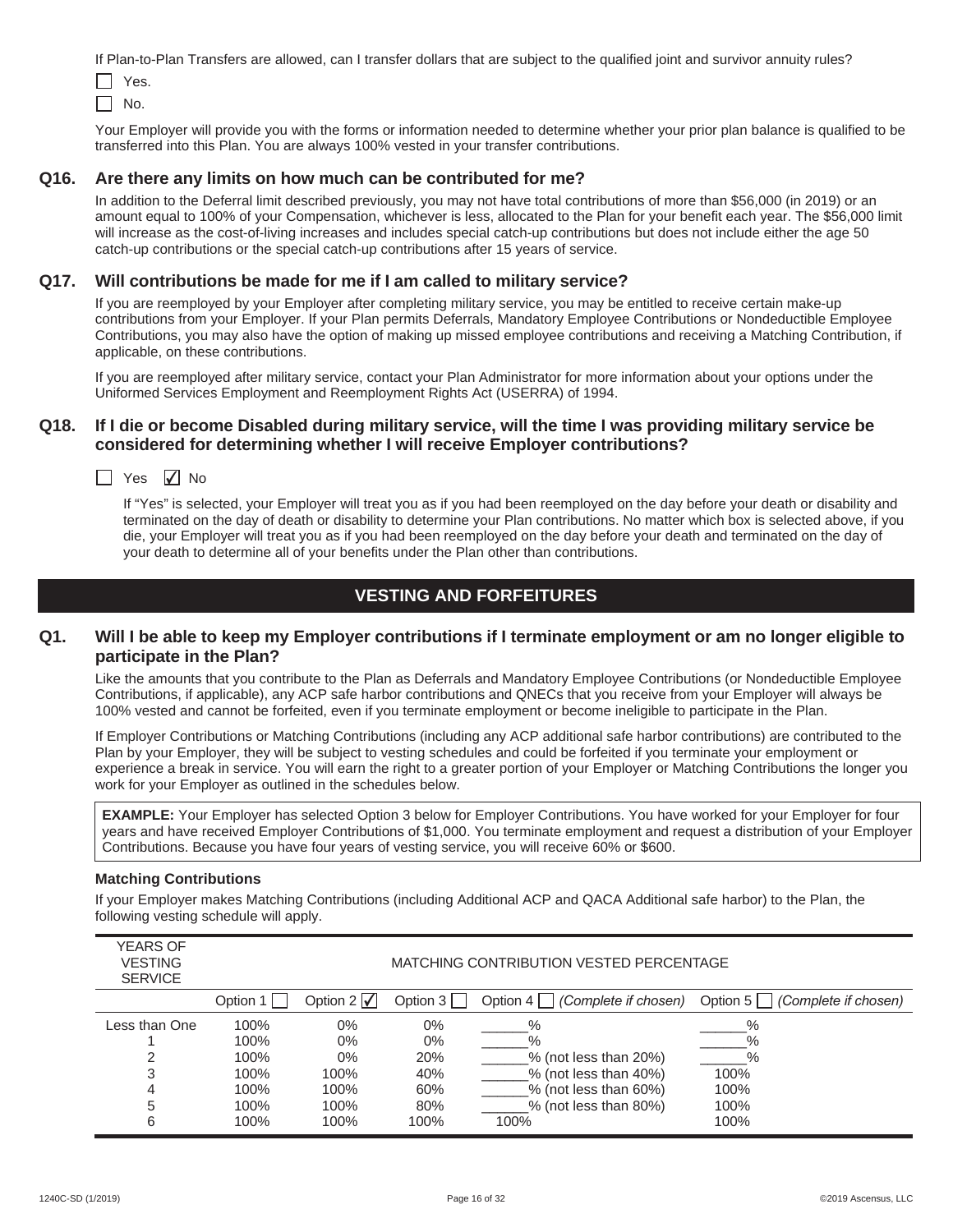#### **Employer Contributions**

If your Employer makes Employer Contributions to the Plan, the following vesting schedule will apply.

| YEARS OF<br><b>VESTING</b><br><b>SERVICE</b> | EMPLOYER CONTRIBUTION VESTED PERCENTAGE |            |          |                                 |                                    |
|----------------------------------------------|-----------------------------------------|------------|----------|---------------------------------|------------------------------------|
|                                              | Option 1                                | Option 2 l | Option 3 | Option 4   (Complete if chosen) | Option 5  <br>(Complete if chosen) |
| Less than One                                | 100%                                    | 0%         | $0\%$    | $\%$                            | $\%$                               |
|                                              | 100%                                    | $0\%$      | $0\%$    | $\%$                            | %                                  |
| ⌒                                            | 100%                                    | $0\%$      | 20%      | % (not less than 20%)           | $\%$                               |
| 3                                            | 100%                                    | 100%       | 40%      | % (not less than 40%)           | 100%                               |
| 4                                            | 100%                                    | 100%       | 60%      | % (not less than 60%)           | 100%                               |
| 5                                            | 100%                                    | 100%       | 80%      | % (not less than 80%)           | 100%                               |
| 6                                            | 100%                                    | 100%       | 100%     | 100%                            | 100%                               |

#### **QACA ACP Safe Harbor Contributions**

The following vesting schedule will apply to your QACA ACP safe harbor contributions.

| <b>YEARS OF</b>        | <b>VESTED PERCENTAGE</b> |          |             |  |  |  |
|------------------------|--------------------------|----------|-------------|--|--|--|
| <b>VESTING SERVICE</b> | Option 1                 | Option 2 | Option $3L$ |  |  |  |
| Less than One          | 100%                     | $0\%$    | $\%$        |  |  |  |
|                        | 100%                     | 0%       | $\%$        |  |  |  |
|                        | 100%                     | 100%     | 100%        |  |  |  |

#### **Year of Vesting Service**

Generally, all of your years of service with the Employer count toward determining your vested percentage and you will be credited with a year of vesting service if you are paid or entitled to pay from the Employer during the

| $\sqrt{\phantom{a}}$ Plan Year. |  |
|---------------------------------|--|
|---------------------------------|--|

12-month period beginning with your date of hire and each anniversary of your date of hire.

other <u>the contract of the contract of the contract of the contract of the contract of the contract of the contract of the contract of the contract of the contract of the contract of the contract of the contract of the con</u>

 Not applicable. The Plan uses the elapsed time method of determining service for vesting (refer to the definition of Hours of Service).

You will be credited with a year of vesting service if

| $\sqrt{ }$ 1000  | hours were worked during the period selected above. You will need to work 600 hours to avoid a break in |  |
|------------------|---------------------------------------------------------------------------------------------------------|--|
| vesting service. |                                                                                                         |  |

 Not applicable. The Plan uses the elapsed time method of determining service for vesting (refer to the definition of Hours of Service). You will incur a break in service for vesting purposes if you terminate service with your Employer and do not work for a full 12-month period.

You will not earn credit toward vesting for the years

- before you reached age 18.
- **before the Employer maintained this Plan.**

Although your Employer has adopted a vesting schedule, your balance will become 100% vested when you reach Normal Retirement Age, the Plan is terminated, contributions to the Plan are discontinued, or when you

 $\angle$  die.

 $\sqrt{\phantom{a}}$  become Disabled.

 $\sqrt{\phantom{a}}$  reach the Early Retirement Age.

#### **Q2. If I become Disabled during military service, will the time during which I was providing military service be considered for determining the vested portion of my Plan balance?**



If "Yes" is selected, your Plan Administrator will treat you as if you had been reemployed on the day before your disability and terminated on the day of disability to determine the vested portion of your Plan balance. If "Not applicable" is selected, your Employer's Plan currently provides you with 100% vesting if you become Disabled.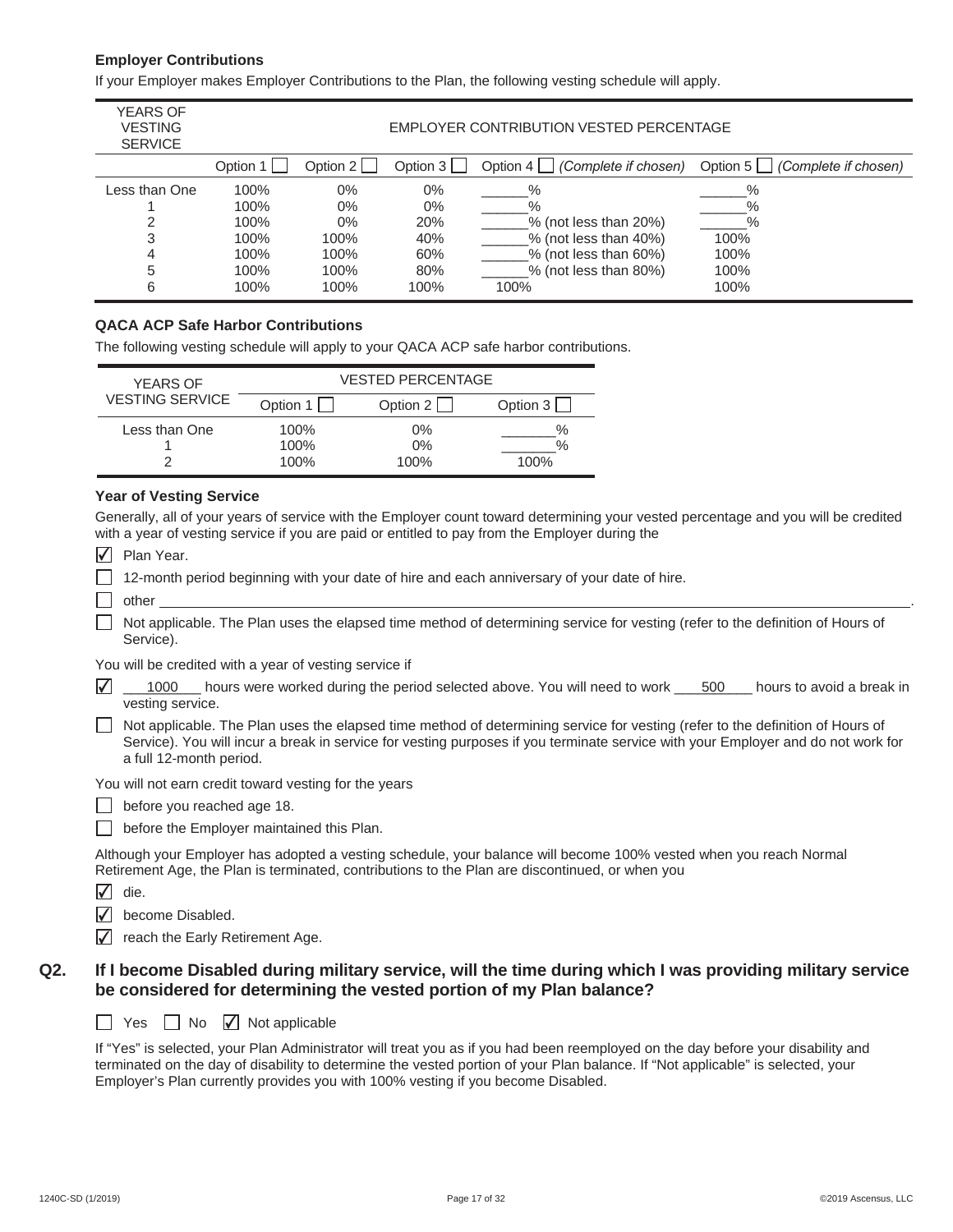#### **Q3. What happens to my nonvested percentage if I terminate employment?**

If you terminate employment, you will always retain the right to the vested portion of your Plan balance. If you do not take a distribution, the nonvested portion of your Plan balance will be placed in a suspense account, and will be restored to you if you are rehired before five breaks in vesting service have occurred. If you decide to take a payout of the entire vested portion of your balance, your nonvested portion will be forfeited. If you are rehired before five breaks in vesting service occur, your forfeited amount will be restored if you repay to the Plan the full amount of your payout.

Forfeitures may be used to pay the Plan's administrative expenses. Forfeitures may also be used as follows:

#### **Matching Contributions**

- Allocated to the eligible Participants in the Plan.
- $\sqrt{ }$  Used to reduce future Employer contributions to the Plan.

#### **Employer Contributions**

- Allocated to the eligible Participants in the Plan.
- $\Box$  Used to reduce future Employer contributions to the Plan.

### **DISTRIBUTIONS AND LOANS**

The distribution options specific to Deferrals below will also apply to contributions made as a QNEC, ACP safe harbor, QACA ACP safe harbor, and Mandatory Employee Contributions. The distribution options indicated for Matching Contributions will also apply to ACP additional safe harbor and QACA ACP additional safe harbor contributions.

#### **Q1. Will I ever be required to take my money out of the Plan?**

When you are required to take your money out of the Plan varies depending on your Plan balance, your age, and whether you are still employed.

#### **Cashouts at Termination of Employment**

The Plan has a cashout level of

- $\sqrt{ }$  \$5,000.  $\Box$  \$1,000.  $\Box$  \$200.  $\Box$  \$
- $\Box$  Not applicable.

This means that if your vested balance at the time you terminate from employment is less than or equal to the cashout level, you must take it out of the Plan when you terminate employment. See Question 6 in this section to see if your Plan Administrator will pay this amount to you in cash or will roll it over to an IRA on your behalf, if you do not direct your Employer otherwise.

If your Employer elected a cashout level greater than \$1,000 (for example, \$5,000) and your balance is between \$1,000 and the cashout level, you must take your vested balance from the Plan or your Plan Administrator will roll it over to an IRA that is established for you. The amount distributed and rolled over into an IRA by the Plan Administrator (and not authorized by you) will be invested in a product designed to preserve principal and to provide a reasonable rate of return and liquidity. The IRA provider that receives the rollover may charge fees and expenses for maintaining the IRA, and these fees and expenses may be assessed directly against the assets of the IRA or billed directly to you. You will be provided more information regarding the IRA provider if you become subject to this provision. For more information concerning the rollover procedures, the IRA provider, and the fees and expenses relating to the IRA, please contact your Plan Administrator, whose address and telephone number are found in the ADMINISTRATIVE INFORMATION AND RIGHTS UNDER ERISA section of this SPD.

If your balance is greater than \$5,000, even if you terminate service, you are not required to take a payment from the Plan until the age 70½ required distribution rules apply to you. However, if your Employer chooses, your balance may be immediately distributed to you if you have separated from service and reached the later of age 62 or the Plan's Normal Retirement Age.

Rollover contributions  $\Box$  will  $\Box$  will not be included in determining your balance for these cashout purposes. If you have both pre-tax Deferrals and Roth Deferrals in the Plan, special calculation rules for determining the amount to be rolled over may apply.

If your Employer did not select a cashout level above, when you terminate from employment, your balance will not be paid out of the Plan until you request a payment from your Plan Administrator, or you reach age 70½.

#### **Required Minimum Distributions**

You will be required to begin taking required minimum distributions (RMDs) upon your Required Beginning Date. These distributions will generally be required to start when you attain age 70½. The Plan's Required Beginning Date is found in the DEFINITIONS section of this SPD.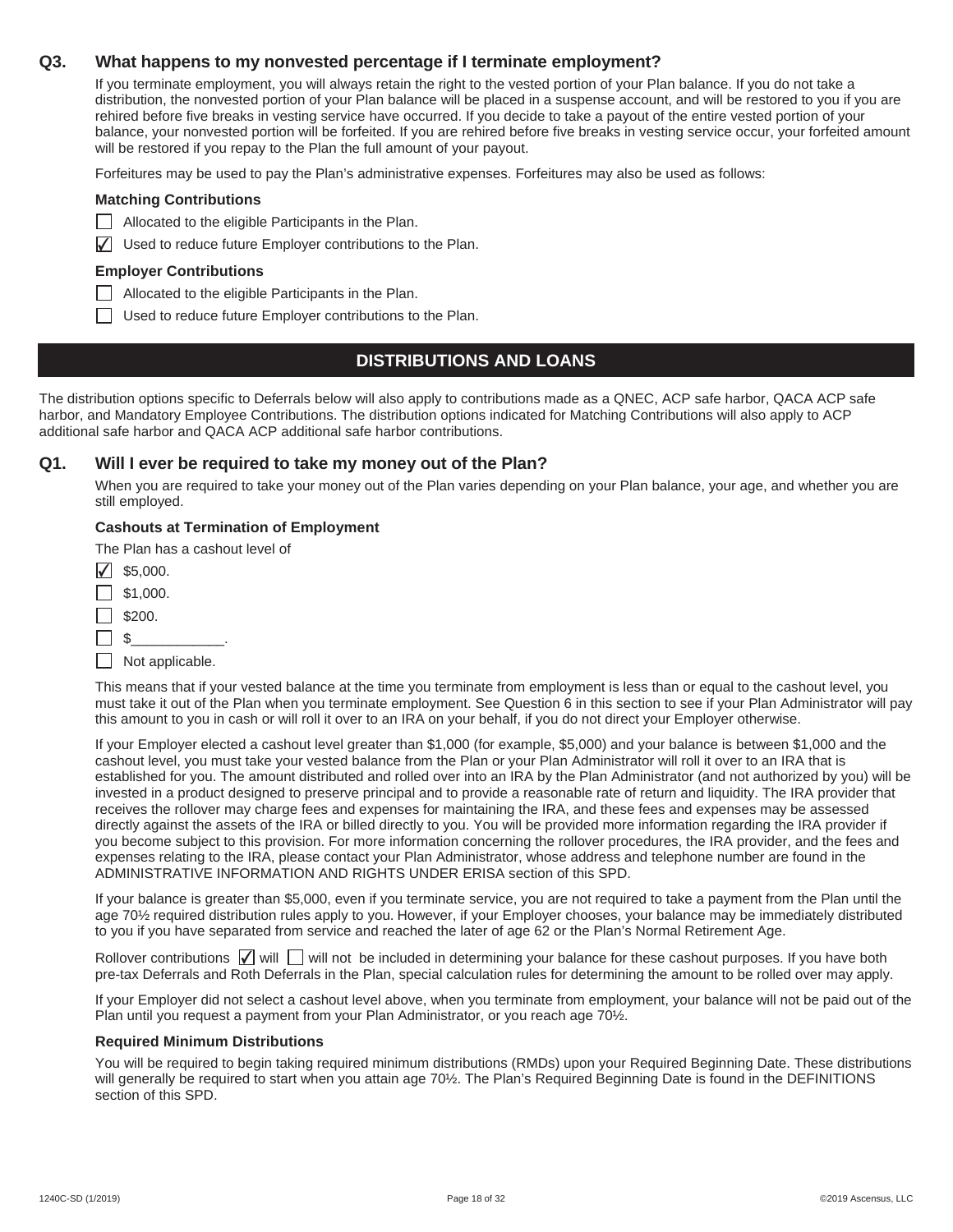### **Q2. What Employer contributions are available to me if I terminate employment before I reach Normal Retirement Age?**

If you terminate employment before you reach Normal Retirement Age, you may access the vested portion of your balance from the following Employer contributions.

Matching Contributions held in Custodial Accounts

- Matching Contributions held in Annuity Contracts Employer Contributions held in Annuity Contracts
- **Employer Contributions held in Custodial Accounts** 
	-

### **Q3. Are my Deferrals available to me once I terminate employment?**

If you terminate employment and your Individual Agreement allows, you may access your Deferrals and QNEC Contributions.

 $\sqrt{ }$  Yes.

 $\Box$  No.

### **Q4. Can I withdraw money from the Plan while I am still employed?**

The Plan is designed to help you build an account that will help support you during your retirement years. However, you will be able to request a distribution of your Nondeductible Employee Contributions, if any, at any time as allowed by your Individual Agreement. You will be able to request certain additional distributions from the Plan while you are still working for your Employer as indicated below and as allowed by your Individual Agreement. Mandatory Employee Contribution will follow the rules for Employer Contributions.

#### **In-Service Distributions**

You may request a distribution while you are still employed from the following Plan accounts selected below.

- $\Box$  Transfer contributions at any time.
- $\sqrt{\phantom{a}}$  Rollover contributions at any time.

 $\overline{\sqrt{\ }}$  The following contributions if you become Disabled.

- $\overline{\mathbf{y}}$  Deferrals.
- Matching Contributions held in Custodial Accounts

 $\Box$  Employer Contributions held in Custodial Accounts

Matching Contributions held in Annuity Contracts Employer Contributions held in Annuity Contracts

Deferrals are eligible for in-service withdrawal if the following conditions are met and the distribution is allowed in your Individual Agreement.

|                                                                                                                                                                                                                                      | <b>Deferrals</b> |
|--------------------------------------------------------------------------------------------------------------------------------------------------------------------------------------------------------------------------------------|------------------|
| When you reach age 591/2.                                                                                                                                                                                                            |                  |
| When you reach the Normal Retirement Age.                                                                                                                                                                                            |                  |
| When you reach age ______.                                                                                                                                                                                                           |                  |
| After you have participated in the Plan for at least (a) years and reach age (b).                                                                                                                                                    | (a)<br>(b)       |
| At any time for pre-1989 Deferrals in an annuity contract.                                                                                                                                                                           |                  |
| You incur a deemed severance because you are on active duty in the uniformed services<br>for a period of more than 30 days without severing from employment with your Employer.                                                      |                  |
| You were called to active military duty after September 11, 2001, for a period of at least 180<br>days or an indefinite period, and your distributions are taken after you were called to duty<br>and before your active duty ended. |                  |

The Plan accounts selected below will be eligible for in-service withdrawal if the conditions selected below are met and the distribution is allowed in your Individual Agreement.

**Matching Contributions.** 

Employer Contributions.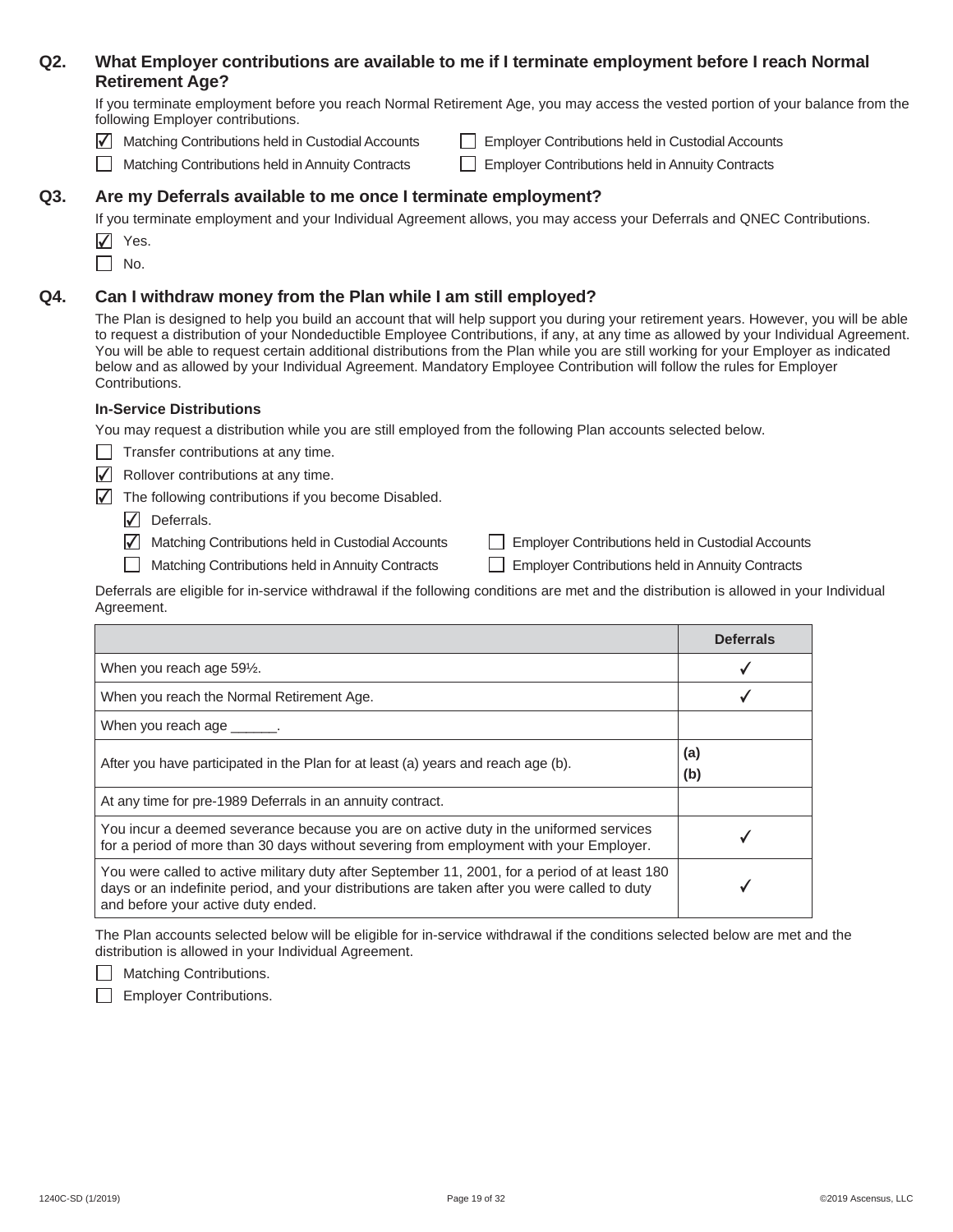|                                                                                                           | <b>Matching</b><br><b>Contributions</b><br><b>Custodial</b><br><b>Accounts</b> | <b>Matching</b><br><b>Contributions</b><br><b>Annuity</b><br><b>Contracts</b> | <b>Employer</b><br><b>Contributions</b><br><b>Custodial</b><br><b>Accounts</b> | <b>Employer</b><br><b>Contributions</b><br><b>Annuity</b><br><b>Contracts</b> |
|-----------------------------------------------------------------------------------------------------------|--------------------------------------------------------------------------------|-------------------------------------------------------------------------------|--------------------------------------------------------------------------------|-------------------------------------------------------------------------------|
| When you reach age 591/2.                                                                                 |                                                                                |                                                                               |                                                                                |                                                                               |
| When you reach the Normal Retirement Age.                                                                 |                                                                                |                                                                               |                                                                                |                                                                               |
| When you reach age _______.                                                                               |                                                                                |                                                                               |                                                                                |                                                                               |
| After the contributions you are withdrawing have been<br>allocated to the Plan for at least ______ years. | <b>NA</b>                                                                      |                                                                               | <b>NA</b>                                                                      |                                                                               |
| After you participate in the Plan for _______ years.                                                      | <b>NA</b>                                                                      |                                                                               | <b>NA</b>                                                                      |                                                                               |
| After you have participated in the Plan for at least (a) years<br>and reach age (b).                      | (a)<br>(b)                                                                     | (a)<br>(b)                                                                    | (a)<br>(b)                                                                     | (a)<br>(b)                                                                    |
| After you become 100% vested, have participated in the<br>Plan for at least (a) years and reach age (b).  | $(a)$ 0<br>$(b)$ 59.5                                                          | (a)<br>(b)                                                                    | (a)<br>(b)                                                                     | (a)<br>(b)                                                                    |
| At any time for pre-2009 Employer Contributions and<br>Matching Contributions in an annuity contract.     | <b>NA</b>                                                                      |                                                                               | <b>NA</b>                                                                      |                                                                               |

#### **Hardship Distributions**

|  |  |  | N٥ |
|--|--|--|----|
|--|--|--|----|

If "Yes" is selected, you have a financial hardship and your Individual Agreement allows, you may take a distribution from your

 $\overline{\sqrt{\ }}$  Deferrals.

 $\sqrt{ }$  Pre-tax Deferrals, not including any earnings.

 $\sqrt{\phantom{a}}$  Roth Deferrals, not including any earnings.

Matching Contributions (annuity contracts).

Employer Contributions (annuity contracts).

The types of expenses that would qualify for a hardship distribution include medical expenses for you, your spouse or your dependents; payment to purchase your principal residence; tuition and education-related expenses for you, your spouse or your dependents; payments to prevent eviction from your principal residence; funeral expenses for your parent, your spouse, or your dependents; payments to repair your principal residence that would qualify for a casualty loss deduction. Your Employer may modify the list of events that qualify for a hardship distribution when Employer Contributions and/or Matching Contributions are being used to satisfy your hardship request.

#### **Beneficiary Hardship**

If "Yes" is selected, the Plan allows hardship distributions and will consider a financial hardship of your beneficiary as if it were a qualifying hardship of your spouse or dependent. This allows you to withdraw your Deferrals and/or Employer contributions if your beneficiary has a hardship.

Before you take a hardship distribution, you must take all other distributions and all nontaxable loans available to you under the Plan. If you take a hardship distribution of Deferrals, you will not be eligible to make Deferrals (and Nondeductible Employee Contributions, if applicable) for the next six months. If you are under age 59½, the amount you take out of the Plan as a hardship distribution that is taken from pre-tax sources (like pre-tax Deferrals, Mandatory Employee Contributions, Employer Contributions, or Matching Contributions) will be taxable to you and will generally be subject to a 10% penalty tax.

#### **Q5. Will I be permitted to withdraw Deferrals that are automatically contributed to the Plan on my behalf?**

#### **Withdrawals Under an EACA or QACA**

If either "Yes" answer is selected below, you will be permitted to withdraw (without penalty) that portion of your Deferrals that has been automatically contributed to the Plan under the EACA or QACA.

Yes. If you are automatically enrolled in the Plan, you will be permitted to withdraw Deferrals that were automatically contributed.

| Yes. If you are automatically enrolled in the Plan and have no other Deferrals in the Plan, you will be permitted to withdraw |  |
|-------------------------------------------------------------------------------------------------------------------------------|--|
| Deferrals that were automatically contributed.                                                                                |  |

 $\Box$  No. You will not be permitted to withdraw Deferrals that were automatically contributed to the Plan under this provision.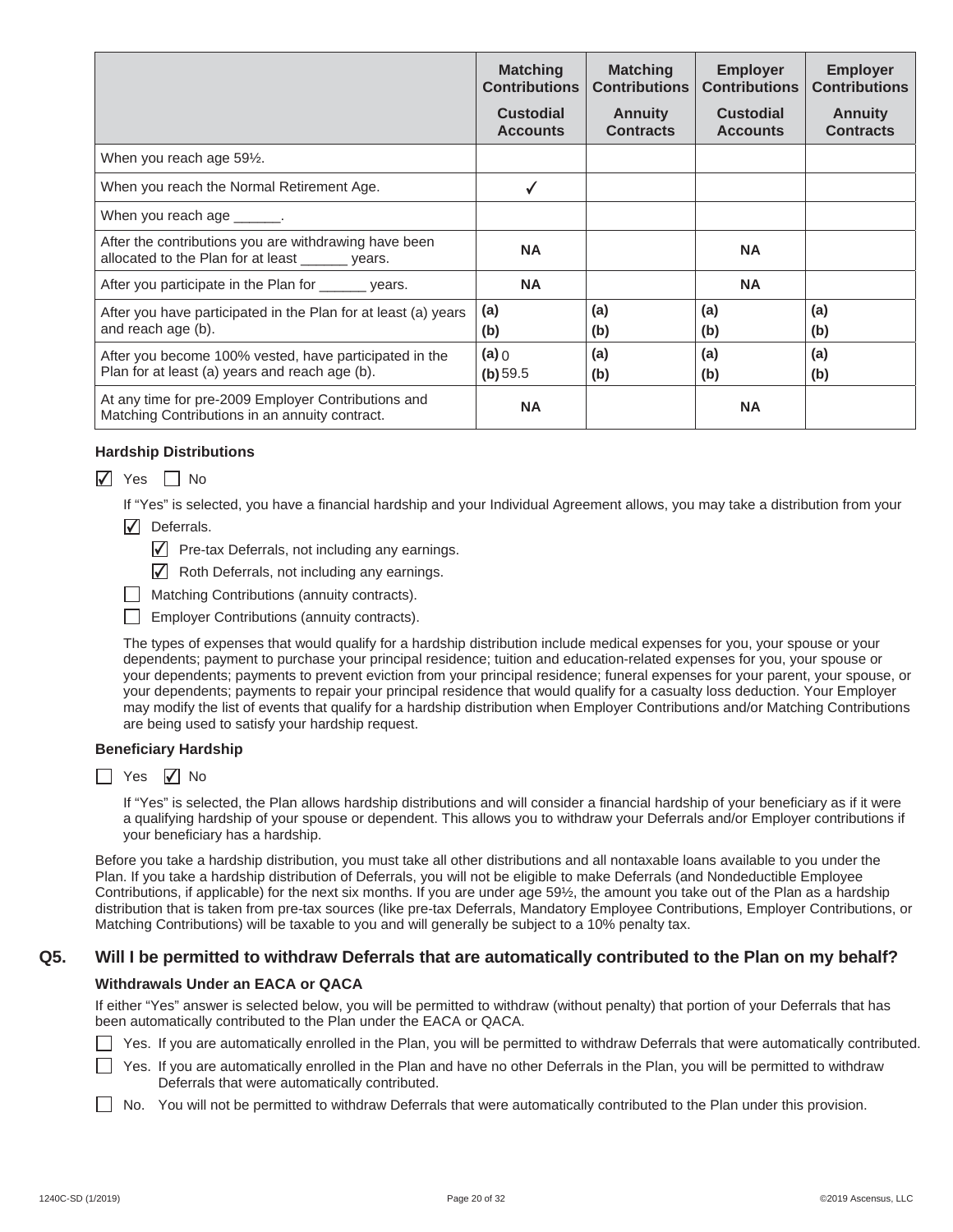If either of the "Yes" answers is selected above, your election to withdraw must be made within

30 days following the payroll date that your first Deferral was deducted from your paycheck and automatically contributed to the Plan.

45 days following the payroll date that your first Deferral was deducted from your paycheck and automatically contributed to the Plan.

90 days following the payroll date that your first Deferral was deducted from your paycheck and automatically contributed to the Plan.

 $\Box$  days following the payroll date that your first Deferral was deducted from your paycheck and automatically contributed to the Plan.

If you choose to withdraw your Deferrals, your withdrawal will also consist of any earnings attributable to those Deferrals. Matching Contributions made by your Employer that are related to those Deferrals will be forfeited.

You will be treated as if you have not participated in the EACA or QACA before if no portion of your Deferrals has been automatically contributed to the Plan under the EACA or QACA for an entire Plan Year. This will affect whether you will be permitted to withdraw that portion of your Deferrals that has been automatically contributed to the Plan under the EACA or QACA after you are rehired or your Deferral election expires and you are reenrolled in the EACA or QACA.

#### **Q6. How will my money be distributed to me if my balance is less than the cashout level or if I request a payment from the Plan?**

If you do not tell your Plan Administrator what to do with your account under the Plan (for example, roll it over to an IRA), and your balance of \$1,000 or less is being cashed-out of the Plan, your Plan Administrator will distribute your Plan account as follows.

 $\overline{\angle}$  Lump sum

Direct rollover to an IRA

If you request a payment, you may choose from the following options for your payment.

 $\overline{\angle}$  Lump sum

 $\overline{\mathcal{L}}$  Non-recurring partial payments

Installment payments

Annuity contract (other than a life annuity if the Retirement Equity Act safe harbor applies)

If your distribution is eligible to be rolled over, you may choose to have your distribution paid to another eligible retirement arrangement. Contact the Plan Administrator for the documentation and procedures that apply to rollovers.

#### **Q7. How do I request a payout?**

You (or your beneficiary) must complete a payout form that is provided by or approved by your Employer or follow other procedures defined by your Employer for processing distributions.

If you are taking a hardship distribution, you must provide documents to verify that you have a hardship event that qualifies for a Plan distribution.

If you die, incur a Disability, reach Normal Retirement Age or terminate your employment and you qualify for and request a distribution, your distribution will begin (subject to your Individual Agreement) as soon as administratively feasible after

- $\overline{\blacktriangle}$  the date you (or your beneficiary in the case of your death) request a distribution.
- $\Box$  the next valuation date after you (or your beneficiary in the case of your death) request a distribution.
- the last day of the Plan Year in which you (or your beneficiary in the case of your death) request a distribution.
- $\Box$  the last day of the Plan Year in which you (or your beneficiary in the case of your death) request a distribution, or you request a distribution and incur \_\_\_\_\_\_ consecutive breaks in vesting service, whichever is later.

If you terminate your employment and you qualify for and request a distribution, your distribution will begin as soon as administratively feasible after

 $\overline{\mathcal{L}}$  the date you request a distribution.

the next valuation date after you request a distribution.

- $\Box$  the last day of the Plan Year in which you request a distribution.
- $\Box$  the last day of the Plan Year in which you request a distribution, or you request a distribution and incur consecutive breaks in vesting service, whichever is later.

See your Plan Administrator to determine the Plan's valuation date(s), if applicable.

#### **Q8. What if I die before receiving all of my money from the Plan?**

If you die before taking all of your assets from the Plan, the remaining balance will be paid to your designated beneficiary. If you do not name a beneficiary and you are married, your spouse will be your beneficiary. If you do not name a beneficiary and you are not married, your remaining balance in the Plan will be paid to your estate.

To designate your beneficiary, you must complete the beneficiary designation form or follow alternate procedures established by your Employer. If you are married and decide to name someone other than your spouse as your beneficiary, your spouse must consent in writing to your designation. It is important to review your designation from time to time and update it if your circumstances change (for example, a divorce, death of a named beneficiary).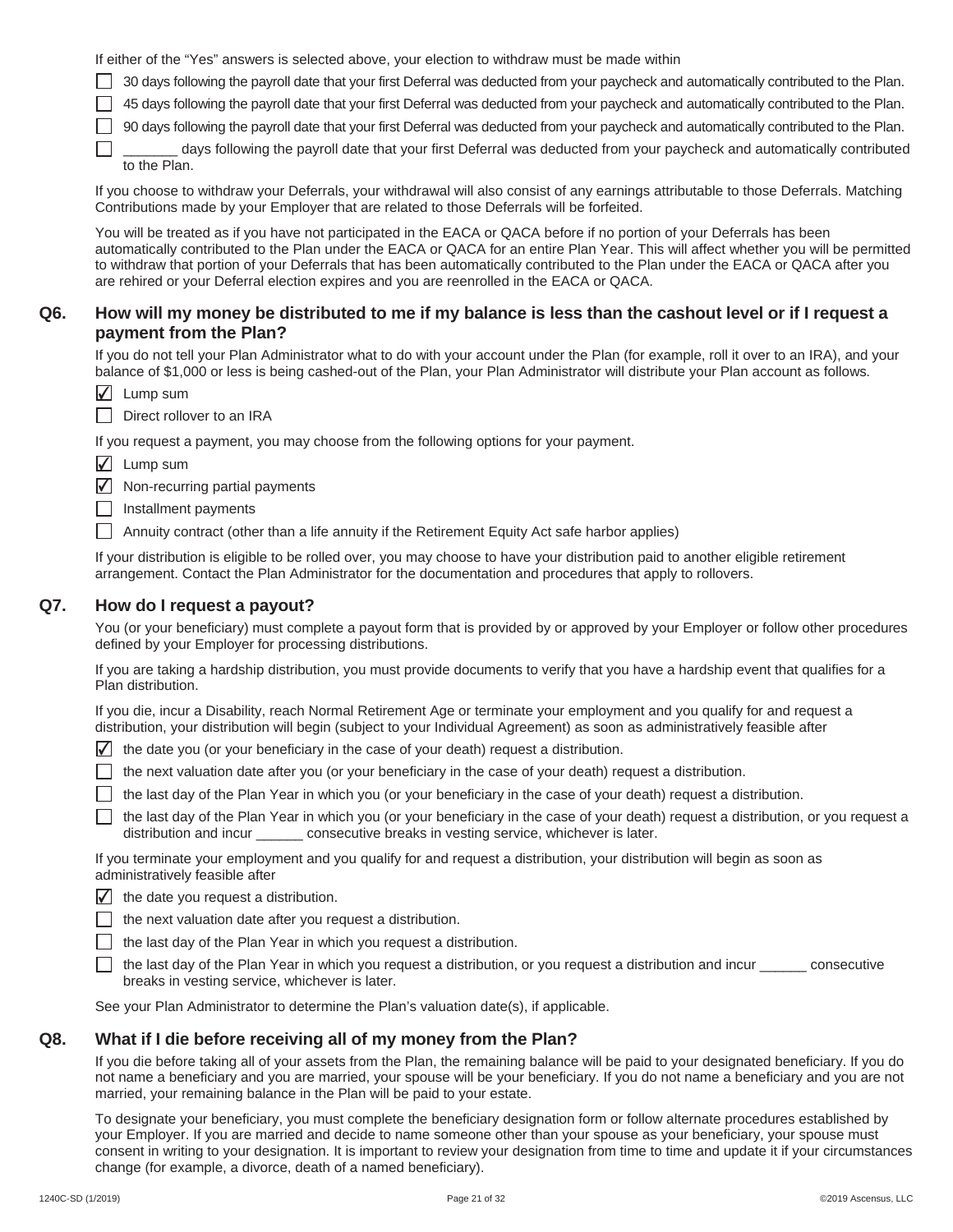Your beneficiary will generally have the same options regarding the forms of distributions that are available to you as a Participant. If the Plan is subject to the spousal consent requirements, however, and the balance is greater than \$5,000, your beneficiary may be required to take the payouts in the form of a life annuity, unless the annuity has been properly waived by you (and your spouse, if applicable) during your lifetime. Your spouse beneficiary may also have the option of rolling their distribution into an IRA. Your nonspouse beneficiary may also have the option of rolling their distribution into an inherited IRA.

If you die after beginning required minimum distributions, as described in the following question, your beneficiary must continue taking annual distributions from the Plan at least annually. If you die before beginning required minimum distribution payments, your beneficiary may have the option of (1) taking annual payments beginning the year following your death (or the year you would have started required minimum distributions, if your spouse is your beneficiary), or (2) delaying their distribution until the year containing the fifth anniversary of your death, provided they take the entire remaining amount during that fifth year.

#### **5-Year Rule**

If you die before you are required to begin age 70½ distributions, options available to your beneficiary are subject to the following additional limitations.

- Your beneficiary must take your entire balance by the end of the year in which the fifth anniversary of your death occurs.
- $\blacktriangledown$  You (or your beneficiary, if you have not made a prior election) may decide whether your beneficiary must take your entire balance by the end of the year in which the fifth anniversary of your death occurs.

The Plan permits beneficiaries to directly roll over their portion of the individual account to an inherited IRA. Such a distribution must otherwise qualify as a distribution that is eligible to roll over.

#### **Q9. If I am married, does my spouse have to approve my distributions from the Plan?**

#### **Spousal Consent Rules Do NOT Apply to the Plan**  ✔

You are not required to get consent from your spouse in order to take a payout or loan from the Plan. However, your spouse must be your beneficiary under the Plan unless your spouse provides written consent to designate a different beneficiary.

#### **Spousal Consent Rules Apply to the Plan**

If you are married, you must get written consent from your spouse to take a distribution or loan from the Plan in any form other than a qualified joint and survivor annuity or to name someone other than your spouse as your beneficiary. The annuity would need to be structured to provide a benefit while you are both alive and then to provide a survivor benefit that is equal to \_\_\_\_\_\_% of the amount you received while you were both living. Your Employer will provide you with more information regarding your annuity options when it comes time for you to make a payout decision. Your Employer's payout request forms or other procedures established by your Employer will provide you and your spouse the option to waive the annuity and take the payment in some other form permitted by the Plan. Your spouse must also consent to any Plan loans that you request.

#### **Q10. Do any penalties or restrictions apply to my payments?**

Generally, if you take a payment from the Plan before you are age 59½, a 10% early distribution penalty will apply to the taxable portion of your payment. There are some exceptions to the 10% penalty. Your tax advisor can assist you in determining whether you qualify for a penalty exception.

If your payment is eligible to be rolled over and you take the payment rather than rolling it over to another retirement arrangement, 20% of the taxable portion of your payment will be withheld and sent to the IRS as a credit toward the taxes you will owe on the payment amount.

**EXAMPLE:** You request a \$10,000 payment from your Plan balance. If the amount is eligible to be rolled over to another plan, but you choose not to roll it over, you will receive \$8,000 and \$2,000 will be sent to the IRS.

If you have made Roth Deferrals into the Plan, each distribution will consist of a portion of your after-tax Roth Deferrals and a portion of the earnings attributable to the Roth Deferrals (which have not been taxed). The earnings will be included in income and generally subject to the 10% early distribution penalty unless you are eligible to take a qualified Roth distribution. You may take a qualified Roth distribution only if at least five years have passed since you first began making Roth Deferrals and you take the distribution because you reach age 59½, you become Disabled, or you die and the payment is being made to your beneficiary.

#### **Q11. What if the Plan is terminated?**

The Plan may be terminated at any time by the Employer at any time as determined by its managing body. If the Plan is terminated, your entire account balance will be distributed from the Plan. To the extent you are invested in an annuity contract, you will receive a distribution of the contract.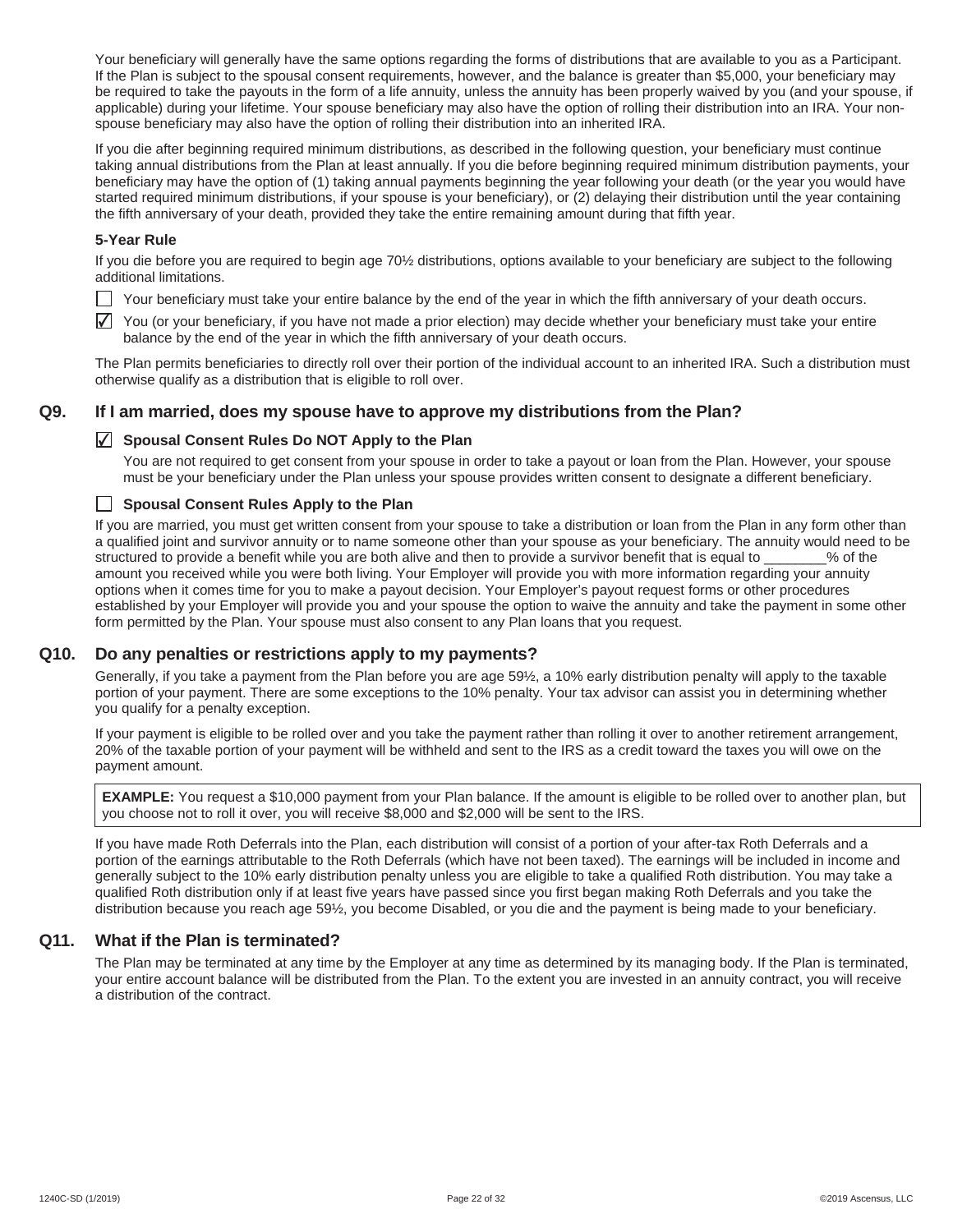#### **Q12. Can I take a loan from the Plan?**

| No. Your Plan is designed to help you save for retirement and does not allow you to take a loan from your account under the Plan. |
|-----------------------------------------------------------------------------------------------------------------------------------|
| If "No" is selected, the remainder of this Question 12 and Questions 13 and 14 below do not apply to the Plan.                    |

|  | √ Yes. Although the Plan is designed primarily to help you save for retirement, you may take a loan from the Plan (if your Individual |
|--|---------------------------------------------------------------------------------------------------------------------------------------|
|  | Agreement allows for it) if the loan is used for                                                                                      |

|  |  | $\sqrt{ }$ any purpose |
|--|--|------------------------|
|--|--|------------------------|

 $\Box$  to purchase your principal residence.

- $\Box$  to pay for post-secondary tuition for you or your immediate family.
- to pay medical expenses for you or your immediate family.
- to pay rent or mortgage payments to prevent eviction or foreclosure from your principal residence.
- $\Box$  to pay funeral expenses.
- to pay uninsured damage to your principal residence.
- other <u>the contract of the contract of the contract of the contract of the contract of the contract of the contract of the contract of the contract of the contract of the contract of the contract of the contract of the con</u>

You will be permitted to have only  $1$  [can(s) outstanding at any time.

The maximum loan amount available to you will be

- $\sqrt{ }$  \$50,000 or one-half of your vested balance in the Plan, whichever is less.
- other <u>the contract of the contract of the contract of the contract of the contract of the contract of the contract of the contract of the contract of the contract of the contract of the contract of the contract of the con</u>

. A portion of your Plan balance will be pledged as security for your loan. No loans will be issued for less than \$1000

 $\overline{\blacktriangle}$  This plan contains Roth Deferrals, but does not allow you to take loans from Roth Deferrals and earnings.

These loan provisions are effective: 07/01/2019

#### **Q13. How do I apply for a loan?**

To apply for a loan you must complete and submit the loan application provided (or approved) by your Plan Administrator and pay any applicable loan fees. Your loan administrator is <u>fill the Plan Administrator</u>.

You can contact your loan administrator at:

| <b>Business Address:</b>      | 406 Boot Road | Jowninatown | 0.12F |
|-------------------------------|---------------|-------------|-------|
| <b>Business</b><br>Felephone: | 484-593-5038  |             |       |

Your loan administrator will administer the loan program and will consider the following when reviewing your loan request.

 $\sqrt{ }$  The vested portion of your account

Other <u>the contract of the contract of the contract of the contract of the contract of the contract of the contract of the contract of the contract of the contract of the contract of the contract of the contract of the con</u>

The interest rate for your loan will be computed using the

**prime rate (as specified in the Wall Street Journal).** 

 $\overline{\angle}$  prime rate (as specified in the Wall Street Journal) plus  $12.8$ .

other <u>the contract of the contract of the contract of the contract of the contract of the contract of the contract of the contract of the contract of the contract of the contract of the contract of the contract of the con</u>

### **Q14. What if I don't repay my loan?**

You will be required to repay the loan amount (plus interest) to the Plan. If you default on the loan, you will be taxed on the taxable portion of the outstanding loan balance (plus interest) and will be subject to a 10% penalty if you are under age 59½. The following events will cause a loan default:

- $\overline{\sqrt{ }}$  failure to remit payment in a timely manner as required under the loan agreement *(required)*
- breach of any of your obligations or duties under the loan agreement *(required)* ✔

 $\sqrt{\phantom{a}}$  terminating employment

other *(specify)*:

If you default on your loan for failing to make your scheduled loan payments, you will not be taxed on the taxable portion of the outstanding loan balance (plus interest) if you make up the missed payments

|  | $\sqrt{\phantom{a}}$ before the end of the quarter following the quarter in which the default occurred. |  |  |
|--|---------------------------------------------------------------------------------------------------------|--|--|
|--|---------------------------------------------------------------------------------------------------------|--|--|

before \_\_\_\_\_\_\_\_\_BBBBBBBBBBBBBBBBBBBBBBBBBBBBBBBBBBBBBBBBBBBBBBBBBBBBBBBBBB\_\_\_\_\_BBBBBBBBBBBBBB\_\_\_\_\_\_\_\_.

 $\Box$  immediately.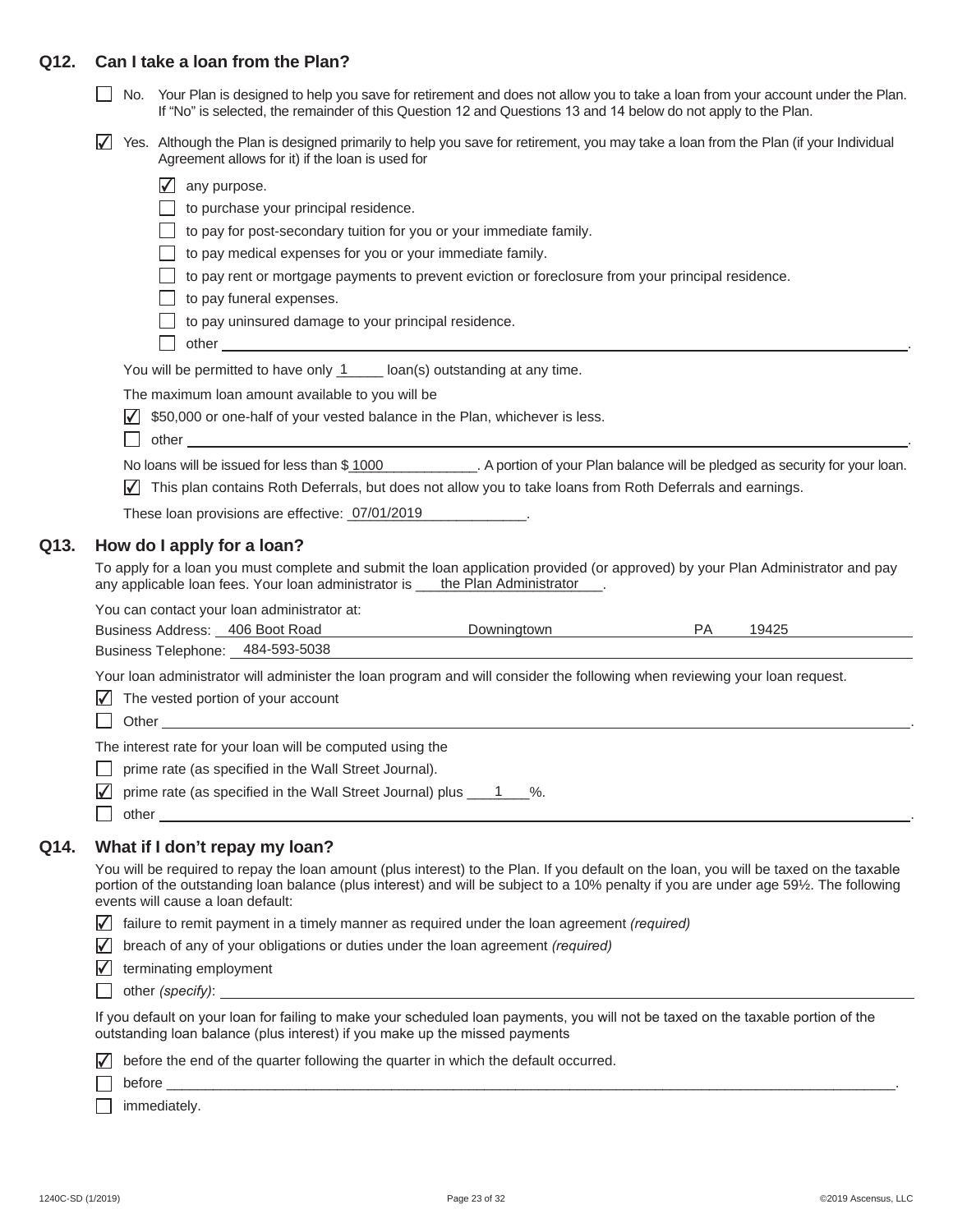If you have a loan outstanding when you terminate employment and terminating employment is a loan default event, you will not be taxed on the taxable portion of the outstanding loan balance (plus interest) if you repay the loan

 $\Box$  by the end of the quarter following the quarter in with the default occurred.

 $\overline{\blacklozenge}$  by the earlier of a) the date designated by the plan sponsor, or b) 60 days after separation from service  $\overline{\blacklozenge}$ 

 $\Box$  immediately.

### **DEFINITIONS**

Adverse Determination – An Adverse Determination is a denial, reduction, or termination of, or a failure to provide or make payment (in whole or in part) for, a benefit, including any such denial, reduction, termination, or failure to provide or make payment that is based on a determination of your or your beneficiary's eligibility to participate in the Plan.

**Compensation** – The definition of Compensation under the Plan can vary depending upon the purpose (such as allocations, nondiscrimination testing, or deductions). Your Employer has elected to use the following definition of Compensation.

| <b>General Compensation Definition</b>                                                                                                                                                                                                                                                                                                                  |                                                                                      |                                                                                                                            | W-2 Compensation - In general, the amount of your earnings from your Employer taken into account under the Plan is all earnings                                                                                                                                                                                                                                                                     |  |
|---------------------------------------------------------------------------------------------------------------------------------------------------------------------------------------------------------------------------------------------------------------------------------------------------------------------------------------------------------|--------------------------------------------------------------------------------------|----------------------------------------------------------------------------------------------------------------------------|-----------------------------------------------------------------------------------------------------------------------------------------------------------------------------------------------------------------------------------------------------------------------------------------------------------------------------------------------------------------------------------------------------|--|
|                                                                                                                                                                                                                                                                                                                                                         | reported to you on Form W-2. This definition will be used for                        |                                                                                                                            |                                                                                                                                                                                                                                                                                                                                                                                                     |  |
| Deferrals.<br>M                                                                                                                                                                                                                                                                                                                                         | $\sqrt{\phantom{a}}$ Matching Contributions.                                         | <b>Employer Contributions.</b>                                                                                             | Mandatory Employee Contributions.                                                                                                                                                                                                                                                                                                                                                                   |  |
|                                                                                                                                                                                                                                                                                                                                                         |                                                                                      | amounts reflected on your Form W-2 may not be included in Compensation under the Plan. This definition will be used for    | 3401 Compensation - The Plan uses a definition of Compensation referred to as 3401(a) wages. In general, the amount of your<br>wages from your Employer used to calculate income tax withholding will be considered Compensation under the Plan. Certain                                                                                                                                            |  |
| Deferrals.                                                                                                                                                                                                                                                                                                                                              | Matching Contributions.                                                              | <b>Employer Contributions.</b>                                                                                             | Mandatory Employee Contributions.                                                                                                                                                                                                                                                                                                                                                                   |  |
| This definition will be used for                                                                                                                                                                                                                                                                                                                        |                                                                                      | your wages or fees from professional services from your Employer that are included in your gross income will be considered | 415 Compensation - The Plan uses a definition of Compensation referred to as 415 safe harbor wages. In general, the amount of<br>Compensation under the Plan. Certain amounts reflected on your Form W-2 may not be included in Compensation under the Plan<br>(such as amounts received in a sale of qualified or nonqualified stock options, and distributions from deferred compensation plans). |  |
| Deferrals.                                                                                                                                                                                                                                                                                                                                              | Matching Contributions.                                                              | <b>Employer Contributions.</b>                                                                                             | Mandatory Employee Contributions.                                                                                                                                                                                                                                                                                                                                                                   |  |
| <b>Compensation Measuring Period</b>                                                                                                                                                                                                                                                                                                                    |                                                                                      |                                                                                                                            |                                                                                                                                                                                                                                                                                                                                                                                                     |  |
|                                                                                                                                                                                                                                                                                                                                                         | The measuring period for Compensation will be                                        |                                                                                                                            |                                                                                                                                                                                                                                                                                                                                                                                                     |  |
| the Plan Year for purposes of                                                                                                                                                                                                                                                                                                                           |                                                                                      |                                                                                                                            |                                                                                                                                                                                                                                                                                                                                                                                                     |  |
| V<br>Deferrals.                                                                                                                                                                                                                                                                                                                                         | Matching Contributions.                                                              | <b>Employer Contributions.</b>                                                                                             | Mandatory Employee Contributions.                                                                                                                                                                                                                                                                                                                                                                   |  |
|                                                                                                                                                                                                                                                                                                                                                         | the calendar year for purposes of                                                    |                                                                                                                            |                                                                                                                                                                                                                                                                                                                                                                                                     |  |
| Deferrals.                                                                                                                                                                                                                                                                                                                                              | Matching Contributions.                                                              | <b>Employer Contributions.</b>                                                                                             | Mandatory Employee Contributions.                                                                                                                                                                                                                                                                                                                                                                   |  |
| the 12-month period beginning                                                                                                                                                                                                                                                                                                                           |                                                                                      | for purposes of                                                                                                            |                                                                                                                                                                                                                                                                                                                                                                                                     |  |
| Deferrals.                                                                                                                                                                                                                                                                                                                                              | Matching Contributions.                                                              | <b>Employer Contributions.</b>                                                                                             | Mandatory Employee Contributions.                                                                                                                                                                                                                                                                                                                                                                   |  |
| Compensation will generally mean                                                                                                                                                                                                                                                                                                                        |                                                                                      |                                                                                                                            |                                                                                                                                                                                                                                                                                                                                                                                                     |  |
|                                                                                                                                                                                                                                                                                                                                                         |                                                                                      | only Compensation paid to an employee during the measuring period after becoming a Participant for purposes of             |                                                                                                                                                                                                                                                                                                                                                                                                     |  |
| V<br>Deferrals.                                                                                                                                                                                                                                                                                                                                         | Matching Contributions.                                                              | <b>Employer Contributions.</b>                                                                                             | Mandatory Employee Contributions.                                                                                                                                                                                                                                                                                                                                                                   |  |
|                                                                                                                                                                                                                                                                                                                                                         | all of a Participant's Compensation paid during the measuring period for purposes of |                                                                                                                            |                                                                                                                                                                                                                                                                                                                                                                                                     |  |
| Deferrals.                                                                                                                                                                                                                                                                                                                                              | Matching Contributions.                                                              | <b>Employer Contributions.</b>                                                                                             | Mandatory Employee Contributions.                                                                                                                                                                                                                                                                                                                                                                   |  |
| <b>Adjustments to Compensation</b>                                                                                                                                                                                                                                                                                                                      |                                                                                      |                                                                                                                            |                                                                                                                                                                                                                                                                                                                                                                                                     |  |
| Amounts that are not included in your taxable income that were deferred under a cafeteria plan, a 401(k) plan, a salary deferral SEP<br>plan, a 403(b) plan, a 414(h) governmental pick-up plan, a 457 deferred compensation plan of a state or local government or tax-<br>exempt employer, or transportation fringe benefits that you receive will be |                                                                                      |                                                                                                                            |                                                                                                                                                                                                                                                                                                                                                                                                     |  |
|                                                                                                                                                                                                                                                                                                                                                         | included in Compensation for purposes of                                             |                                                                                                                            |                                                                                                                                                                                                                                                                                                                                                                                                     |  |
| V<br>Deferrals.                                                                                                                                                                                                                                                                                                                                         | Matching Contributions.                                                              | <b>Employer Contributions.</b>                                                                                             | Mandatory Employee Contributions.                                                                                                                                                                                                                                                                                                                                                                   |  |
|                                                                                                                                                                                                                                                                                                                                                         | excluded from Compensation for purposes of                                           |                                                                                                                            |                                                                                                                                                                                                                                                                                                                                                                                                     |  |
| Deferrals.                                                                                                                                                                                                                                                                                                                                              | Matching Contributions.                                                              | <b>Employer Contributions.</b>                                                                                             | Mandatory Employee Contributions.                                                                                                                                                                                                                                                                                                                                                                   |  |

Amounts deemed to be compensation (Code Section 125) that relate to an automatic enrollment cafeteria plan where you fail to provide proof of insurance  $\Box$  will  $\Box$  will not be included when determining your Compensation.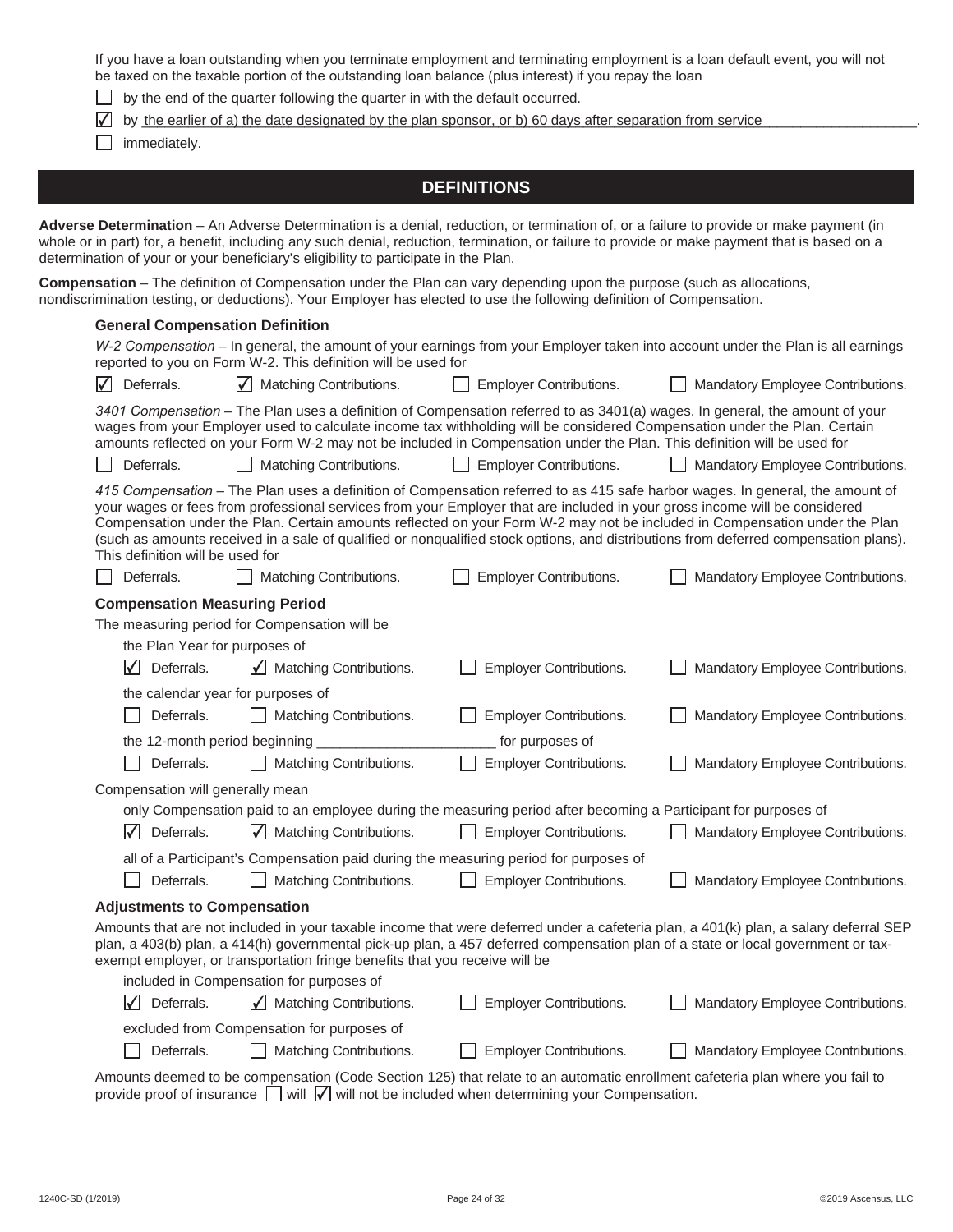| The definition of Compensation used under the Plan has been further adjusted to exclude the following amounts. |                                                                                                |                                                |                                                                                                                      |  |
|----------------------------------------------------------------------------------------------------------------|------------------------------------------------------------------------------------------------|------------------------------------------------|----------------------------------------------------------------------------------------------------------------------|--|
|                                                                                                                | Bonuses that you receive will not be considered Compensation for purposes of                   |                                                |                                                                                                                      |  |
| Deferrals.                                                                                                     | <b>Matching Contributions.</b>                                                                 | <b>Employer Contributions.</b>                 | Mandatory Employee Contributions.                                                                                    |  |
|                                                                                                                | Overtime pay will not be included in the Compensation for purposes of                          |                                                |                                                                                                                      |  |
| Deferrals.                                                                                                     | <b>Matching Contributions.</b>                                                                 | <b>Employer Contributions.</b>                 | Mandatory Employee Contributions.                                                                                    |  |
|                                                                                                                | Commissions that you receive will not be considered Compensation for purposes of               |                                                |                                                                                                                      |  |
| Deferrals.                                                                                                     | <b>Matching Contributions.</b>                                                                 | <b>Employer Contributions.</b><br>$\mathbf{1}$ | Mandatory Employee Contributions.                                                                                    |  |
|                                                                                                                | Differential military pay that you receive will not be considered Compensation for purposes of |                                                |                                                                                                                      |  |
| Deferrals.                                                                                                     | <b>Matching Contributions.</b>                                                                 | <b>Employer Contributions.</b><br>$\perp$      | Mandatory Employee Contributions.                                                                                    |  |
|                                                                                                                | and welfare benefits will not be considered Compensation for purposes of                       |                                                | Reimbursements or other expense allowances, fringe benefits (cash & noncash), moving expenses, deferred compensation |  |
| Deferrals.                                                                                                     | <b>Matching Contributions.</b>                                                                 | <b>Employer Contributions.</b>                 | Mandatory Employee Contributions.                                                                                    |  |
| Other                                                                                                          |                                                                                                |                                                |                                                                                                                      |  |
| Deferrals.                                                                                                     | Matching Contributions.                                                                        | <b>Employer Contributions.</b>                 | Mandatory Employee Contributions.                                                                                    |  |

If you receive payments from your Employer within 2½ months after severing your employment, any regular pay for services you performed before severance will be included in Compensation. The following types of post-severance payments will affect Compensation as follows:

Unused accrued sick, vacation or other leave that you are entitled to cash out will be

- included.
- $\sqrt{\phantom{a}}$  excluded.

Deferred compensation paid from a nonqualified plan will be

- $\Box$  included.
- $\overline{\mathcal{L}}$  excluded.

#### **Compensation Limit**

The maximum amount of a Participant's Compensation that will be taken into account under the Plan is \$280,000 (for 2019). This amount will increase as the cost-of-living increases.

**Deferrals** – Deferrals are the dollars you choose to contribute to the Plan through payroll deduction. If your Employer permits Roth contributions in the Plan, the term Deferral will refer to contributions that you make either on a pre-tax basis or as a Roth after-tax contribution.

**Disabled** – You will be considered Disabled if you cannot engage in any substantial, gainful activity because of a medically determined physical or mental impairment that is expected to last at least 12 months.

#### **Early Retirement Age** –

 $\overline{\sqrt{ }}$  There is no Early Retirement Age designated under the Plan.

 $\Box$  Age and years of vesting service with your Employer.

**Employer** – The Employer who adopted this Plan is \_\_\_\_\_\_\_\_\_\_\_\_\_\_\_\_\_\_\_\_\_\_\_\_\_\_\_\_\_\_\_\_\_\_\_\_\_\_\_\_\_\_\_\_. Your Employer will also serve as the Plan Administrator, as defined in ERISA, who is responsible for the day-to-day operations and decisions regarding the Plan, unless a separate Plan Administrator is appointed for all or some of the Plan responsibilities. The term Employer, as used in this Summary Plan Description, will also mean Plan Administrator, as that term is used in ERISA. CCRES, Inc.

**Employer Contribution** – Your Employer may choose to make Employer Contributions for Participants who meet the Employer Contribution eligibility requirements. Your eligibility to receive Employer Contributions is not dependent upon whether you make Deferrals.

**Highly Compensated Employee** – A Highly Compensated Employee is any employee who

- 1) was more than a 5% owner at any time during the year or the previous year, or
- 2) for the previous year had Compensation from the Employer greater than \$125,000 (for 2019). This amount will increase as the cost-ofliving increases.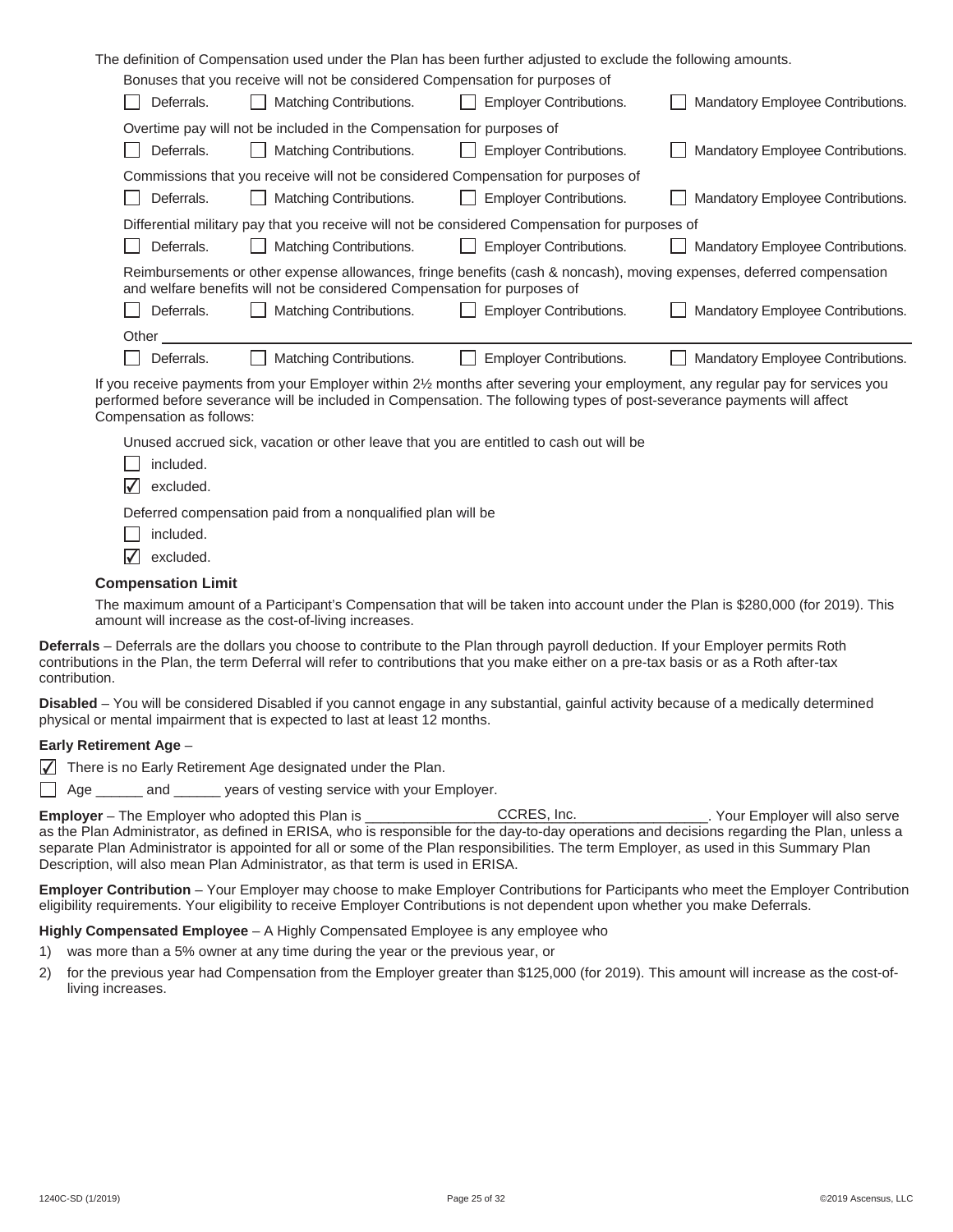Hour of Service – An Hour of Service may be measured differently for different purposes under the Plan.

For purposes of determining Plan eligibility, an Hour of Service will be based on

- elapsed time method. You will get service credit for the period of time from your first day of employment through the date you incur a break in service.
- $\overline{\sqrt{ }}$  hours of service method. You will get service credit for
	- $\overline{\angle}$  actual hours for which you are entitled to pay.
	- days worked (10 hours credited).
	- $\Box$  weeks worked (45 hours credited).
	- Semi-monthly payroll periods worked (95 hours credited).
	- months worked (190 hours credited).

For purposes of determining your eligibility to receive Employer contributions, an Hour of Service will be based on

 $\Box$  elapsed time method. You will get service credit for the period of time from your first day of employment through the date you incur a break in service.

- $\overline{\sqrt{ }}$  hours of service method. You will get service credit for
	- $\overline{\angle}$  actual hours for which you are entitled to pay.
	- days worked (10 hours credited).
	- $\Box$  weeks worked (45 hours credited).
	- $\Box$  semi-monthly payroll periods worked (95 hours credited).
	- months worked (190 hours credited).

For purposes of determining the vested percentage of your benefits under the Plan, an Hour of Service will be based on

- $\Box$  elapsed time method. You will get service credit for the period of time from your first day of employment through the date you incur a break in service.
- $\sqrt{ }$  hours of service method. You will get service credit for
	- $\overline{\angle}$  actual hours for which you are entitled to pay.
	- $\Box$  days worked (10 hours credited).
	- $\Box$  weeks worked (45 hours credited).
	- $\Box$  semi-monthly payroll periods worked (95 hours credited).
	- months worked (190 hours credited).

**Individual Agreements** – All contributions to the Plan will be invested either in annuity contracts or in mutual funds held in custodial accounts. The agreements between the vendor and your Employer or you that constitute or govern the annuity contracts and custodial accounts are referred to as Individual Agreements. The Individual Agreements explain the unique rules that apply to each Plan investment and may, in some cases, limit your options under the Plan, including your transfer and distribution rights.

**Initial Period** – Your Initial Period begins on the date you first participate in the QACA and ends on the last day of the Plan Year that starts after the date you first participate in the QACA.

**Mandatory Employee Contribution** – Your Employer may require that once you have met the eligibility requirements, you must make a Mandatory Employee Contribution. Mandatory Employee Contributions are pre-tax contributions.

**Matching Contribution** – Your Employer may make Matching Contributions to the Plan based on the amount of Deferrals, Mandatory Employee Contributions or Nondeductible Employee Contributions you contribute to the Plan.

**Nondeductible Employee Contribution** – Nondeductible Employee Contributions are amounts, other than Roth Deferrals, that you contribute to the Plan on an after-tax basis. The earnings on these contributions accumulate tax-free until paid out of the Plan.

#### **Normal Retirement Age** –

 $\sqrt{}$  Age 65.

Age \_\_\_\_\_\_ or the \_\_\_\_\_\_ anniversary of the first day of the Plan year in which you became a Plan Participant, whichever is later.

**Participant** – An employee or former employee of the Employer who has satisfied the eligibility requirements and entered the Plan.

**Plan** – The Plan described in this Summary Plan Description is the CCRES 403(b) Plan **COVID-1** (1998) 2014

**Plan Administrator** – Your Employer is responsible for the day-to-day administration of the Plan unless an appointed Plan Administrator is named in the ADMINISTRATIVE INFORMATION AND RIGHTS UNDER ERISA section of this SPD.

**Plan Year** – The Plan Year is

|  | $\Box$ the 12-month period which is the same as your Employer's tax year. |  |  |  |  |
|--|---------------------------------------------------------------------------|--|--|--|--|
|--|---------------------------------------------------------------------------|--|--|--|--|

 $\overline{\mathcal{L}}$  the calendar year.

the 52/53 week period ending on the last \_\_\_\_\_\_ nearest \_\_\_\_\_\_\_\_\_\_\_ of each year.

other <u>the contract of the contract of the contract of the contract of the contract of the contract of the contract of the contract of the contract of the contract of the contract of the contract of the contract of the con</u>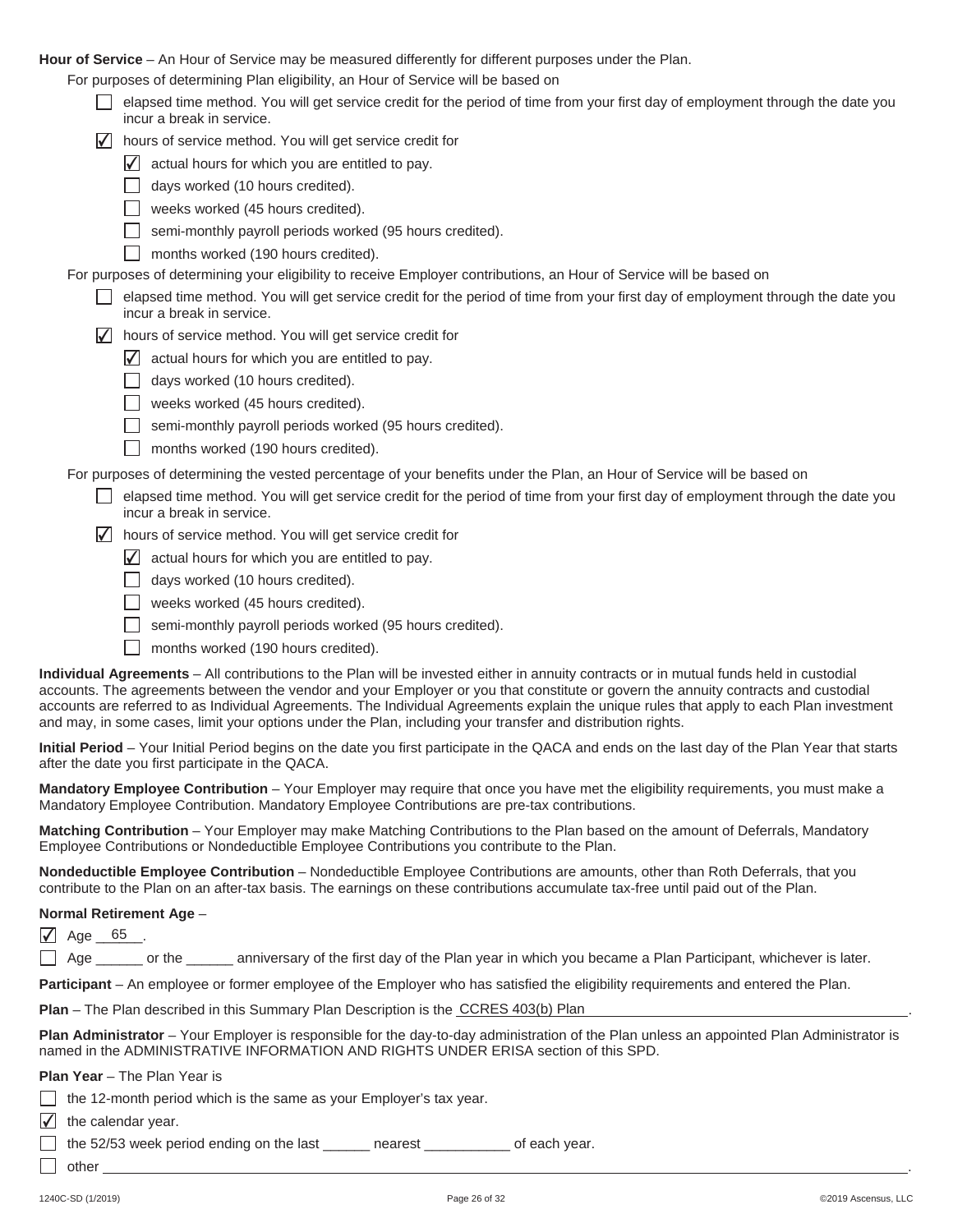**Predecessor Employer Service** – If you have worked for the employer(s) listed below, you will receive credit for Hours of Service for the following purposes:

 $\Box$  Eligibility.

Vesting.

Allocation of contributions.

Name of Predecessor Employer(s):

You will be eligible to receive credit for Hours of Service worked with a Predecessor Employer(s) if you meet the following additional requirements:

**Qualified Nonelective Contribution** – Your Employer may make Qualified Nonelective Contributions to satisfy certain nondiscrimination tests that apply to the Plan. Your Employer may also make a QNEC based on the formula in the Plan document each year for those who meet the eligibility requirements for a QNEC. Your eligibility to receive a QNEC does not depend on whether you make Deferrals. These contributions are discretionary and are 100% vested when made.

**Required Beginning Date** – When you reach age 70½ you will generally need to begin taking a portion of your balance out of the Plan each year. This distribution is called a required minimum distribution or RMD. If you continue to work for your Employer after age 70½, you  $\blacktriangledown$  may  $\Box$  may not delay required distributions until you actually stop working for your Employer unless you own more than 5% of the Employer. If you own more than 5% of the Employer, you will need to begin taking payments at age 70½ even if you are still employed. The annual required distribution amount is generally based on your account balance divided by a life expectancy factor outlined in retirement plan regulations.

For assets in your account as of 12/31/1986, you will not be required to take minimum distributions until the later of age 75 or separation from service. Provided that your balance as of 12/31/1986 is known, for the time period between age 70½ and age 75, the required minimum distribution calculation will use only the assets accrued after 12/31/1986. Once you reach age 75, the calculation will include your entire account balance. You may also have the option to satisfy your required minimum distributions from the Plan by aggregating all your 403(b) plans and taking the required minimum distributions from any one or more of your individual 403(b) plans.

**Taxable Wage Base** – The Social Security Administration sets a contribution and benefit base level each year which is referred to as the Taxable Wage Base.

Tax Year End - Your Employer's Tax Year End is \_\_\_\_\_\_\_\_\_\_\_\_\_\_\_\_\_\_\_\_\_\_\_\_\_\_\_\_\_\_\_\_\_ 06/30

### **INVESTING YOUR PLAN ACCOUNT**

#### **Q1. Am I responsible for selecting the investments for my account under the Plan?**

| No. Your Employer is responsible for selecting appropriate investments for your Plan contributions. The value of your account |
|-------------------------------------------------------------------------------------------------------------------------------|
| under the Plan will change based on the performance of specific investments selected for your account. Your Employer may      |
| adjust your Plan investments from time to time as your Employer considers appropriate.                                        |

|  | √ Yes. You have the right to decide how your Plan account will be invested. Your Employer and vendor(s) will establish administrative |
|--|---------------------------------------------------------------------------------------------------------------------------------------|
|  | procedures that you must follow to select your investments. You may choose from those options available only from approved            |
|  | vendors eligible under the Plan to accept your contributions. Your Employer can provide a list of approved vendors.                   |

Yes. You have the right to decide how your Plan account will be invested. Your Employer and vendor(s) will establish administrative procedures that you must follow to select your investments. You may choose from those options available from approved vendors eligible under the Plan to accept your contributions as well as other vendors only if they have agreed to certain conditions. Your Employer can provide a list of approved vendors and other vendors that have agreed to these conditions.

If "Yes" is selected, you Employer will permit you to select the investments for the following portions of your Plan account. The option for Deferrals below will also apply to contributions made as a QNEC, ACP safe harbor, and QACA ACP safe harbor. The option for Matching Contributions below will also apply to ACP additional safe harbor and QACA ACP additional safe harbor contributions.

- $\overline{\sqrt{\ }}$  The entire account.
- $\Box$  Those accounts that the Plan Administrator may designate from time to time.
	- The following accounts *(select all that apply)*:
		- $\Box$  Deferral account.
		- **Matching Contribution account.**
		- Employer Contribution account.
		- **Rollover contribution account.**
		- $\Box$  Transfer contribution account.

Other <u>the contract of the contract of the contract of the contract of the contract of the contract of the contract of the contract of the contract of the contract of the contract of the contract of the contract of the con</u>

Г

.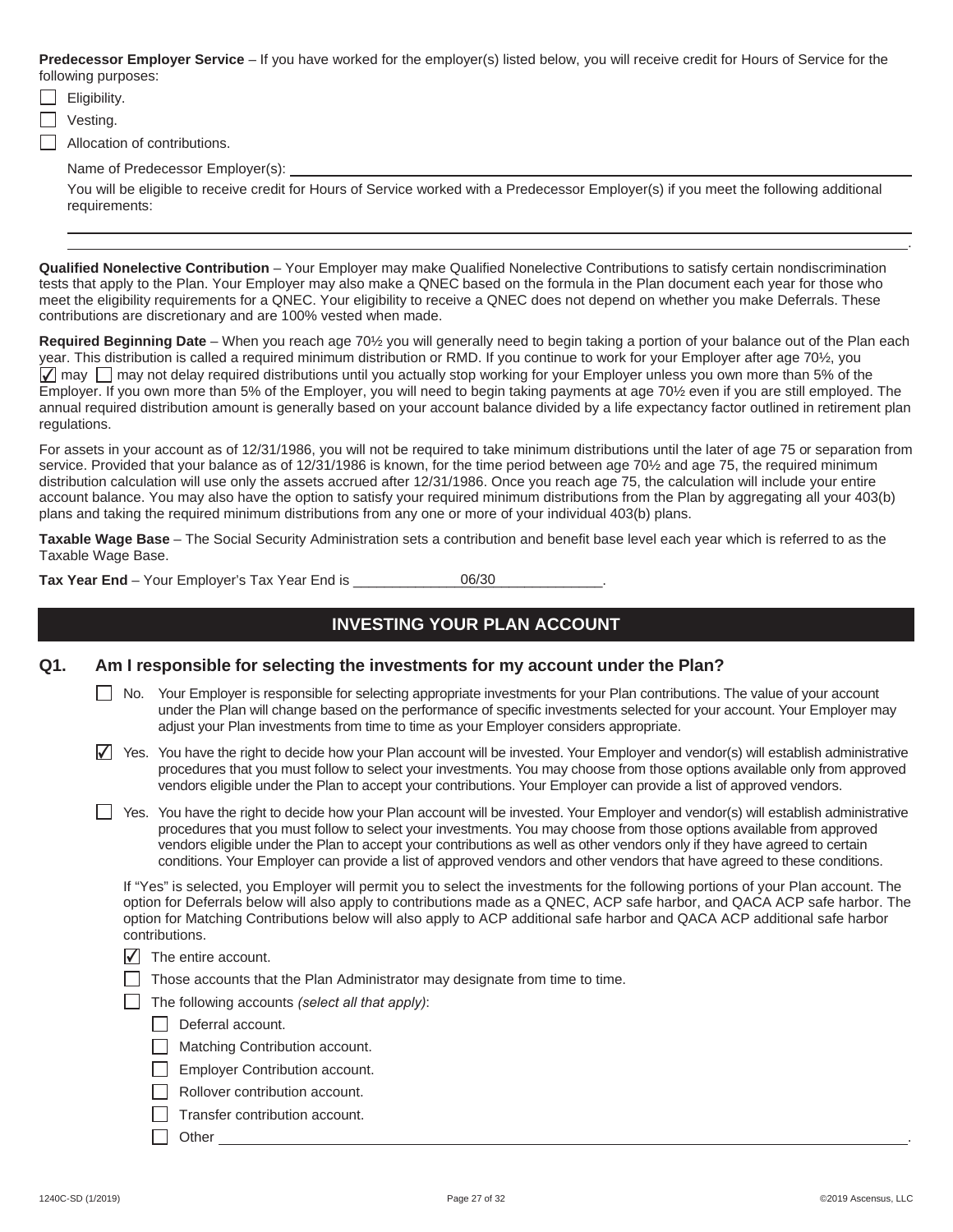#### **ERISA Sec. 404(c) Plan**

If "Yes" is selected, your Employer intends to operate this Plan in compliance with Section 404(c) of the Employee Retirement Income Security Act (ERISA), and Title 29 of the Code of Federal Regulations Section 2550.404c-1. This means that your Employer and others in charge of the Plan will not be responsible for any losses that result from investment instructions given by you or your beneficiary.

 $\sqrt{ }$  Yes  $\Box$  No

#### **Q2. How frequently can I change my investment elections?**

You may change your investment selections at such times as determined by your Employer.

#### **Q3. Where will Plan contributions be invested?**

Contributions will be invested in one or more of the following funding vehicles that are available under the Plan.

- Funding Vehicles that your Employer has designated.
- $\Box$  Custodial accounts established by you.
- $\sqrt{\phantom{a}}$  Pooled custodial accounts.
- $\Box$  Individual annuity contracts.
- | Group annuity contracts.
	- Other <u>the contract of the contract of the contract of the contract of the contract of the contract of the contract of the contract of the contract of the contract of the contract of the contract of the contract of the con</u>

### **ADMINISTRATIVE INFORMATION AND RIGHTS UNDER ERISA**

#### **Q1. Who established the Plan?**

The official name of the Plan is . CCRES 403(b) Plan

The Employer who adopted the Plan is \_CCRES, Inc. **Example 20** is the end of the end of the end of the end of the end of the end of the end of the end of the end of the end of the end of the end of the end of the end of th

Federal Tax Identification Number: 23-3011813

Business Address: 406 Boot Road

Downingtown PA 19425

Business Telephone Number: 484-593-5038

Plan Sequence Number: 001

Additional Employers that share common control with your Employer may also adopt the Plan. You may obtain a complete list of other Employers adopting the Plan by submitting a written request to your Employer.

This Plan is a 403(b) defined contribution plan, which means that contributions to the Plan made on your behalf (and earnings) will be separately accounted for within the Plan.

The Employer makes the contributions to a custodian where assets are held for the benefit of the Participants. These contributions are then administered by the vendors that constitute or govern the annuity contracts and custodial accounts. Please contact your Employer for a list of authorized Vendors.

#### **Q2. Who is responsible for the day-to-day operations of the Plan?**

Your Employer is responsible for the day-to-day administration of the Plan unless a Plan Administrator is appointed below.

#### **Appointed Plan Administrator**

Your Employer has appointed the following Plan Administrator to handle the day-to-day operation of the Plan.

Plan Administrator Name:

Business Address:

Business Telephone:

To assist in operating the Plan efficiently and accurately, your Employer may appoint additional persons or organizations to act on its behalf or to perform certain functions. References to Employer in this Summary Plan Description will include the Plan Administrator named above.

#### **Q3. Who pays the expenses for operating the Plan?**

All reasonable Plan administration expenses, including those involved in retaining necessary professional assistance, may be paid from the assets of the Plan, to the extent permitted by the Individual Agreements. These expenses may be allocated among you and all other Plan Participants or, for expenses directly related to you, charged against your account balance. Examples of expenses that may be directly related to you include: general recordkeeping fees and expenses related to processing your distributions or loans (if applicable), processing qualified domestic relations orders, and processing your Plan investment direction, if applicable. Finally, the Employer may, in its discretion, pay any or all of these expenses. For example, the Employer may pay expenses for current employees, but may deduct the expenses of former employees directly from their accounts. Your Employer will provide you with a summary of all Plan expenses and the method of payment of the expenses upon request.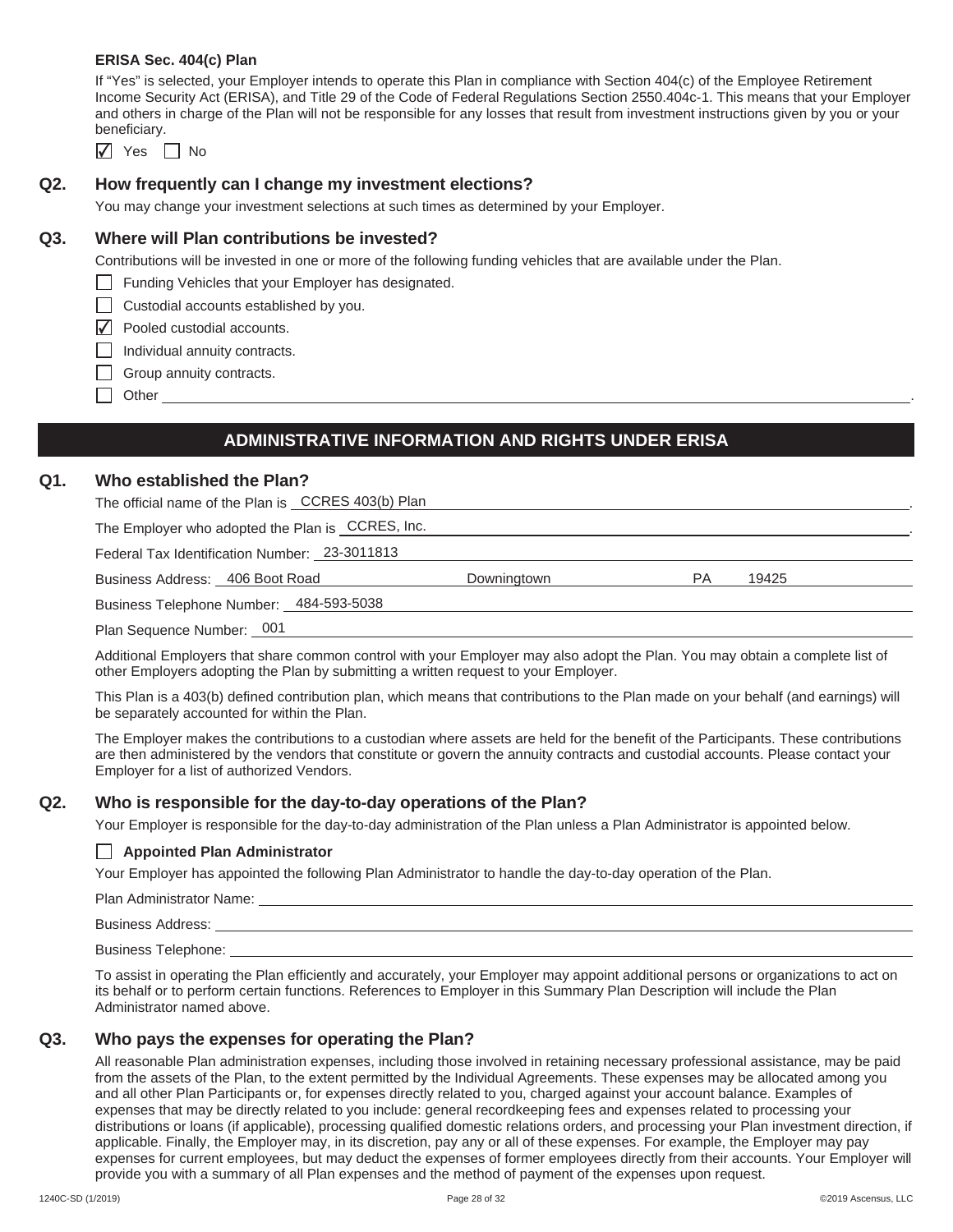#### **Q4. Does my Employer have the right to change the Plan?**

The Plan will be amended from time to time to incorporate changes required by the law and regulations governing retirement plans. Your Employer also has the right to amend the Plan to add new features or to change or eliminate various provisions. An Employer cannot amend the Plan to take away or reduce protected benefits under the Plan (for example, the Employer cannot reduce the vesting percentage that applies to your current balance in the Plan).

Your Employer has elected to retain the following provisions from prior versions of the Plan for certain Plan assets.

#### **Q5. Does participation in the Plan provide any legal rights regarding my employment?**

The Plan is not intended to provide, and does not provide any additional rights to employment or constitute a contract for your employment. The purpose of the SPD is to help you understand how the Plan operates and the benefits available to you under the Plan. The Plan document is the legal document that controls the operation of (and rights granted under) the Plan. If there are any inconsistencies between this SPD and the Plan document, the Plan document will be followed.

#### **Q6. Can creditors or other individuals request a payout from my Plan balance?**

Creditors (other than the IRS) and others generally may not request a distribution from your Plan balance. One major exception to this rule is that your Employer may distribute or reallocate your benefits in response to a qualified domestic relations order (QDRO). A qualified domestic relations order is an order or decree issued by a court that requires you to pay child support or alimony or to give a portion of your Plan account to an ex-spouse or legally separated spouse. Your Employer will review the order to ensure that it meets certain criteria before any money is paid from your account. You (or your beneficiary) may obtain, at no charge, a copy of the procedures your Employer will use for reviewing and qualifying domestic relations orders.

#### **Q7. How do I file a claim?**

To claim a benefit that you are entitled to under the Plan, you must file a written request with your Employer. The claim must set forth the reasons you believe you are eligible to receive benefits and you must authorize the Employer to conduct any necessary examinations and take the steps to evaluate your claim.

#### **Q8. What if my claim is denied, in whole or in part?**

#### **Non-Disability Determination**

Except as described below, if your claim is denied (in whole or in part), your Plan Administrator will provide you (or your beneficiary) with notice, in writing or in any allowable format, of the Adverse Determination within a reasonable amount of time, but not later than 90 days after the date your claim was filed. The 90-day time period may be extended for up to 90 days if your Plan Administrator determines that an extension is necessary to process your claim due to special circumstances. Your Plan Administrator will notify you, in writing or in any other allowable format, before the end of the initial 90-day period, of the reason(s) for the extension and the date by which a decision is expected to be made regarding your claim.

The period of time within which approval or denial of your claim is required to be made generally begins at the time your claim is filed. If the period of time is extended because you fail to submit information necessary to decide your claim, the period for approving or denying your claim will not include the period of time between the date on which the notification of the extension is sent to you and the date on which you provide the additional information.

Your Plan Administrator will provide you with notice, in writing or in any allowable format, of an Adverse Determination, if applicable. The notification will provide the following:

- i. The specific reason or reasons for the Adverse Determination;
- ii. Reference to the specific section of the Plan on which the Adverse Determination is based;
- iii. A description of any additional material or information that you must provide before the claim may continue to be processed and an explanation of why such information is necessary; and
- iv. A description of the Plan's review procedures and the time limits applicable to such procedures, including a statement of your right to bring a civil action under Section 502(a) of the Employee Retirement Income Security Act (ERISA) following a claim denial on review.

#### **Disability Determination**

Except as described below, if your disability claim is denied, (in whole or in part), your Plan Administrator will provide notice, in writing or in any allowable format, of the Adverse Determination within a reasonable amount of time, but not later than 45 days after the date your claim was filed. The 45-day time period may be extended for up to 30 days if your Plan Administrator determines that an extension is necessary to process your claim due to special circumstances. Your Plan Administrator will notify you, in writing or in any other allowable format, before the end of the 45-day period, of the reason(s) for the extension and the date by which a decision is expected to be made regarding your claim.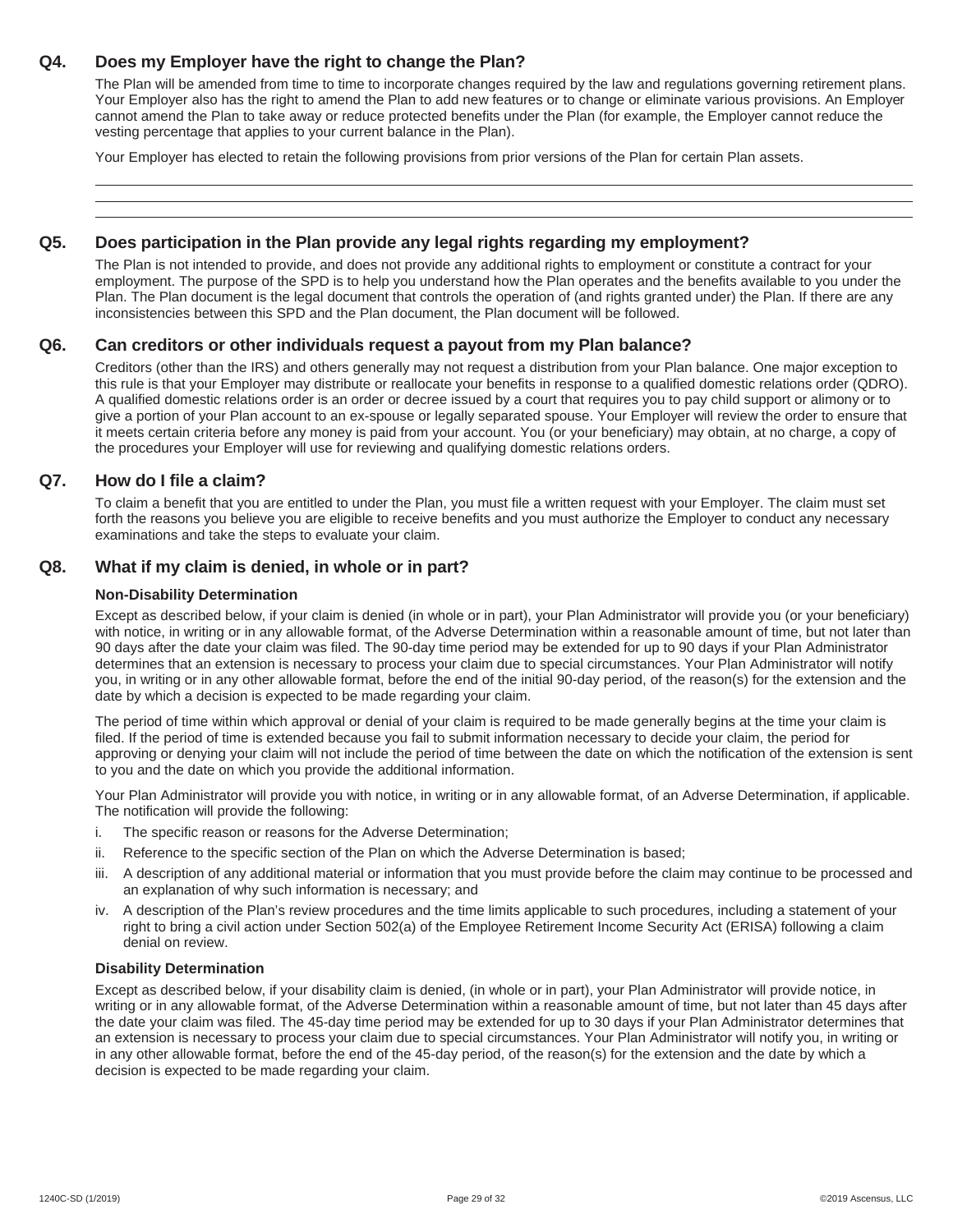If, before the end of the 30-day extension, your Plan Administrator determines that, due to matters beyond the control of the Plan, a decision regarding your claim cannot be made within the 30-day extension, the period for making the decision may be extended for an additional 30 days, provided that your Plan Administrator notifies you, in writing or in any other allowable format, before the end of the first 30-day extension, of the circumstances requiring the additional extension and the date by which a decision is expected to be made regarding your claim. The notice will specifically explain the standards on which the approval of your claim will be based, the unresolved issues that prevent a decision on your claim, and the additional information needed to resolve those issues. You will have at least 45 days within which to provide the specified information.

The period of time within which approval or denial of your claim is required to be made generally begins at the time your claim is filed. If the period of time is extended because you fail to submit information necessary to decide your claim, the period for approving or denying your claim will not include the period of time between the date on which the notification of the extension is sent to you and the date on which you provide the additional information.

Your Plan Administrator will provide you with notice, in writing or in any allowable format, of an Adverse Determination, if applicable. The notification will provide the following:

- i. The specific reason or reasons for the Adverse Determination;
- ii. Reference to the specific section of the Plan on which the Adverse Determination is based;
- iii. A description of any additional material or information that you must provide before the claim may continue to be processed and an explanation of why such information is necessary;
- iv. A description of the Plan's review procedures and the time limits applicable to such procedures, including a statement of your right to bring a civil action under Section 502(a) of the ERISA following a claim denial on review;
- v. If your Plan Administrator used an internal rule or guideline in making the Adverse Determination, either 1) the specific rule or guideline, or 2) a statement that the rule or guideline was relied upon in denying your claim, and that a copy of the rule or guideline will be provided free of charge to you upon request; and
- vi. If the Adverse Determination is based on a medical necessity, experimental treatment, or similar situation, either an explanation of the scientific or clinical basis for the Adverse Determination, applying the terms of the Plan to your medical circumstances, or a statement that an explanation will be provided free of charge upon request.

#### **Q9. May I appeal the decision of the Employer?**

#### **Non-Disability Determination**

You or your beneficiary will have 60 days from the date you receive the notice of an Adverse Determination within which to appeal your Plan Administrator's decision. You may request that the review be in the nature of a hearing and an attorney may represent you.

You may submit written comments, documents, records, and other information relating to your claim. In addition, you will be provided, upon request and free of charge, reasonable access to, and copies of, all documents, records, and other information pertaining to your claim.

Your appeal will take into account all comments, documents, records, and other information submitted by you relating to the claim, even if the information was not included originally.

Your Plan Administrator will provide you with notice, in writing or in any allowable format, of the final outcome of your appeal within a reasonable amount of time, but not later than 60 days after the date your request for review was filed. The 60-day time period may be extended for up to 60 days if your Plan Administrator determines that an extension is necessary to process your appeal due to special circumstances. Your Plan Administrator will notify you, in writing or in any allowable format, or in any other allowable format, before the end of the initial 60-day period, of the reason(s) for the extension and the date by which a decision is expected to be made regarding your appeal.

The period of time within which approval or denial of your claim is required to be made generally begins at the time your appeal is filed. If the period of time is extended because you fail to submit information necessary to decide your appeal, the period for approving or denying your appeal will not include the period of time between the date on which the notification of the extension is sent to you and the date on which you provide the additional information.

In the case of an Adverse Determination, the notification will provide the following:

- i. The specific reason or reasons for the Adverse Determination;
- ii. Reference to the specific section of the Plan on which the Adverse Determination is based;
- iii. A statement that you are entitled to receive, upon request and free of charge, reasonable access to, and copies of, all documents, records, and other information relevant to your claim; and
- iv. A statement describing any additional voluntary appeal procedures offered by the Plan, your right to obtain the information about such procedures, and a statement of your right to bring an action under Section 502(a) of ERISA.

#### **Disability Determination**

You will have 180 days from the date you receive the notice of an adverse benefit determination within which to appeal your Plan Administrator's decision. You may request that the review be in the nature of a hearing and an attorney may represent you.

You may submit written comments, documents, records, and other information relating to your claim. In addition, you will be provided, upon request and free of charge, reasonable access to, and copies of, all documents, records, and other information pertaining to your claim.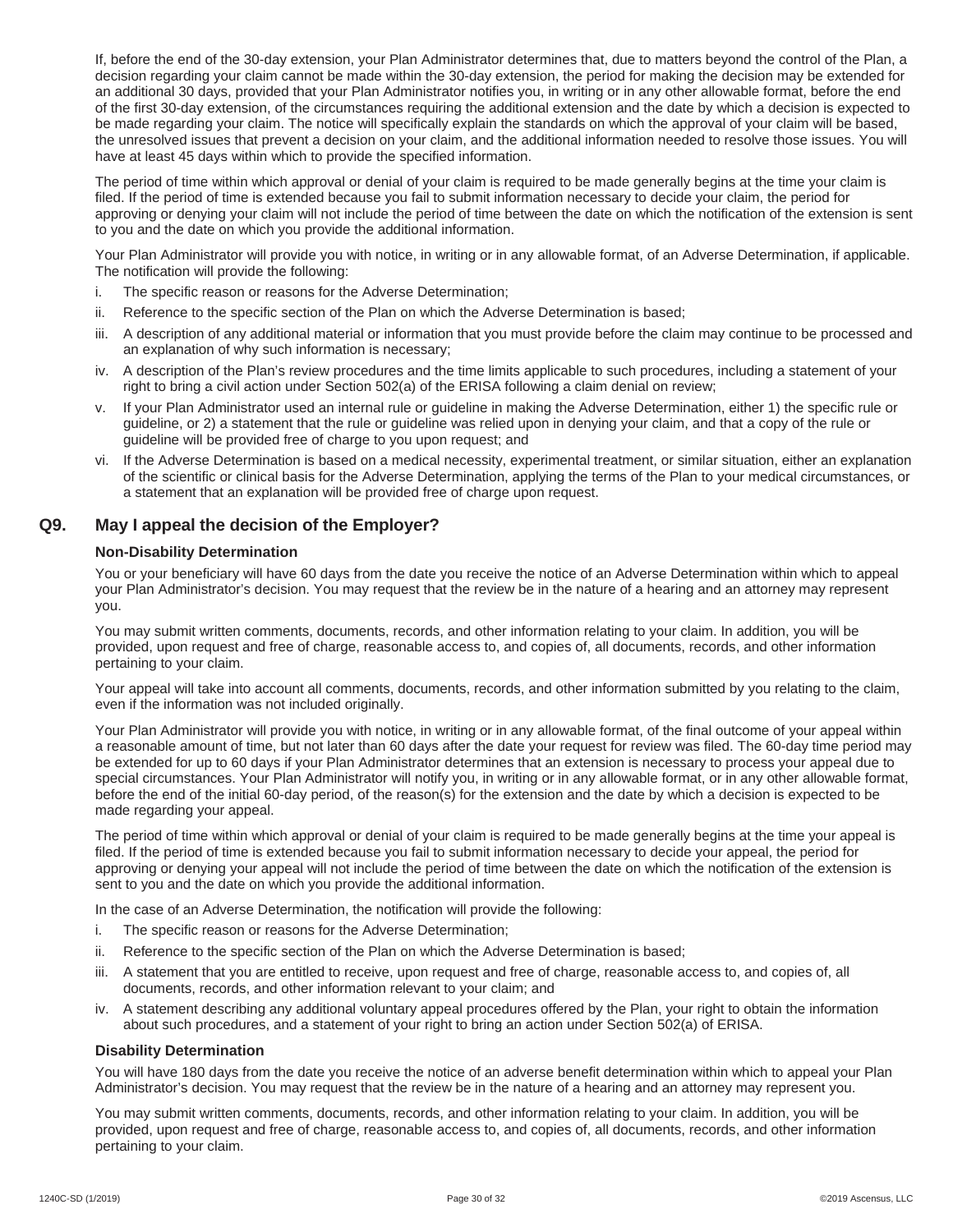Your appeal will take into account all comments, documents, records, and other information submitted by you relating to the claim, even if the information was not included originally.

Your claim will be reviewed independent of your original claim and will be conducted by a named fiduciary of the Plan other than the individual who denied your original claim or any of his or her employees.

In deciding an appeal of an Adverse Determination that is based in whole or in part on a medical judgment, the appropriate named fiduciary will consult with a health care professional who has appropriate training and experience in the field of medicine involved in the medical judgment.

Your Plan Administrator will provide you with the name(s) of the health care professional(s) who was consulted in connection with your original claim, even if the Adverse Determination was not based on his or her advice. The health care professional consulted for purposes of your appeal will not be the same person or any of his or her employees.

Your Plan Administrator will provide you with notice, in writing or in any allowable format, of the final outcome of your appeal within a reasonable amount of time, but not later than 45 days after the date your request for review was filed. The 45-day period may be extended for up to 45 days if your Plan Administrator determines that an extension is necessary to process your appeal due to special circumstances. Your Plan Administrator will notify you, in writing or in any other allowable format, before the end of the initial 45-day period, of the reason(s) for the extension and the date by which a decision is expected to be made regarding your appeal. Your Plan Administrator will provide you with notice, in writing or in any allowable format, of the final outcome of your claim within a reasonable amount of time, but not later than 60 (45 if the claim is for disability) days after the date your request for review was filed. The 60-day time period may be extended by the Plan if the Plan Administrator determines that an extension is necessary due to matters beyond the control of the Plan. The Plan Administrator will notify you, before the end of the 60-day period, of the reason(s) for the extension and the date the Plan expects to make a decision. Generally, the extension period will end prior to 120 days from the date your request for review was filed.

The period of time within which approval or denial of your claim is required to be made generally begins at the time your claim is filed. If the period of time is extended because you fail to submit information necessary to decide your claim, the period for approving or denying your claim will not include the period of time between the date on which the notification of the extension is sent to you and the date on which you provide the additional information.

In the case of an Adverse Determination, the notification will include:

- i. The specific reason or reasons for the Adverse Determination;
- ii. Reference to the specific section of the Plan on which the Adverse Determination is based;
- iii. A statement that you are entitled to receive, upon request and free of charge, reasonable access to, and copies of, all documents, records, and other information relevant to your claim;
- iv. A statement describing any additional voluntary appeal procedures offered by the Plan, your right to obtain the information about such procedures, and a statement of your right to bring an action under Section 502(a) of ERISA;
- v. If your Plan Administrator used an internal rule or guideline in making the Adverse Determination, either 1) the specific rule or guideline, or 2) a statement that the rule or guideline was relied upon in making the Adverse Determination and that a copy of the rule or guideline will be provided free of charge to you upon request; and
- vi. If the Adverse Determination is based on a medical necessity, experimental treatment, or similar situation, either an explanation of the scientific or clinical basis for the Adverse Determination, applying the terms of the Plan to your medical circumstances, or a statement that an explanation will be provided free of charge upon request.

#### **Q10. If I need to take legal action that involves the Plan, who is the agent for service of legal process?**

The person who can be served with legal papers regarding the Plan is

Name: Michael Kelly

Address: 406 Boot Road, Downingtown, PA 19425

Your Employer can also be served with required legal documents.

#### **Q11. If the Plan terminates, does the federal government insure my benefits under the Plan?**

If the Plan terminates, you will become fully vested in your entire balance under the Plan, even if you would not otherwise have a sufficient number of years of vesting service to be 100% vested in your balance. You will be entitled to take your entire balance from the Plan following termination.

The type of plan in which you participate is not insured by the Pension Benefit Guarantee Corporation, the government agency that insures certain pension plan benefits upon plan termination.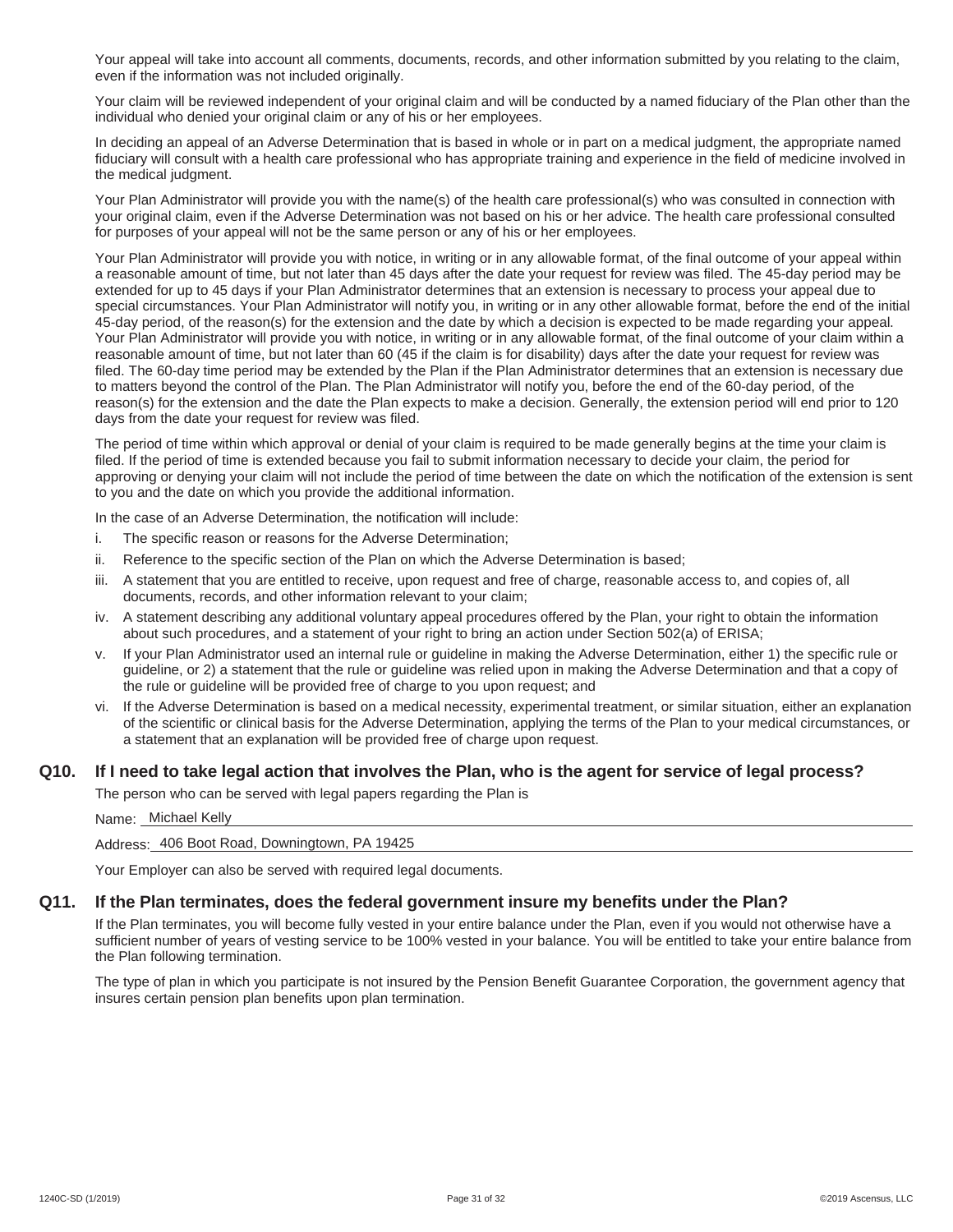#### **Q12. What are my legal rights and protections under the Plan?**

As a Participant in this Plan, you are entitled to certain rights and protections under ERISA. ERISA provides that all Plan Participants shall be entitled to do the following.

#### **Receive Information About Your Plan and Benefits**

- 1. Examine, without charge, at the Employer's office and at other specified locations, such as worksites and union halls, all Plan documents governing the Plan, including insurance contracts and collective bargaining agreements, and a copy of the latest annual report (Form 5500 Series) filed by the Plan with the U.S. Department of Labor and available at the Public Disclosure Room of the Employee Benefits Security Administration.
- 2. Obtain, upon request to the Employer, copies of documents governing the operations of the Plan, including insurance contracts and collective bargaining agreements, and copies of the latest annual report (Form 5500 Series) and updated Summary Plan Description (SPD). The Employer may charge a reasonable fee for the copies.
- 3. Receive a summary of the Plan's annual financial report. The Employer is required by law to furnish each Participant with a copy of this Summary Annual Report.
- 4. Obtain, once a year, a statement of the total pension benefits accrued and the vested pension benefits (if any) or the earliest date on which benefits will become vested. The Plan may require a written request for this statement, but it must provide the statement free of charge.

#### **Prudent Actions by Plan Fiduciaries**

In addition to creating rights for Plan Participants, ERISA imposes duties upon the people who are responsible for the operation of the Plan. The people who operate your Plan, called "fiduciaries" of the Plan, have a duty to do so prudently and in the interest of you and other Plan Participants and beneficiaries. No one, including your Employer, your union, or any other person, may fire you or otherwise discriminate against you in any way to prevent you from obtaining a pension benefit or exercising your rights under ERISA.

#### **Enforce Your Rights**

If your claim for a benefit is denied or ignored, in whole or in part, you have a right to know why this was done, to obtain copies of documents relating to the decision without charge, and to appeal any denial, all within certain time schedules. Under ERISA, there are steps you may take to enforce the above rights. For instance, if you request a copy of Plan documents or the latest annual report from the Plan and do not receive them within 30 days, you may file suit in a federal court. In such a case, the court may require the Employer to provide the materials and pay you up to \$110 a day until you receive the materials, unless the materials were not sent because of reasons beyond the control of the Employer. If you have a claim for benefits which is denied, or ignored, in whole or in part, you may file suit in a state or federal court. In addition, if you disagree with the Plan's decision or lack thereof concerning the qualified status of a domestic relations order or a medical child support order, you may file suit in federal court. If it should happen that Plan fiduciaries misuse the Plan's money, or if you are discriminated against for asserting your rights, you may seek assistance from the U.S. Department of Labor, or you may file suit in a federal court. The court will decide who should pay court costs and legal fees. If you are successful, the court may order the person you have sued to pay the costs and fees. If you lose, the court may order you to pay these costs and fees, for example, if the court finds your claim is frivolous.

#### **Assistance with Your Questions**

If you have any questions about your Plan, you should contact the Employer. If you have any questions about this statement or about your rights under ERISA, or if you need assistance in obtaining documents from the Employer, you should contact the nearest area office of the Employee Benefits Security Administration, U.S. Department of Labor, listed in your telephone directory or the Division of Technical Assistance and Inquiries, Employee Benefits Security Administration, U.S. Department of Labor, 200 Constitution Avenue N.W., Washington D.C. 20210. You may also obtain certain publications about your rights and responsibilities under ERISA by calling the publications hotline of the Employee Benefits Security Administration.

Further, if this Plan is maintained by more than one Employer, you may obtain a complete list of all such Employers by making a written request to your Employer.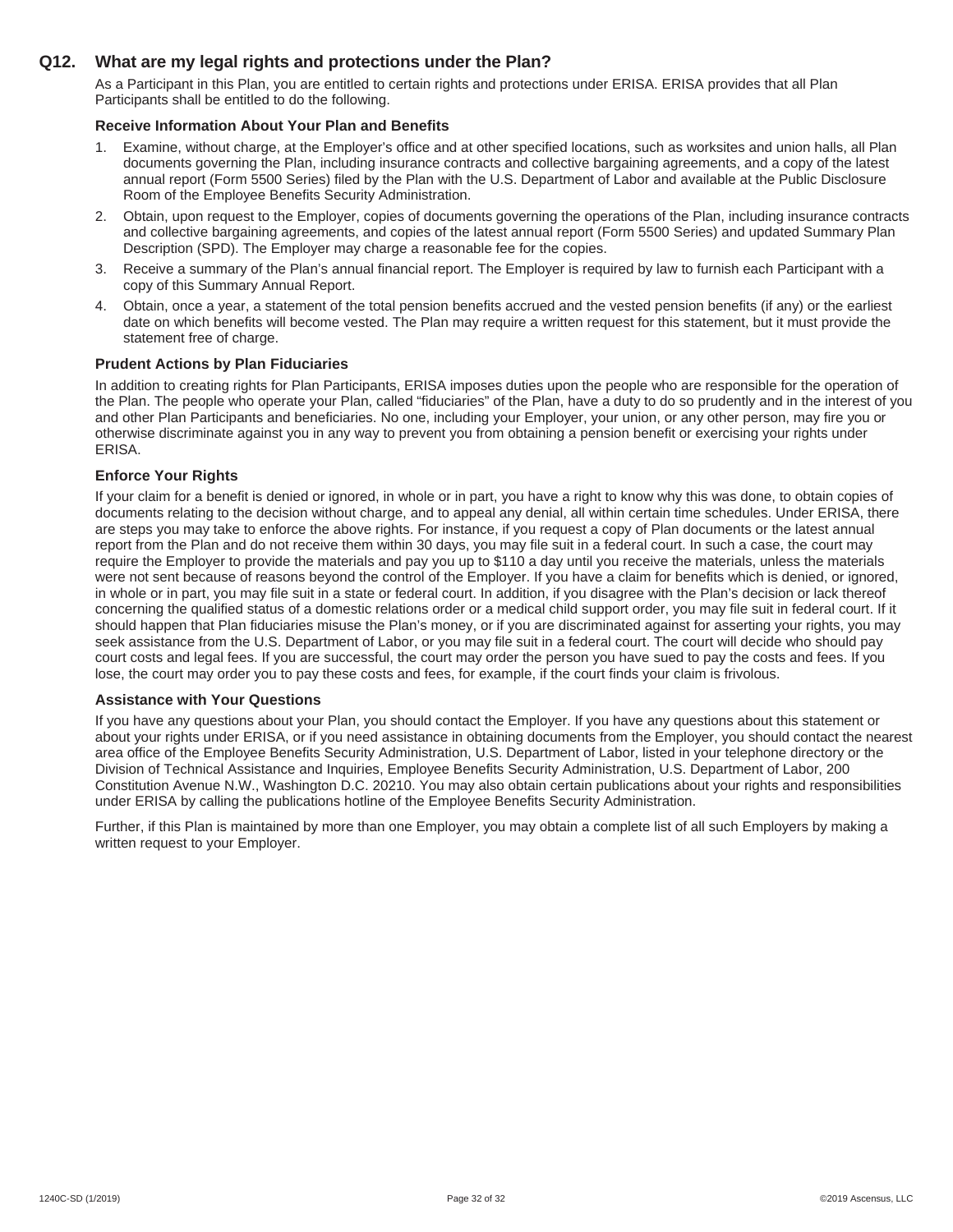## **Disability Claims Procedures Summary of Material Modifications**

Name of Plan **CCRES 403(b)** Plan

Name of Adopting Employer CCRES, Inc.

Plan Sequence Number 001

Plan Year End 12/31

The purpose of this document is to update your Summary Plan Description (SPD) regarding several provisions. This document is very important and should be maintained with your SPD. Unless otherwise noted, these updates apply to claims for disability benefits under the Plan that are made on or after April 1, 2018. The following sections of your SPD are amended to read as follows:

### **ADMINISTRATIVE INFORMATION AND RIGHTS UNDER ERISA**

#### **Q7. How do I file a claim?**

To claim a benefit that you are entitled to under the Plan, you must file a written request with the Plan Administrator. The claim must set forth the reasons you believe you are eligible to receive benefits and you must authorize the Plan Administrator to conduct any necessary examinations and take the steps to evaluate your claim.

#### **Q8. What if my claim is denied, in whole or in part?**

#### **Non-Disability Determination**

Except as described below, if your claim is denied (in whole or in part), your Plan Administrator will provide you (or your beneficiary) with notice, in writing or in any allowable format, of the Adverse Determination within a reasonable amount of time, but not later than 90 days after the date your claim was filed. The 90-day time period may be extended for up to 90 days if your Plan Administrator determines that an extension is necessary to process your claim due to special circumstances. Your Plan Administrator will notify you, in writing or in any other allowable format, before the end of the initial 90-day period, of the reason(s) for the extension and the date by which a decision is expected to be made regarding your claim.

The period of time within which approval or denial of your claim is required to be made generally begins at the time your claim is filed. If the period of time is extended because you fail to submit information necessary to decide your claim, the period for approving or denying your claim will not include the period of time between the date on which the notification of the extension is sent to you and the date on which you provide the additional information.

Your Plan Administrator will provide you with notice, in writing or in any allowable format, of an Adverse Determination, if applicable. The notification will provide the following:

- i. The specific reason or reasons for the Adverse Determination;
- ii. Reference to the specific section of the Plan on which the Adverse Determination is based;
- iii. A description of any additional material or information that you must provide before the claim may continue to be processed and an explanation of why such information is necessary; and
- iv. A description of the Plan's review procedures and the time limits applicable to such procedures, including a statement of your right to bring a civil action under Section 502(a) of the Employee Retirement Income Security Act (ERISA) following a claim denial on review.

#### **Disability Determination**

Except as described below, if your disability claim is denied, (in whole or in part), your Plan Administrator will provide notice, in writing or in any allowable format, of the Adverse Determination within a reasonable amount of time, but not later than 45 days after the date your claim was filed. The 45-day time period may be extended for up to 30 days if your Plan Administrator determines that an extension is necessary to process your claim due to special circumstances. Your Plan Administrator will notify you, in writing or in any other allowable format, before the end of the 45-day period, of the reason(s) for the extension and the date by which a decision is expected to be made regarding your claim.

If, before the end of the 30-day extension, your Plan Administrator determines that, due to matters beyond the control of the Plan, a decision regarding your claim cannot be made within the 30-day extension, the period for making the decision may be extended for an additional 30 days, provided that your Plan Administrator notifies you, in writing or in any other allowable format, before the end of the first 30-day extension, of the circumstances requiring the additional extension and the date by which a decision is expected to be made regarding your claim. The notice will specifically explain the standards on which the approval of your claim will be based, the unresolved issues that prevent a decision on your claim, and the additional information needed to resolve those issues. You will have at least 45 days within which to provide the specified information.

The period of time within which approval or denial of your claim is required to be made generally begins at the time your claim is filed. If the period of time is extended because you fail to submit information necessary to decide your claim, the period for approving or denying your claim will not include the period of time between the date on which the notification of the extension is sent to you and the date on which you provide the additional information.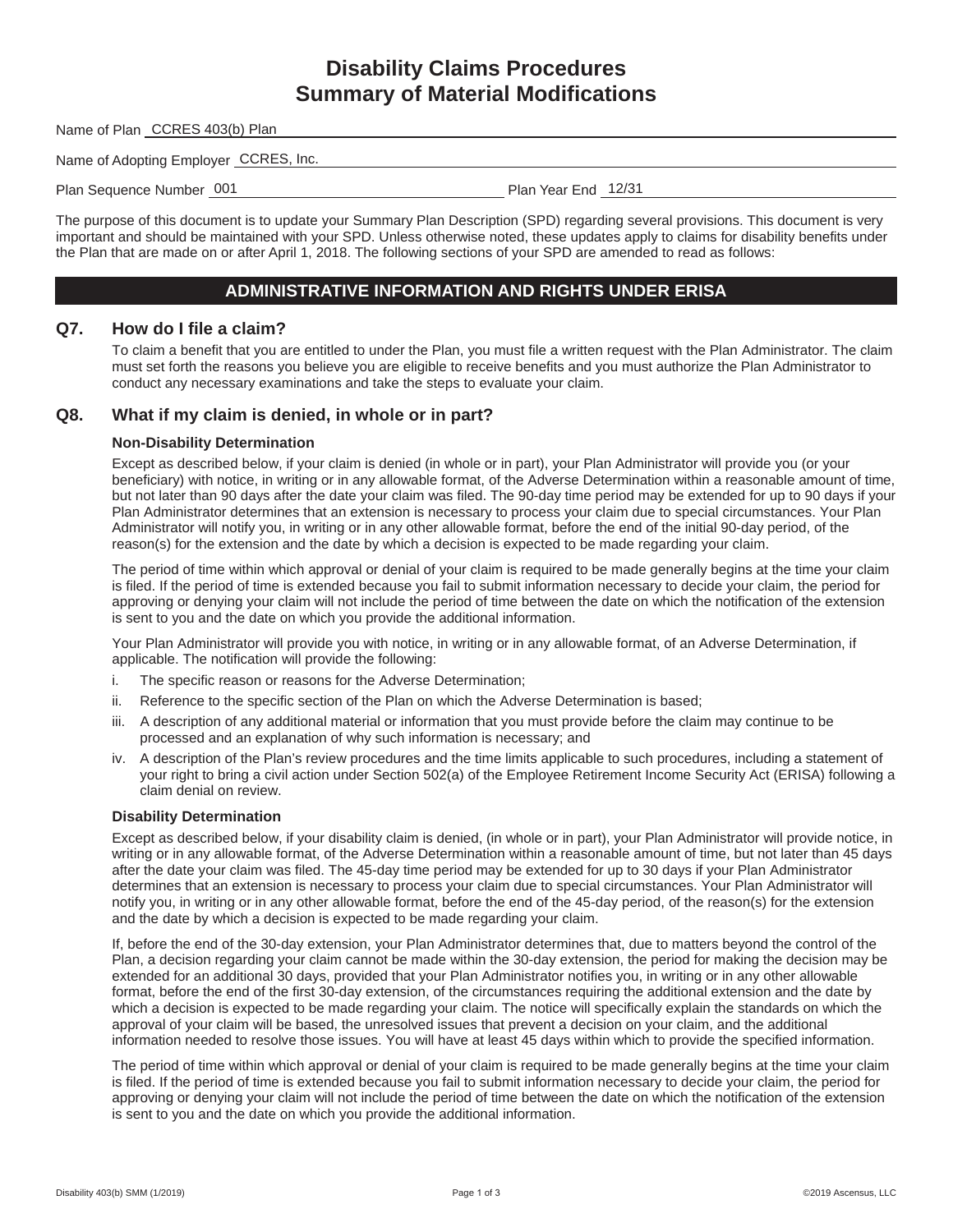Your Plan Administrator will provide you with notice, in writing or in any allowable format, of an Adverse Determination, if applicable. The notification will provide the following:

- i. The specific reason or reasons for the Adverse Determination;
- ii. Reference to the specific section of the Plan on which the Adverse Determination is based;
- iii. A description of any additional material or information that you must provide before the claim may continue to be processed and an explanation of why such information is necessary;
- iv. A description of the Plan's review procedures and the time limits applicable to such procedures, including a statement of your right to bring a civil action under Section 502(a) of the ERISA following a claim denial on review;
- v. A discussion of the decision, including an explanation of the basis for disagreeing with or not following:
	- the views you presented to the Plan of the health care professionals treating you and the vocational professionals who evaluated you;
	- the views of medical or vocational experts whose advice was obtained on behalf of the Plan in connection with your Adverse Determination, without regard to whether the advice was relied upon in making the benefit determination; and
	- a disability determination you presented the Plan made by the Social Security Administration;
- vi. If the Adverse Determination is based on a medical necessity, experimental treatment, or similar situation, either an explanation of the scientific or clinical judgment for the Adverse Determination, applying the terms of the Plan to your medical circumstances, or a statement that an explanation will be provided free of charge upon request;
- vii. Either the specific internal rules, guidelines, protocols, standards or other similar criteria of the Plan that was relied upon in making the Adverse Determination or, alternatively, a statement that such rules, guidelines, protocols, standards or other similar criteria of the Plan do not exist; and
- viii. A statement that the you are entitled to receive, upon request and free of charge, reasonable access to, and copies of, all documents, records, and other information relevant to your claim for benefits.

#### **Q9. May I appeal the decision of the Plan Administrator?**

#### **Non-Disability Determination**

You or your beneficiary will have 60 days from the date you receive the notice of an Adverse Determination within which to appeal your Plan Administrator's decision. You may request that the review be in the nature of a hearing and an attorney may represent you.

You may submit written comments, documents, records, and other information relating to your claim. In addition, you will be provided, upon request and free of charge, reasonable access to, and copies of, all documents, records, and other information pertaining to your claim.

Your appeal will take into account all comments, documents, records, and other information submitted by you relating to the claim, even if the information was not included originally.

Your Plan Administrator will provide you with notice, in writing or in any allowable format, of the final outcome of your appeal within a reasonable amount of time, but not later than 60 days after the date your request for review was filed. The 60-day time period may be extended for up to 60 days if your Plan Administrator determines that an extension is necessary to process your appeal due to special circumstances. Your Plan Administrator will notify you, in writing or in any allowable format, before the end of the initial 60-day period, of the reason(s) for the extension and the date by which a decision is expected to be made regarding your appeal.

The period of time within which approval or denial of your claim is required to be made generally begins at the time your appeal is filed. If the period of time is extended because you fail to submit information necessary to decide your appeal, the period for approving or denying your appeal will not include the period of time between the date on which the notification of the extension is sent to you and the date on which you provide the additional information.

In the case of an Adverse Determination, the notification will provide the following:

- i. The specific reason or reasons for the Adverse Determination;
- ii. Reference to the specific section of the Plan on which the Adverse Determination is based;
- iii. A statement that you are entitled to receive, upon request and free of charge, reasonable access to, and copies of, all documents, records, and other information relevant to your claim; and
- iv. A statement describing any additional voluntary appeal procedures offered by the Plan, your right to obtain the information about such procedures, and a statement of your right to bring an action under Section 502(a) of ERISA.

#### **Disability Determination**

You will have 180 days from the date you receive the notice of an adverse benefit determination within which to appeal your Plan Administrator's decision. You may request that the review be in the nature of a hearing and an attorney may represent you.

You may submit written comments, documents, records, and other information relating to your claim. In addition, you will be provided, upon request and free of charge, reasonable access to, and copies of, all documents, records, and other information pertaining to your claim.

Your appeal will take into account all comments, documents, records, and other information submitted by you relating to the claim, even if the information was not included originally.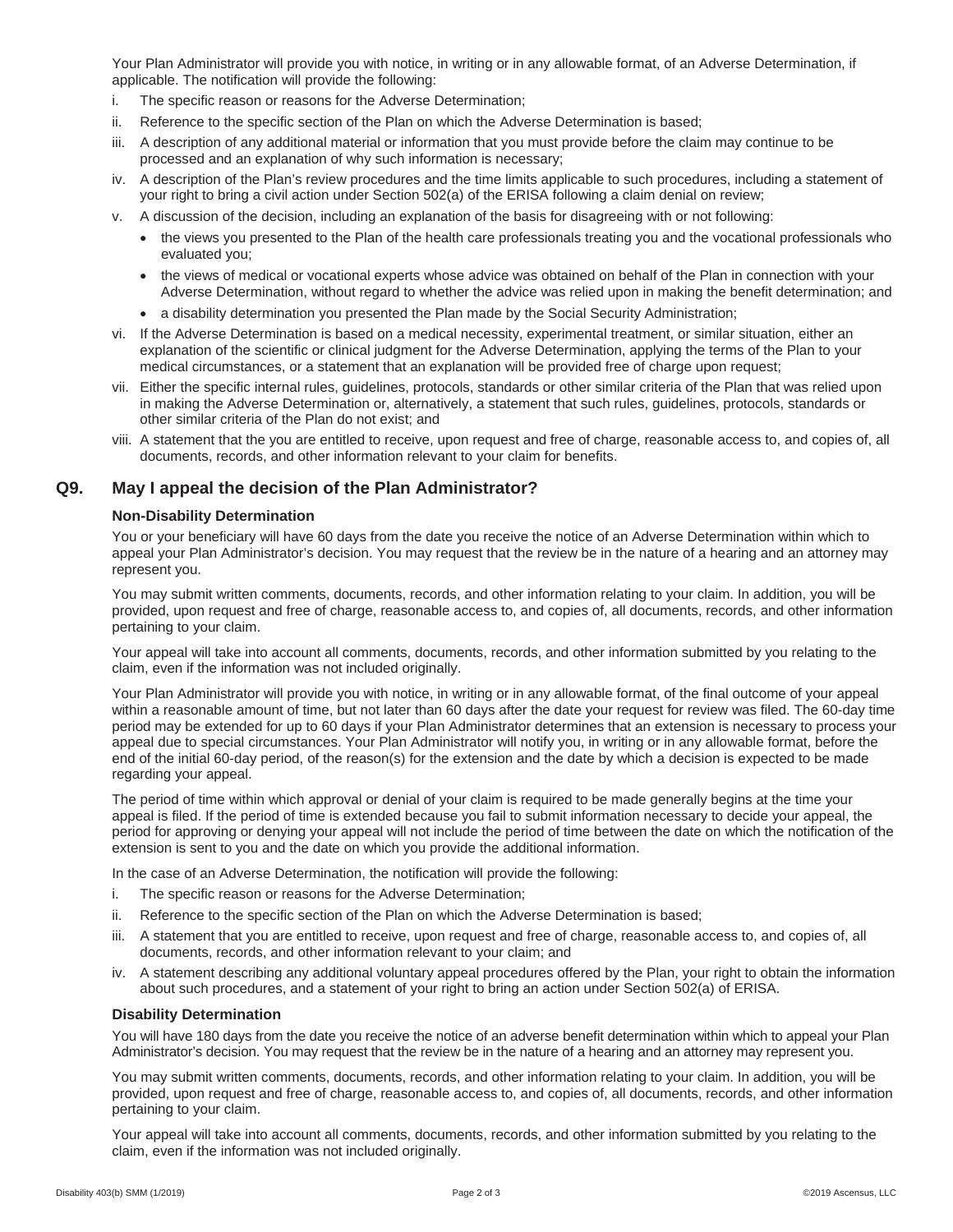Your claim will be reviewed independent of your original claim and will be conducted by a named fiduciary of the Plan other than the individual who denied your original claim or any of his or her employees.

In deciding an appeal of an Adverse Determination that is based in whole or in part on a medical judgment, the appropriate named fiduciary will consult with a health care professional who has appropriate training and experience in the field of medicine involved in the medical judgment.

Your Plan Administrator will provide you with the name(s) of the health care professional(s) who was consulted in connection with your original claim, even if the Adverse Determination was not based on his or her advice. The health care professional consulted for purposes of your appeal will not be the same person or any of his or her employees.

Your Plan Administrator will provide you with notice, in writing or in any allowable format, of the final outcome of your appeal within a reasonable amount of time, but not later than 45 days after the date your request for review was filed. The 45-day period may be extended for up to 45 days if your Plan Administrator determines that an extension is necessary to process your appeal due to special circumstances. Your Plan Administrator will notify you, in writing or in any other allowable format, before the end of the initial 45-day period, of the reason(s) for the extension and the date by which a decision is expected to be made regarding your appeal.

The period of time within which approval or denial of your claim is required to be made generally begins at the time your claim is filed. If the period of time is extended because you fail to submit information necessary to decide your claim, the period for approving or denying your claim will not include the period of time between the date on which the notification of the extension is sent to you and the date on which you provide the additional information.

Your Plan Administrator will provide you, free of charge, any new or additional evidence that was considered, relied upon, or generated by the Plan, insurer, or other person making the benefit determination for your claim as well as any new or additional rationale that was the basis of the benefit determination for your claim. Such new or additional information will be provided as soon as possible and sufficiently in advance of the date on which the notice of the Adverse Determination is required to be provided to you so that you will have a reasonable opportunity to respond.

In the case of an Adverse Determination, the notification will include:

- i. The specific reason or reasons for the Adverse Determination;
- ii. Reference to the specific section of the Plan on which the Adverse Determination is based;
- iii. A statement that you are entitled to receive, upon request and free of charge, reasonable access to, and copies of, all documents, records, and other information relevant to your claim;
- iv. A statement describing any additional voluntary appeal procedures offered by the Plan, your right to obtain the information about such procedures, and a statement of your right to bring an action under Section 502(a) of ERISA, including any contract limitations period that applies to your right to bring such action and the calendar date on which the limitation period expires;
- v. A discussion of the decision, including an explanation of the basis for disagreeing with or not following:
	- the views you presented to the Plan of the health care professionals treating you and the vocational professionals who evaluated you;
	- the views of medical or vocational experts whose advice was obtained on behalf of the Plan in connection with your Adverse Determination, without regard to whether the advice was relied upon in making the benefit determination; and
	- a disability determination you presented the Plan made by the Social Security Administration;
- vi. If the Adverse Determination is based on a medical necessity, experimental treatment, or similar situation, either an explanation of the scientific or clinical judgment for the Adverse Determination, applying the terms of the Plan to your medical circumstances, or a statement that such explanation will be provided free of charge upon request; and
- vii. Either the specific internal rules, guidelines, protocols, standards or other similar criteria of the Plan that was relied upon in making the Adverse Determination or, alternatively, a statement that such rules, guidelines, protocols, standards or other similar criteria of the Plan do not exist.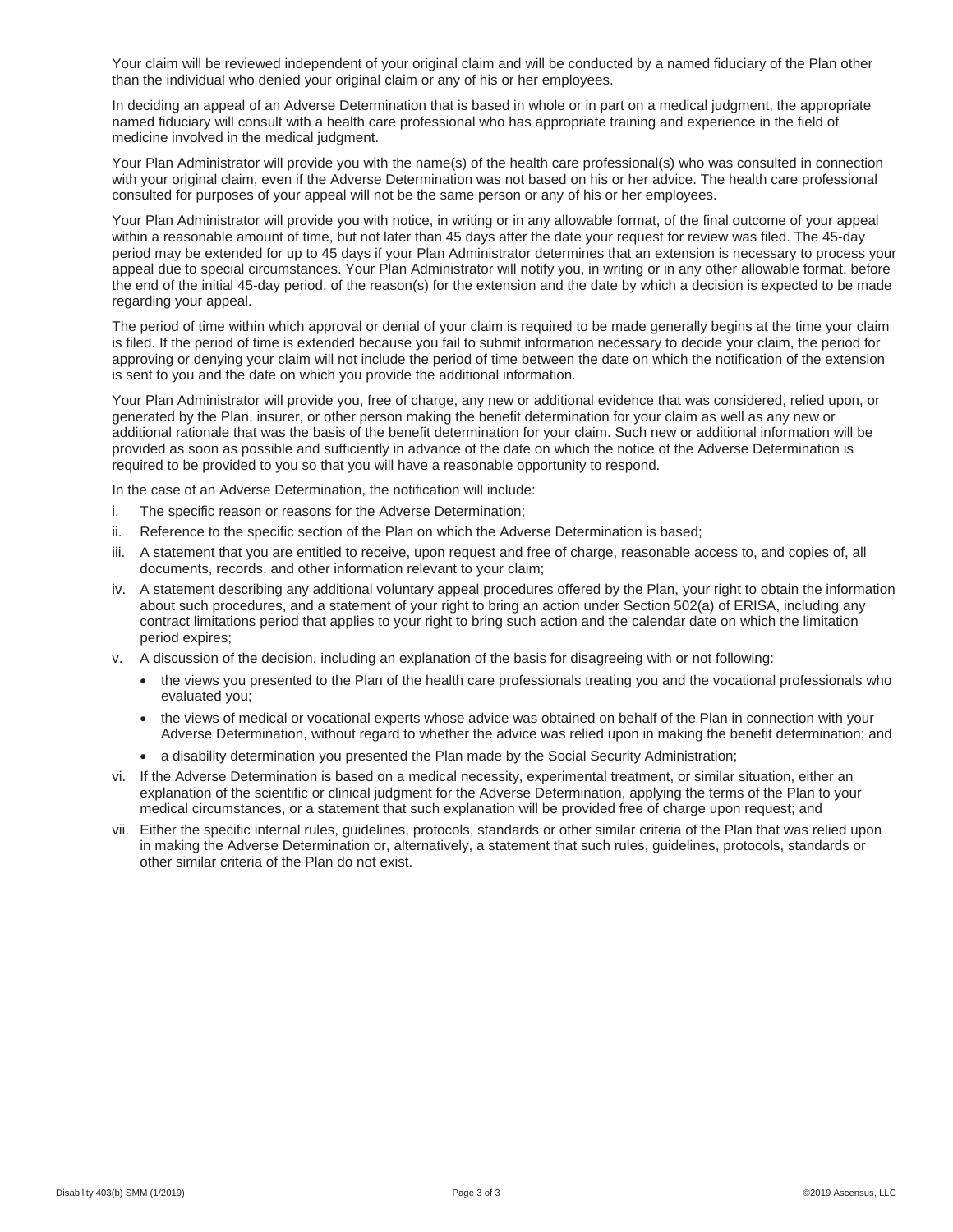# **QRP/403(b) Loan Policy**

As the Employer offering a plan that allows loans to be taken from the Plan assets, it is your responsibility to set forth the terms of the *Plan's loan program.* 

**NOTE:** *Unless otherwise specified in the Plan's SPD or on this loan policy, options selected for Pre-Tax Elective Deferrals will apply to Qualified Nonelective Contributions, Qualified Matching Contributions, ADP Test Safe Harbor Contributions, QACA ADP Test Safe Harbor Contributions, and Employer Prevailing Wage Contributions designated as Qualified Nonelective Contributions, as applicable. Options selected for Matching Contributions will apply to ACP Test Safe Harbor Contributions and QACA ACP Test Safe Harbor Contributions, as applicable. Distribution options selected for Employer Profit Sharing Contributions will apply to Employer Prevailing Wage Contributions designated as Employer Profit Sharing Contributions, as applicable.* 

#### **PLAN LOAN INFORMATION**

| ` Plan<br>403(b)<br>Plan<br>∵CRES<br>Name |                                       |
|-------------------------------------------|---------------------------------------|
| 001<br>Plan<br>n Number                   | 12/31<br>⊃lan<br>Year E<br><b>End</b> |

#### **EFFECTIVE DATE**

The effective date of the Plan loan program is 07/01/2019

#### **LOAN ADMINISTRATOR**

The person responsible for administering the loan program is \_\_ the Plan Administrator

The loan administrator may be reached at the following address and/or telephone number. 406 Boot Road, Downingtown, PA 19425 484-593-5038

#### **LOAN APPLICATION PROCEDURE**

To apply for a loan under this Plan, an applicant must complete and return to the loan administrator a *Loan Application*, furnishing all information requested and pay any required loan application processing fees. In addition, they must follow the procedures described below *(specify)* 

#### **LIMITATIONS ON TYPES OF LOANS**

Loans from this Plan may be used for the following purposes.

- $\sqrt{}$  Any
- $\Box$  Purchase of a principal residence
- Post-secondary tuition for the Borrower or their immediate family
- Medical expenses for the Borrower or their immediate family
- Rent or mortgage payments to prevent eviction from or foreclosure on the Borrower's principal residence
- **Funeral expenses**
- $\Box$  Uninsured damage to principal residence (under Internal Revenue Code Section 165)
- Other *(specify)*

*If no option is selected, loans will be allowed for any purpose.* 

#### **LIMITATIONS ON LOANS BY MONEY TYPE – SECURITY**

Unless checked, money types listed below will be allowed to secure a loan.

- $\Box$  Pre-tax elective deferrals
- Roth elective deferrals
- $\Box$  Matching contributions
- **Profit-sharing contributions**
- Other *(specify (e.g., safe harbor contributions, QNECs, rollovers))*

#### **LIMITATIONS ON LOANS BY MONEY TYPE – DISTRIBUTION**

Unless checked, money types listed below will be available to fund a loan distribution.

- $\Box$  Pre-tax elective deferrals
- $\overline{\mathcal{L}}$  Roth elective deferrals
- | | Matching contributions
- $\Box$  Profit-sharing contributions
- Other *(specify (e.g., safe harbor contributions, QNECs, rollovers))*

.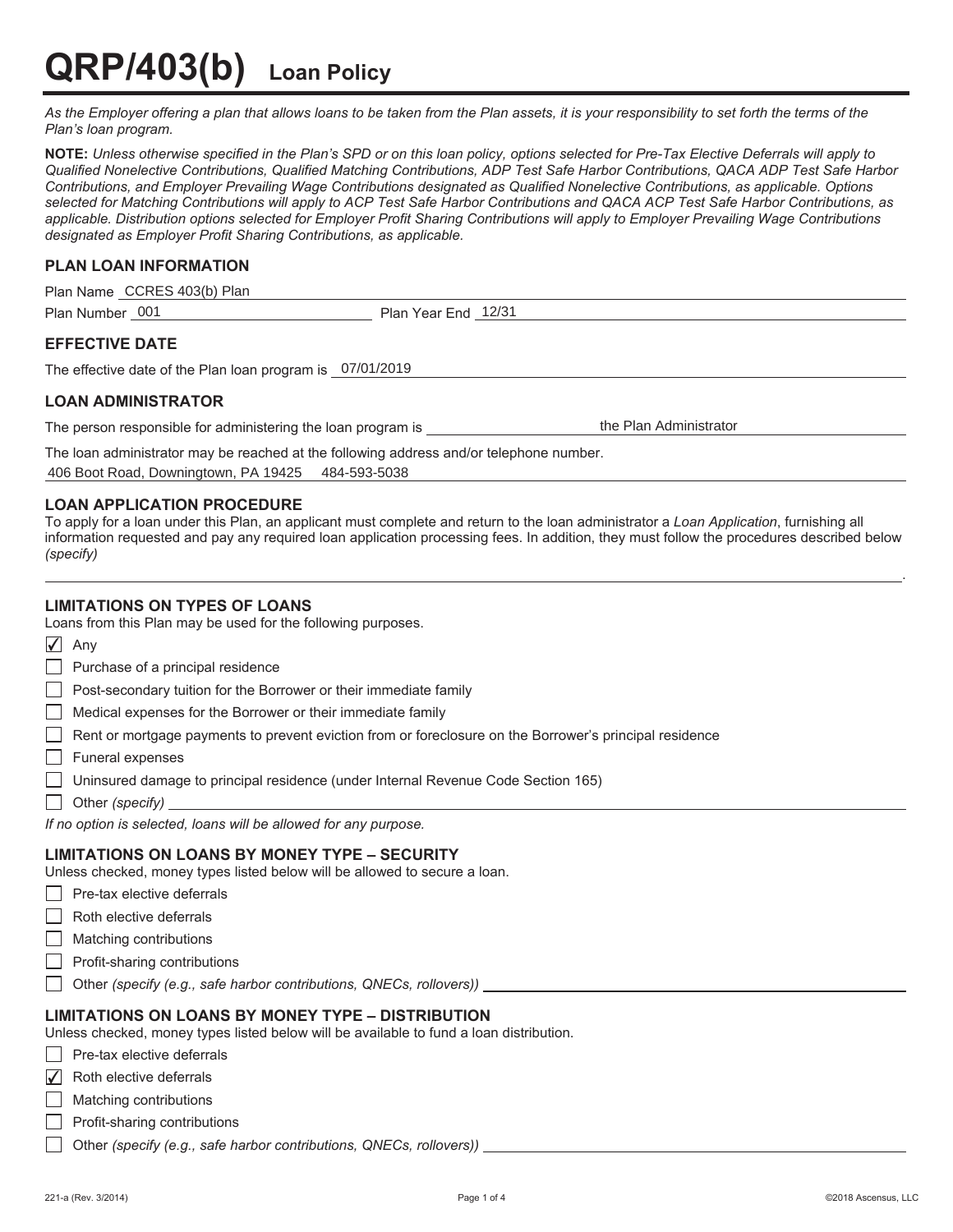#### **LIMITATIONS ON LOANS BY INVESTMENT TYPE**

Loans from this Plan can be taken from the following investment types.

- $\Box$  All Plan assets
- $\Box$  Mutual funds
- ◯ Other *(specify (e.g., company stock, brokerage accounts))* any Plan assets, except those with restrictions in trading, fees, etc.

*If no option is selected, loans will be allowed from all Plan assets.* 

#### **LOAN APPROVAL STANDARDS**

Decisions approving or denying loans from this Plan will be based on the following criteria.

- $\overline{\sqrt{ }}$  The value of the applicant's vested individual account balance
- Other *(specify)*

**NOTE:** *The loan approval standard selected must not cause loans to be made available on a discriminatory basis. If no option is selected, the loan decision will be based on the value of the vested individual account balance.* 

#### **NUMBER OF LOANS**

The maximum number of outstanding loans the Borrower may have at any time is \_\_\_\_ *If no number is specified, the maximum number of outstanding loans will be unlimited.*  1 (specify).

#### **LOAN PRINCIPAL LIMITATIONS**

Loans from this Plan shall be in a minimum amount of  $$1000$  *(should not exceed \$1,000)<sup>1</sup>*  $\sim$  (should not exceed \$1,000)<sup>1</sup>.

*If no amount is specified, the minimum amount will be \$1,000.* 

Loan limitations include *(select all that apply)*:

- $\blacktriangledown$  the maximum amount of all loans outstanding cannot exceed the lesser of one-half of the Borrower's vested individual account balance or \$50,000
- other *(specify)*

*If no option is selected, the maximum amount will be the lesser of one-half of the vested individual account balance or \$50,000.* 

#### **INTEREST CALCULATIONS**

Interest on loans from this Plan will be computed on the following basis:

- prime rate *(as specified in the Wall Street Journal)*.
- $\overline{\angle}$  prime rate *(as specified in the Wall Street Journal)* plus \_\_\_\_\_\_\_\_\_\_\_\_\_\_ percent.
- other *(specify)* .

**NOTE:** *The interest rate must be comparable to that charged by commercial lenders in a similar transaction. Any loan renewals are subject to interest rate modification.* 

*If no option is selected, the interest rate will be the prime rate.* 

#### **COLLATERAL PLEDGE**

A percentage of the Borrower's vested account balance equal to the amount borrowed divided by their vested individual account balance is pledged as security for repayment of loans under this program.

This plan will allow the Borrower to pledge outside collateral for loan amounts in excess of one half of their vested individual account balances.

#### **DEFAULT PROVISIONS**

The following are deemed to be acts of default under this Plan loan program.

- Failure to remit payment in a timely manner as required under the loan agreement *(required)*. ✓
- Breach of any of the Borrower's obligations or duties under the loan agreement *(required)*. ✓ ✔
- $\sqrt{\phantom{a}}$  Separation from service.
- Other *(specify)* .

#### **CURE PERIOD AFTER DEFAULT DUE TO FAILURE TO REMIT PAYMENTS**

Will the Plan allow for a cure period before a loan in default due to a failure to remit payments in a timely manner becomes a deemed distribution?

 $\overline{\blacktriangle}$  Yes, the Plan allows for a cure period. The loan will not become a deemed distribution until the end of the quarter following the quarter in which the default occurred.

Yes, the Plan allows for a cure period. The loan will not become a deemed distribution until *(specify)*

*(cannot be later than the end of the quarter following the quarter in which the default occurred)*.

No, the Plan does not allow for a cure period.

*If no option is selected, the loan will become a deemed distribution at the end of the quarter following the quarter in which the default occurred.* 

.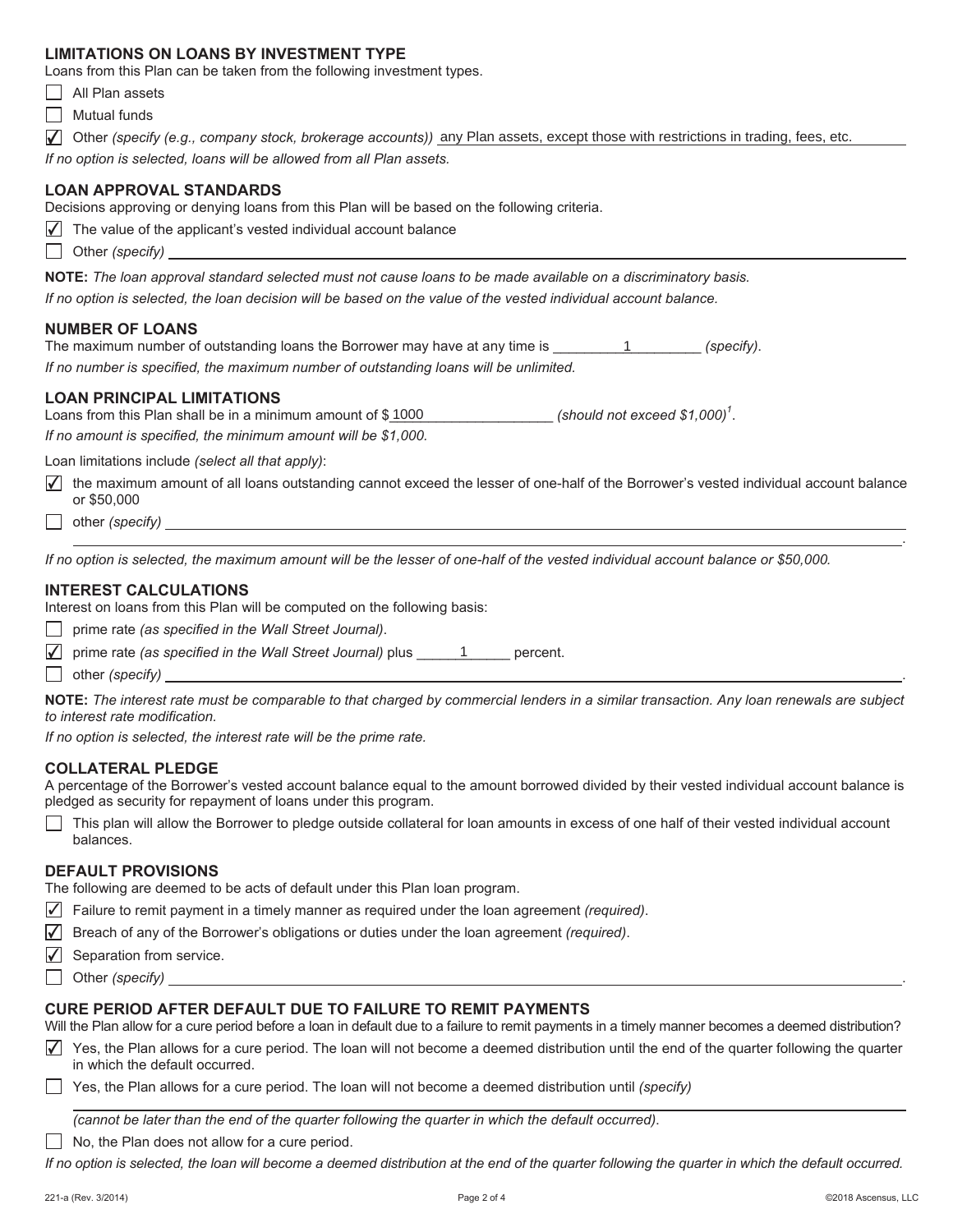#### **CURE PERIOD AFTER DEFAULT DUE TO SEPARATION FROM SERVICE**

If the Plan defaults loans due to separation from service, will this Plan allow for a cure period before the loan becomes a deemed distribution?

- Yes, the Plan allows for a cure period after separation from service. The loan will not become a deemed distribution until the end of the quarter following the quarter in which the default occurred.
- Yes, the loan will not become a deemed distribution until *(specify) (cannot be later than the end of the quarter following the quarter in which the default occurred)*.  $\sqrt{}$ the earlier of a) the date designated by the plan sponsor, or b) 60 days after separation from service
- No, the Plan does not allow for a cure period after separation from service. The loan must be repaid immediately to avoid a deemed distribution.

*If no option is selected, the loan will become a deemed distribution at the end of the quarter following the quarter in which the default occurred.* 

#### **OFFSET PROVISIONS**

When will a loan be offset?

- Upon separation from service *(only if separation from service is a distribution trigger under the Plan)*. ✔
- $\Box$  Upon reaching a triggering event for distribution allowed under the Plan following a deemed distribution.
- Upon a lump sum distribution due following separation from service.
- Upon separation from service following a deemed distribution *(only if separation from service is a distribution trigger under the Plan)*.
- Other *(specify)* .

**NOTE:** *The Borrower must have reached a distribution trigger under the Plan in order for a loan to be offset.* 

*If no option is selected, the Plan will offset loans upon lump sum distribution following separation from service.* 

#### **SUSPENSION PROVISIONS**

Will this Plan allow for the suspension of loan payments during a bona fide leave of absence?

- months *(no more than 12)* for a bona fide leave of absence.  $\sqrt{ }$  Yes, for 12
- $\sqrt{ }$  Yes, for the entire time the Borrower is on qualified military leave.
- $\Box$  No.

*If no options are selected, the Plan will allow for suspension of loan payments for 12 months during a bona fide leave of absence and for the entire time the Borrower is on military leave.* 

#### **ROLLOVER PROVISIONS**

Will this Plan allow for the rollover of loans?

- $\sqrt{ }$  Yes, this Plan will accept rollovers of loans into the Plan.
- $\sqrt{ }$  Yes, this Plan will allow rollover of loans out of the Plan.
- $\Box$  No.

*If no options are selected, this Plan will not allow for the rollover of loans.* 

#### **TRANSFER PROVISIONS**

Will this Plan allow for the transfer of loans?

- $\sqrt{ }$  Yes, this Plan will accept transfer of loan into the Plan.
- $\sqrt{ }$  Yes, this Plan will allow transfers of loans out of the Plan.
- $\Box$  No.

*If no options are selected, this Plan will not allow for the transfer of loans.* 

#### **REFINANCE PROVISIONS**

Will this Plan allow for the refinancing of loans?

- $\Box$  Yes.
- $\sqrt{ }$  No.

*If no option is selected, this Plan will allow for the refinancing of loans.* 

#### **PAYROLL DEDUCTION REQUIREMENT**

Must the Borrower make loan payments on a non-deemed loan thru a payroll deduction arrangement?

- $\sqrt{ }$  Yes.
- $\Box$  No.

*If no option is selected, this Plan will require loan payments to be made thru a payroll deduction arrangement.*